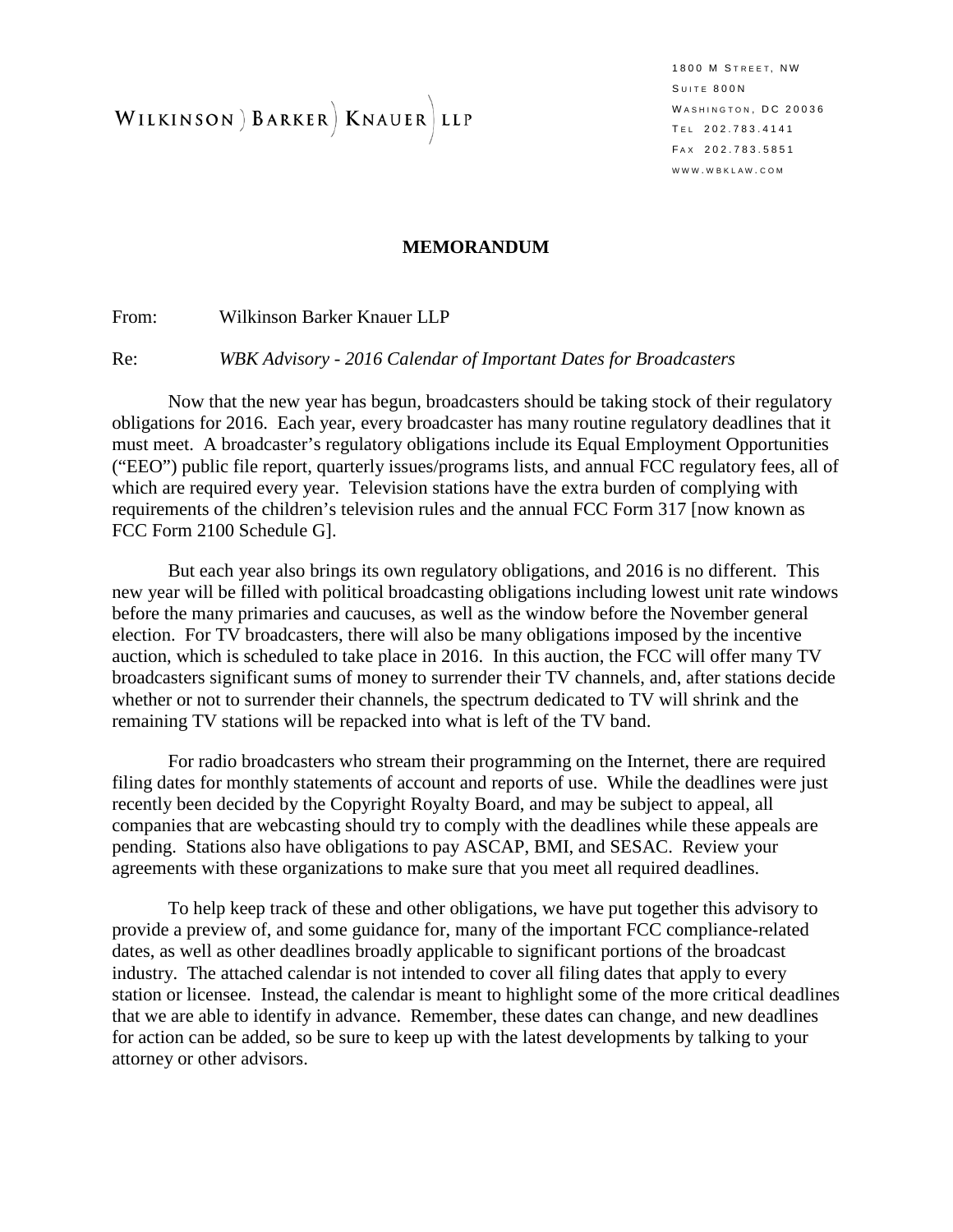#### WILKINSON ) BARKER | KNAUER LLP

#### Page 2

It is also important to check with your accountant, tax advisor, and local counsel on dates for filings such as those relating to local business and real estate fees and taxes, filing dates for Equal Employment Opportunity Commission submissions for large employers, and other requirements that may be applicable to your station(s).

In our calendar, we provide a description of the obligation, the due date and the place where compliance is required (*e.g.*, through an FCC filing, an addition to the public file, etc.). Note that TV broadcasters have an online public file obligation, and they must ensure that the required documentation (such as the annual EEO public inspection file report or quarterly issues/programs lists) is uploaded by the applicable deadline to the station's online public file hosted by the FCC. The FCC may extend online public file obligations to radio stations in 2016, so radio stations should monitor that issue carefully.

Also included in the calendar are other one-time events unique to 2016. Obviously, these include dates related to the incentive auction. They also include accessibility compliance obligations for television stations that take effect in 2016. Beginning January 1, television stations that provide Internet clips of programing that was captioned on the air must also caption those clips on the Internet.

Our calendar includes dates for the lowest unit rates for the primaries and caucuses leading up to the November presidential election. Note that there may be different dates for primaries for other Federal elections for House and Senate seats to be contested in 2016, and many other deadlines for various state and local offices that will be filled through elections this coming year. Thus, broadcasters in states with such elections must be mindful of a number of Lowest Unit Rate periods during which stations can charge political candidates (Federal, state, and local) who are running in a general or primary election no more than the Lowest Unit Rate for the same class and amount of time on the station. Lowest Unit Rate periods begin 45 days before each primary election and 60 days before each general election. The 45-day period also applies to primary run-off elections. While the reasonable access provisions of the political rules do not apply to state and local races, if stations decide to sell time to candidates in these elections, they do have to charge Lowest Unit Rates during these political windows.

These dates are based on information we found as of November 25, 2015, and they may change before the actual primaries, caucuses and other elections. *Thus, it is important for stations to confirm these election dates, and the corresponding Lowest Unit Rate periods, for the states they serve.* As you sell political time, be aware of the political windows in which the Lowest Unit Rate will be applicable for candidates participating in those elections.

We also note that, in June, certain television stations will need to begin to file EEO Mid-Term Reports on FCC Form 397 (radio began their filing cycle in 2015). Also, we have noted filing dates for biennial ownership reports for noncommercial stations. However, the FCC has pending a proceeding that may align those filing dates with the biennial ownership reporting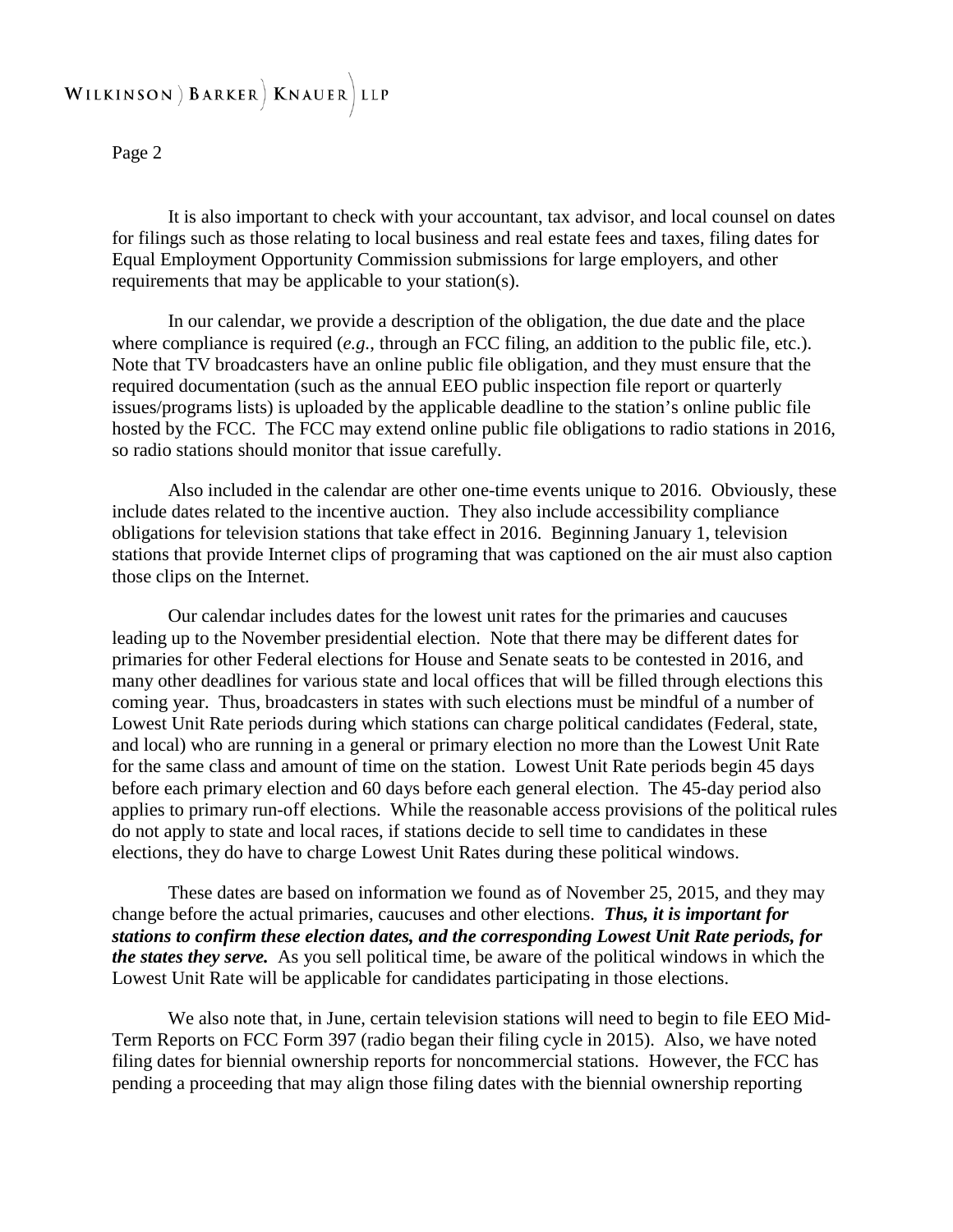#### WILKINSON ) BARKER | KNAUER LLP

Page 3

deadlines for commercial stations (reports just filed in late 2015 and not due again until 2017). Watch for action in this proceeding which could come at any time.

As the year progresses, there will no doubt be other compliance deadlines that arise. We try to provide information about many of these deadlines, and about other regulatory issues that arise during the course of the year, on our blog: http://www.broadcastlawblog.com/. Check our blog regularly, and talk to any of the attorneys in our Broadcast Group, for more information about the many deadlines and other issues that will be important to broadcasters in 2016.

With that background, some important dates for 2016 are set out in the calendar that follows.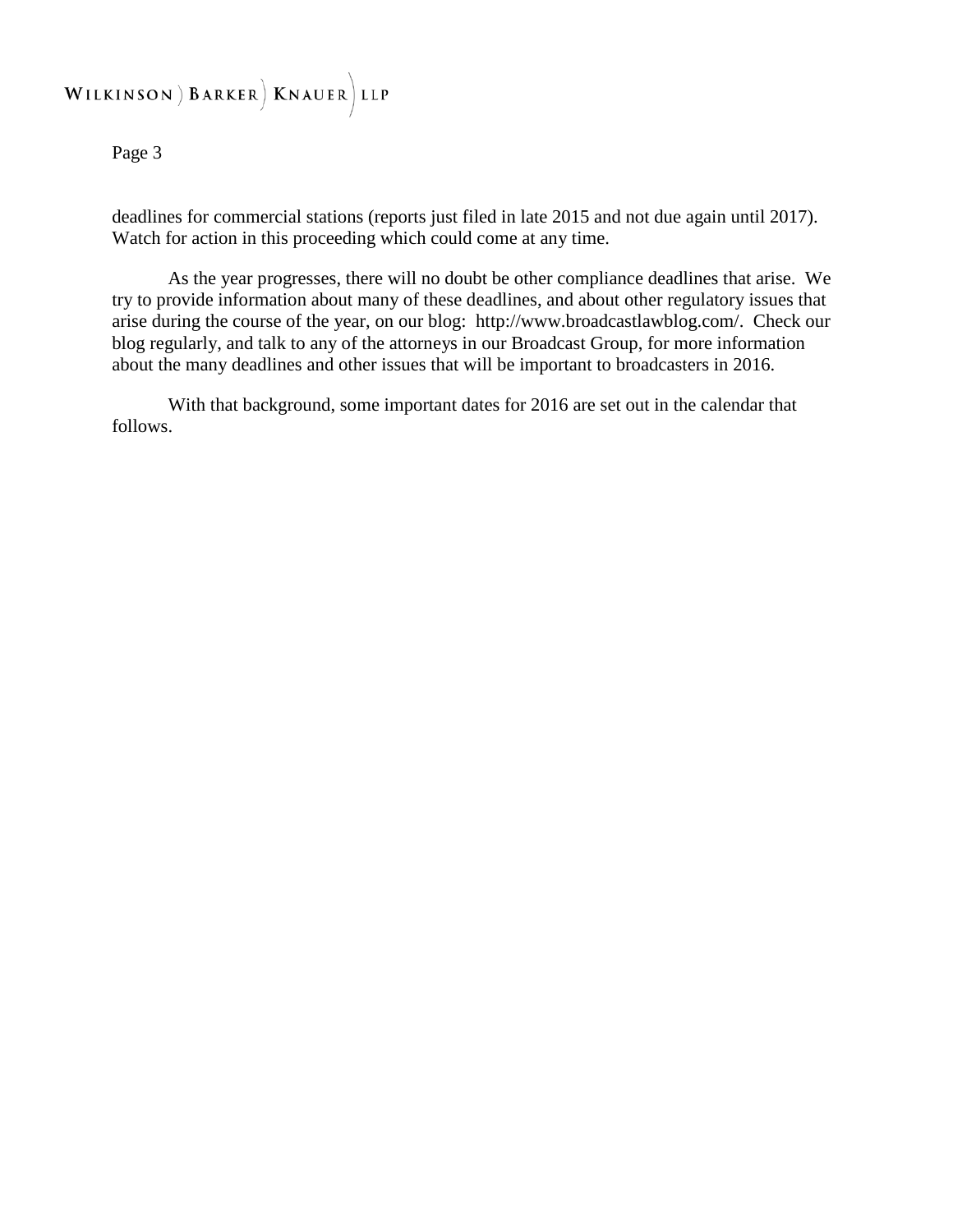# **2016 BROADCASTERS CALENDAR**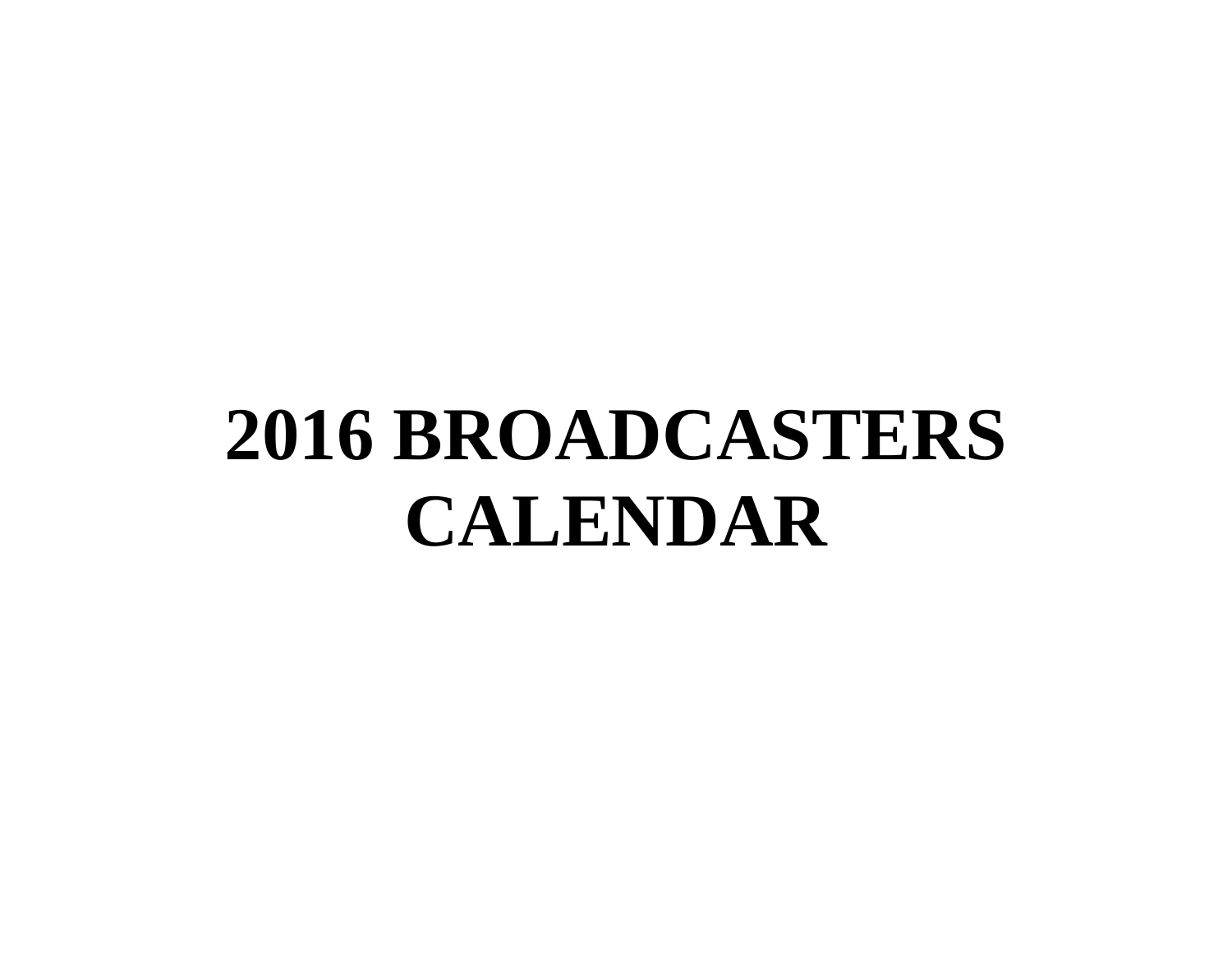| <b>DEADLINE FOR ACTION,</b><br><b>FILING OR PAYMENT</b> | <b>WHAT ACTION IS REQUIRED</b><br>or<br><b>WHAT MUST BE FILED OR PAID?</b>                                                                                                                                                                                                                                                                                                       | <b>WHERE MUST IT BE</b><br><b>FILED OR PAID?</b> | WHO MUST FILE OR ACT?                                                                                                                                                                                                                                                                                                                                                                                                                                                                           |
|---------------------------------------------------------|----------------------------------------------------------------------------------------------------------------------------------------------------------------------------------------------------------------------------------------------------------------------------------------------------------------------------------------------------------------------------------|--------------------------------------------------|-------------------------------------------------------------------------------------------------------------------------------------------------------------------------------------------------------------------------------------------------------------------------------------------------------------------------------------------------------------------------------------------------------------------------------------------------------------------------------------------------|
| <b>January 1, 2016</b>                                  | A TV station or video programming<br>provider that posts on its website (or app)<br>"straight" video clips (that is, a single<br>excerpt of a captioned television program<br>with the same video and audio as presented<br>on television) must include closed<br>captioning if the material was presented on<br>television with closed captions on or after<br>January 1, 2016. | N/A                                              | <b>Commercial and Noncommercial</b><br>Full-Power and Class A<br><b>Television Stations, LPTV</b><br>Stations, and any other video<br>programming provider                                                                                                                                                                                                                                                                                                                                      |
| <b>January 6, 2016</b>                                  | Begin charging Lowest Unit Rates to<br>political candidates who are running in<br>primary elections, caucuses, or primary<br>runoff elections (if necessary) to be held on<br>February 20, 2016.                                                                                                                                                                                 | N/A                                              | Commercial Full-Power and<br>Class A Television Stations and<br>AM and FM Radio Stations that<br>sell time to candidates for federal,<br>state, and local races to be<br>decided by any February 20 <sup>th</sup><br>primary election, caucus, or<br>primary runoff election.<br>A Democratic caucus is<br>scheduled in Nevada, as well as a<br>Republican Caucus in<br><b>Washington</b> and a Republican<br>primary election in South<br><b>Carolina</b> , on February 20, 2016. <sup>1</sup> |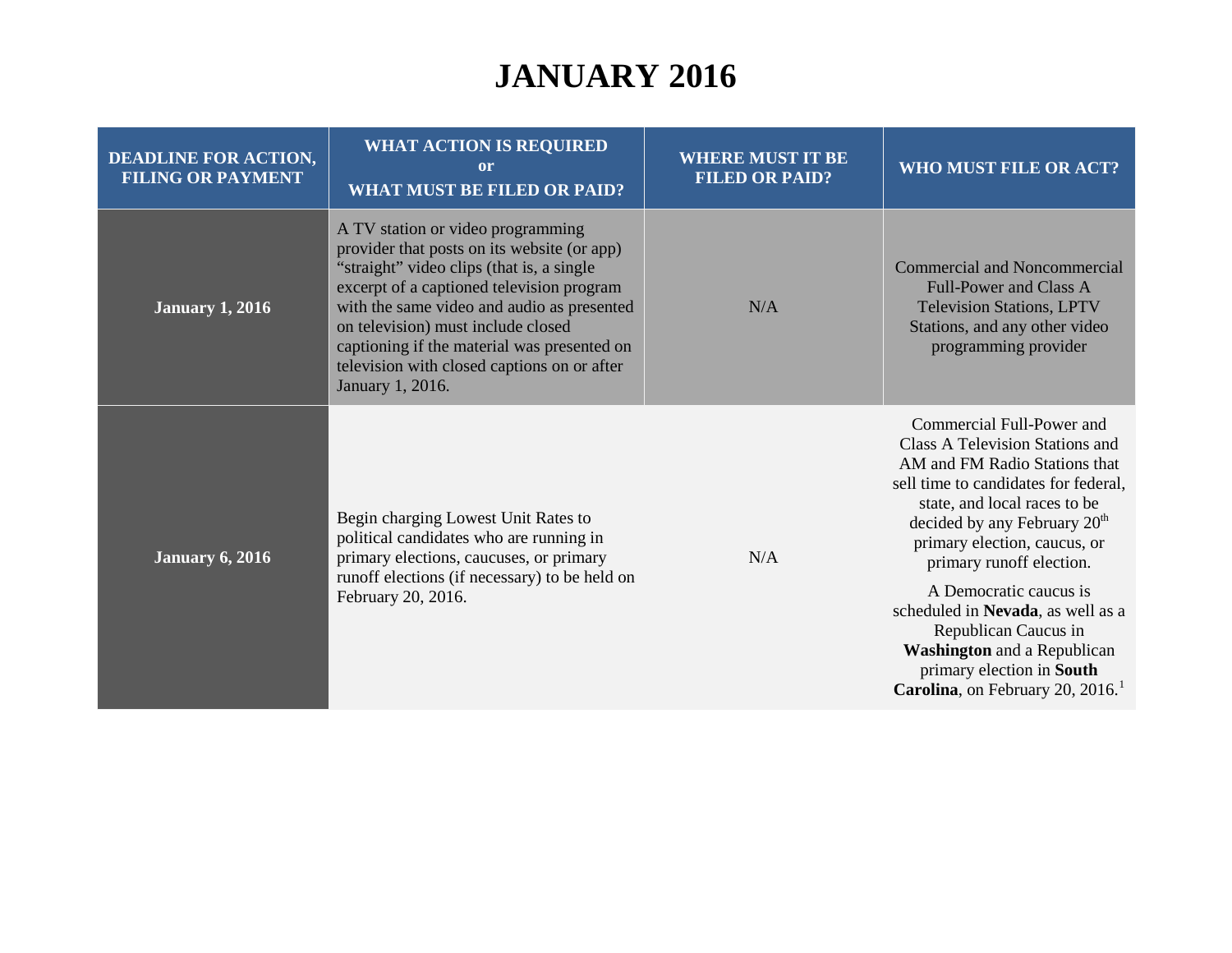| <b>DEADLINE FOR ACTION,</b><br><b>FILING OR PAYMENT</b> | <b>WHAT ACTION IS REQUIRED</b><br><sub>or</sub><br><b>WHAT MUST BE FILED OR PAID?</b>                                                                                                            | <b>WHERE MUST IT BE</b><br><b>FILED OR PAID?</b> | <b>WHO MUST FILE OR ACT?</b>                                                                                                                                                                                                                                             |
|---------------------------------------------------------|--------------------------------------------------------------------------------------------------------------------------------------------------------------------------------------------------|--------------------------------------------------|--------------------------------------------------------------------------------------------------------------------------------------------------------------------------------------------------------------------------------------------------------------------------|
| <b>January 9, 2016</b>                                  | Begin charging Lowest Unit Rates to<br>political candidates who are running in<br>primary elections, caucuses, or primary<br>runoff elections (if necessary) to be held on<br>February 23, 2016. | N/A                                              | Commercial Full-Power and<br><b>Class A Television Stations and</b><br>AM and FM Radio Stations that<br>sell time to candidates for federal,<br>state, and local races to be<br>decided by any February 23rd<br>primary election, caucus, or<br>primary runoff election. |
|                                                         |                                                                                                                                                                                                  |                                                  | A Republican caucus scheduled<br>in Nevada on February 23, 2016.                                                                                                                                                                                                         |
| <b>January 10, 2016</b>                                 | Records showing compliance with<br>commercial limits on Children's Television<br>Programming during Q4-2015 must be<br>placed in stations' public inspection files.                              | <b>Stations' Public Inspection Files</b>         | Commercial Full-Power and<br><b>Class A Television Stations</b>                                                                                                                                                                                                          |
|                                                         | Issues/Programs Lists for Q4-2015 must be<br>placed in stations' public inspection files.                                                                                                        | <b>Stations' Public Inspection Files</b>         | <b>Commercial and Noncommercial</b><br><b>Full Power and Class A</b><br><b>Television Stations; Commercial</b><br>and Noncommercial AM and FM<br><b>Radio Stations</b>                                                                                                   |
|                                                         | Documentation of Class A Television<br>Continuing Eligibility should be placed in<br>stations' public inspection files. <sup>2</sup>                                                             | <b>Stations' Public Inspection Files</b>         | <b>Class A Television Stations</b>                                                                                                                                                                                                                                       |
| <b>January 11, 2016</b> <sup>3</sup>                    | Children's Television Programming<br>Reports (FCC Form 398) for Q4-2015<br>must be filed and placed in stations' public<br>inspection files. <sup>4</sup>                                        | FCC;<br><b>Stations' Public Inspection Files</b> | Commercial Full-Power and<br><b>Class A Television Stations</b>                                                                                                                                                                                                          |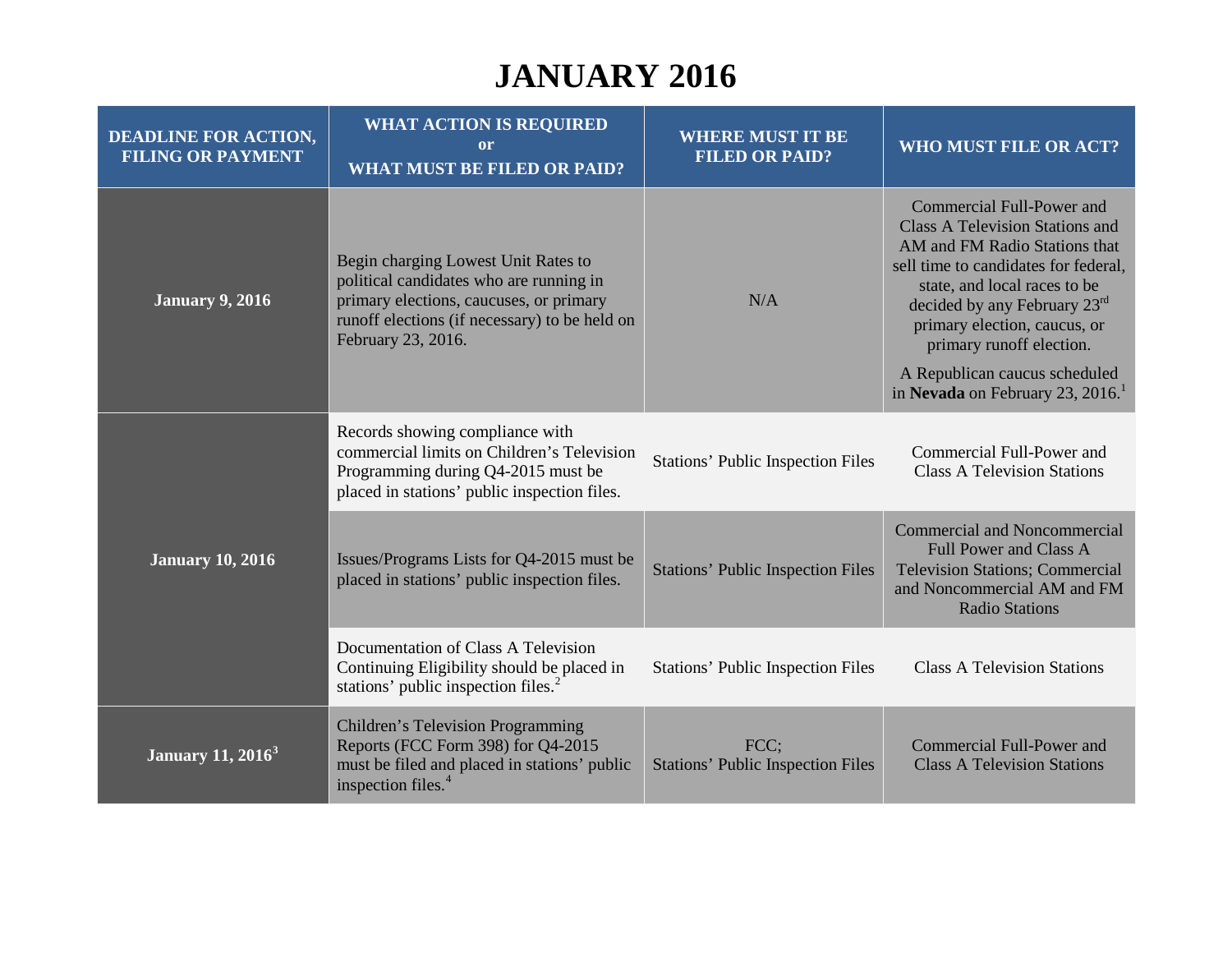| <b>DEADLINE FOR ACTION,</b><br><b>FILING OR PAYMENT</b> | <b>WHAT ACTION IS REQUIRED</b><br>or<br><b>WHAT MUST BE FILED OR PAID?</b>                                                                                                                                                                                                                                                            | <b>WHERE MUST IT BE</b><br><b>FILED OR PAID?</b>      | <b>WHO MUST FILE OR ACT?</b>                                                                                                                                                                                                                                                                                  |
|---------------------------------------------------------|---------------------------------------------------------------------------------------------------------------------------------------------------------------------------------------------------------------------------------------------------------------------------------------------------------------------------------------|-------------------------------------------------------|---------------------------------------------------------------------------------------------------------------------------------------------------------------------------------------------------------------------------------------------------------------------------------------------------------------|
| <b>January 12, 2016</b>                                 | FCC Form 177 must be filed prior to<br>6:00 p.m. ET to indicate television<br>stations' interest in participating in the<br>Incentive Auction, including whether they<br>are interested in fully relinquishing their<br>channels or in moving to a VHF channel,<br>and also requiring the filing of any channel<br>sharing agreement. | FCC (electronically via the<br><b>Auction System)</b> | All Television Stations interested<br>in participating in the Incentive<br>Auction                                                                                                                                                                                                                            |
| <b>January 13, 2016</b>                                 | Begin charging Lowest Unit Rates to<br>political candidates who are running in<br>primary elections, caucuses, or primary<br>runoff elections (if necessary) to be held on<br>February 27, 2016.                                                                                                                                      | N/A                                                   | Commercial Full-Power and<br><b>Class A Television Stations and</b><br>AM and FM Radio Stations that<br>sell time to candidates for federal,<br>state, and local races to be<br>decided by any February $27th$<br>primary election, caucus, or<br>primary runoff election.<br>A primary election is scheduled |
|                                                         |                                                                                                                                                                                                                                                                                                                                       |                                                       | in South Carolina on February<br>$27, 2016^1$ .                                                                                                                                                                                                                                                               |
| <b>January 14, 2016</b>                                 | For songs streamed during the month<br>ending Nov. 30, $2015$ —<br>(1) Reports of Use containing<br>information about songs streamed;<br>and                                                                                                                                                                                          | SoundExchange                                         | Webcasters <sup>5</sup>                                                                                                                                                                                                                                                                                       |
|                                                         | (2) Monthly royalty fee                                                                                                                                                                                                                                                                                                               |                                                       |                                                                                                                                                                                                                                                                                                               |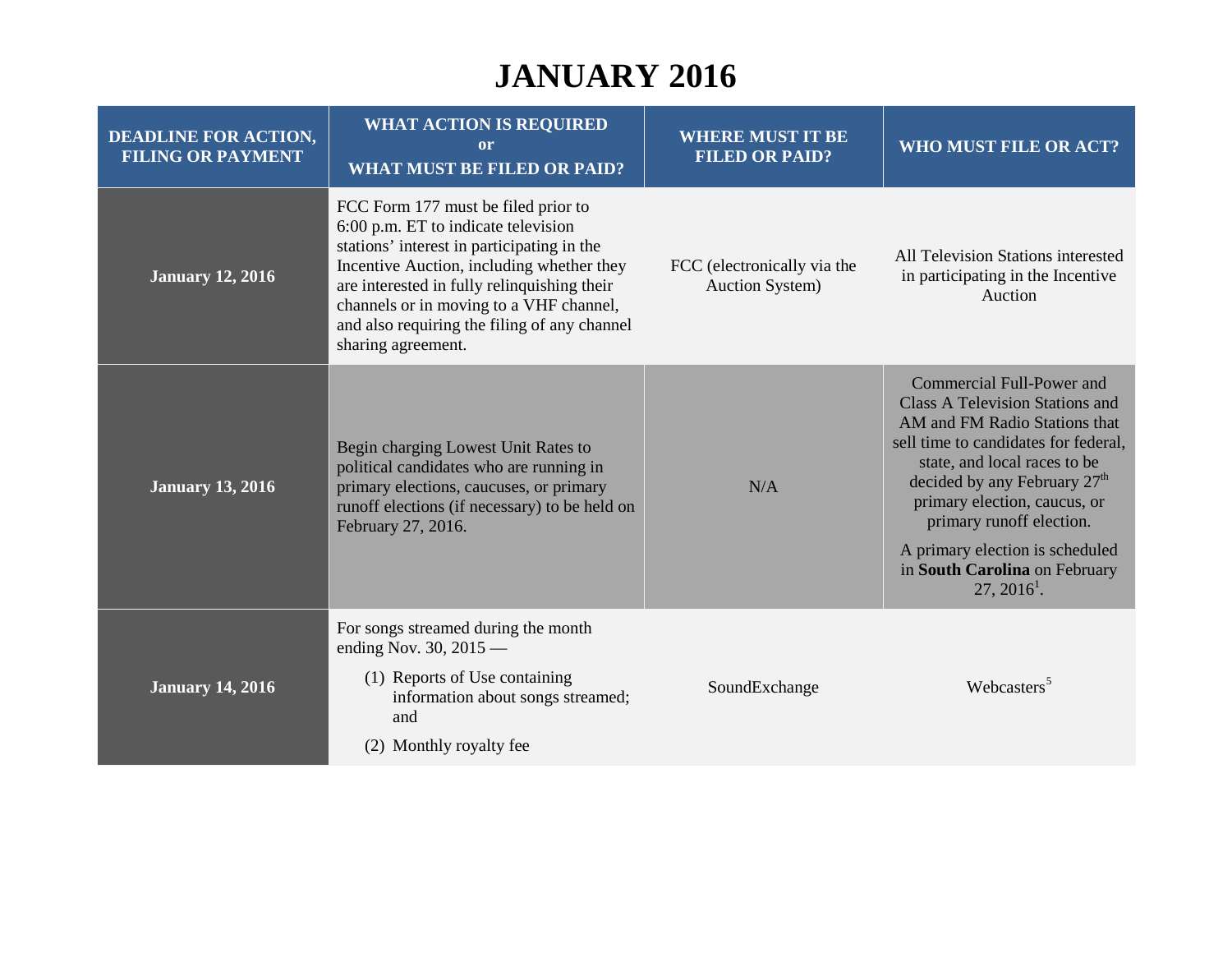| <b>DEADLINE FOR ACTION,</b><br><b>FILING OR PAYMENT</b> | <b>WHAT ACTION IS REQUIRED</b><br><sub>or</sub><br><b>WHAT MUST BE FILED OR PAID?</b>                                                                                                        | <b>WHERE MUST IT BE</b><br><b>FILED OR PAID?</b> | WHO MUST FILE OR ACT?                                                                                                                                                                                                                                                                                                                                                                                                                                                                                                                                             |
|---------------------------------------------------------|----------------------------------------------------------------------------------------------------------------------------------------------------------------------------------------------|--------------------------------------------------|-------------------------------------------------------------------------------------------------------------------------------------------------------------------------------------------------------------------------------------------------------------------------------------------------------------------------------------------------------------------------------------------------------------------------------------------------------------------------------------------------------------------------------------------------------------------|
| <b>January 16, 2016</b>                                 | Begin charging Lowest Unit Rates to<br>political candidates who are running in<br>primary elections, caucuses, or primary<br>runoff elections (if necessary) to be held on<br>March 1, 2016. | N/A                                              | Commercial Full-Power and<br><b>Class A Television Stations and</b><br>AM and FM Radio Stations that<br>sell time to candidates for federal,<br>state, and local races to be<br>decided by any March 1 <sup>st</sup> primary<br>election, caucus, or primary<br>runoff election.<br>Primary elections are scheduled<br>in Alabama, Arkansas, Georgia,<br>Massachusetts, Oklahoma,<br>Tennessee, Texas, Vermont, and<br>Virginia, and caucuses are<br>scheduled in Alaska, American<br>Samoa, Colorado, Minnesota,<br>and Wyoming on March 1,<br>2016 <sup>1</sup> |
| <b>January 20, 2016</b>                                 | Begin charging Lowest Unit Rates to<br>political candidates who are running in<br>primary elections, caucuses, or primary<br>runoff elections (if necessary) to be held on<br>March 5, 2016. | N/A                                              | Commercial Full-Power and<br><b>Class A Television Stations and</b><br>AM and FM Radio Stations that<br>sell time to candidates for federal,<br>state, and local races to be<br>decided by any March 5 <sup>th</sup> primary<br>election or caucus.<br>A primary election is scheduled<br>in Louisiana, and caucuses are<br>scheduled in Kansas, Kentucky,<br>Maine, and Nebraska on<br>March 5, $2016$ <sup>1</sup>                                                                                                                                              |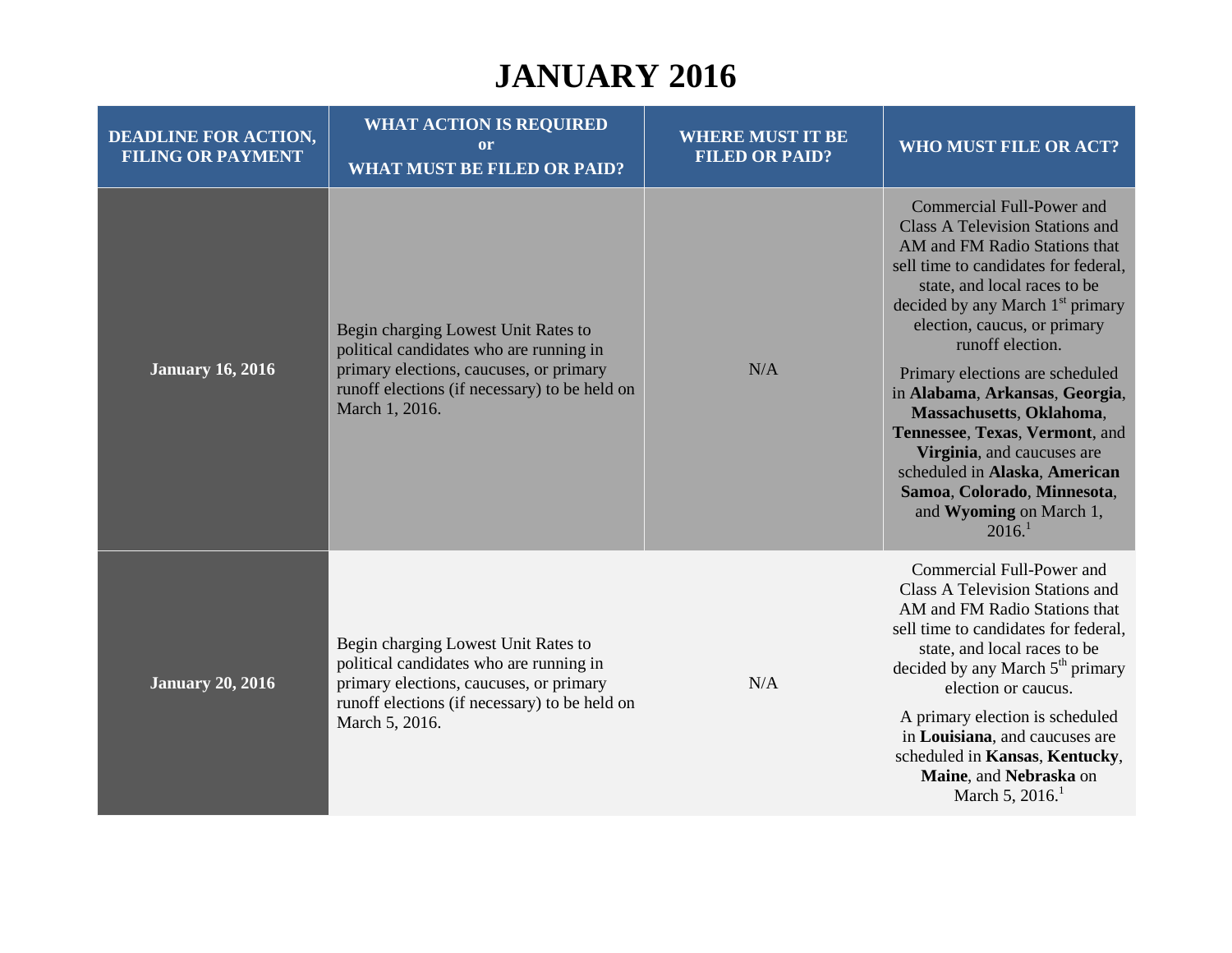| <b>DEADLINE FOR ACTION,</b><br><b>FILING OR PAYMENT</b> | <b>WHAT ACTION IS REQUIRED</b><br><sub>or</sub><br><b>WHAT MUST BE FILED OR PAID?</b>                                                                                                        | <b>WHERE MUST IT BE</b><br><b>FILED OR PAID?</b> | WHO MUST FILE OR ACT?                                                                                                                                                                                                                                                                                                                                                                                                                    |
|---------------------------------------------------------|----------------------------------------------------------------------------------------------------------------------------------------------------------------------------------------------|--------------------------------------------------|------------------------------------------------------------------------------------------------------------------------------------------------------------------------------------------------------------------------------------------------------------------------------------------------------------------------------------------------------------------------------------------------------------------------------------------|
| <b>January 21, 2016</b>                                 | Begin charging Lowest Unit Rates to<br>political candidates who are running in<br>primary elections, caucuses, or primary<br>runoff elections (if necessary) to be held on<br>March 6, 2016. | N/A                                              | Commercial Full-Power and<br><b>Class A Television Stations and</b><br>AM and FM Radio Stations that<br>sell time to candidates for federal,<br>state, and local races to be<br>decided by any March 6 <sup>th</sup> primary<br>election or caucus.<br>A caucus is scheduled in Maine<br>on March 6, 2016.                                                                                                                               |
| <b>January 23, 2016</b>                                 | Begin charging Lowest Unit Rates to<br>political candidates who are running in<br>primary elections, caucuses, or primary<br>runoff elections (if necessary) to be held on<br>March 8, 2016. | N/A                                              | Class A Television Stations and<br>AM and FM Radio Stations that<br>sell time to candidates for federal,<br>state, and local races to be<br>decided by any March 8 <sup>th</sup> primary<br>election, caucus, or primary<br>runoff election.<br>Primary elections are scheduled<br>in Idaho, Michigan, and<br>Mississippi, and Presidential<br>caucuses are scheduled in<br>American Samoa and Hawaii on<br>March 8, $2016$ <sup>1</sup> |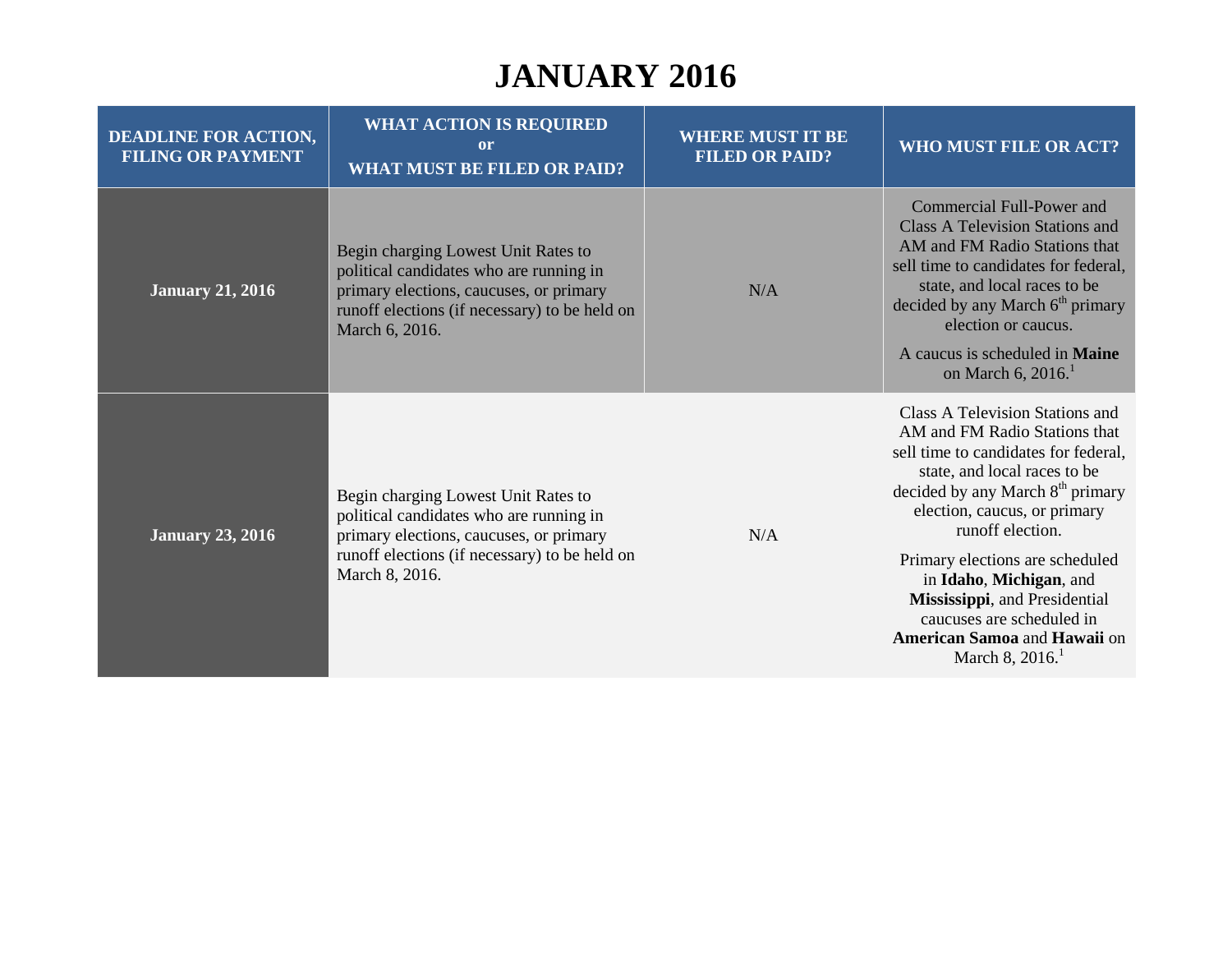| <b>DEADLINE FOR ACTION,</b><br><b>FILING OR PAYMENT</b> | <b>WHAT ACTION IS REQUIRED</b><br><sub>or</sub><br><b>WHAT MUST BE FILED OR PAID?</b>                                                                                                                                          | <b>WHERE MUST IT BE</b><br><b>FILED OR PAID?</b> | WHO MUST FILE OR ACT?                                                                                                                                                                                                                                                                                                                           |
|---------------------------------------------------------|--------------------------------------------------------------------------------------------------------------------------------------------------------------------------------------------------------------------------------|--------------------------------------------------|-------------------------------------------------------------------------------------------------------------------------------------------------------------------------------------------------------------------------------------------------------------------------------------------------------------------------------------------------|
| <b>January 27, 2016</b>                                 | Begin charging Lowest Unit Rates to<br>political candidates who are running in<br>primary elections, caucuses, or primary<br>runoff elections (if necessary) to be held on<br>March 12, 2016.                                  | N/A                                              | <b>Class A Television Stations and</b><br>AM and FM Radio Stations that<br>sell time to candidates for federal,<br>state, and local races to be<br>decided by any March $12th$<br>primary election, caucus, or<br>primary runoff election.<br>Caucuses are scheduled in Guam<br>and the U.S. Virgin Islands on<br>March 12, $2016$ <sup>1</sup> |
| <b>January 28, 2016</b>                                 | Begin charging Lowest Unit Rates to<br>political candidates who are running in<br>primary elections, caucuses, or primary<br>runoff elections (if necessary) to be held on<br>March 13, 2016.                                  | N/A                                              | Class A Television Stations and<br>AM and FM Radio Stations that<br>sell time to candidates for federal,<br>state, and local races to be<br>decided by any March 13 <sup>th</sup><br>primary election, caucus, or<br>primary runoff election.<br>A primary election is scheduled<br>in Puerto Rico on<br>March 13, 2016. <sup>1</sup>           |
| <b>January 29, 2016</b>                                 | Beginning of first-come first-served<br>window for AM station licensees to file<br>application to relocate FM translators as<br>much as 250 miles to use in connection<br>with their AM station. Window ends July<br>28, 2016. | <b>FCC</b>                                       | Class C and D AM station<br>licensees                                                                                                                                                                                                                                                                                                           |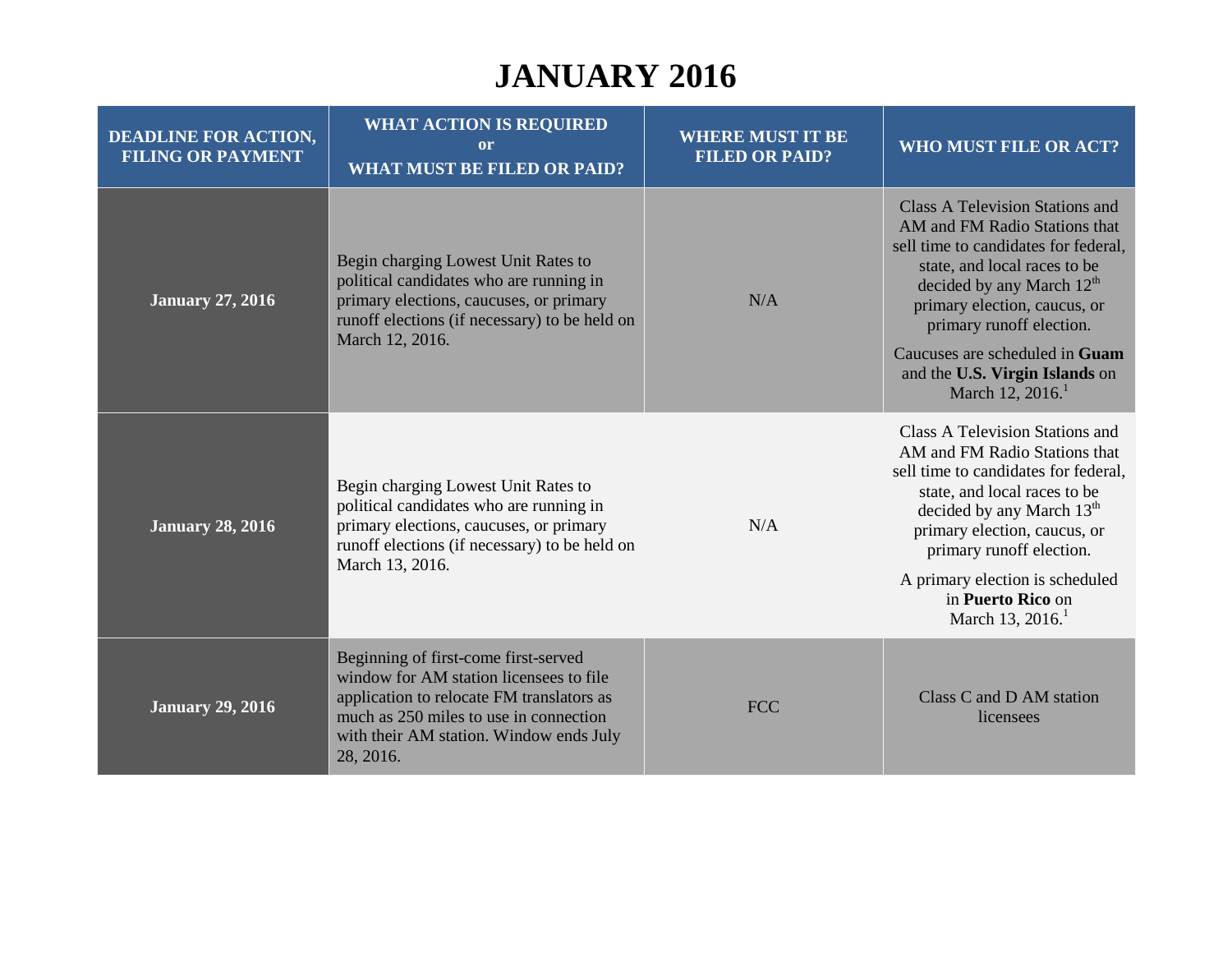<span id="page-10-0"></span>

| <b>DEADLINE FOR ACTION,</b><br><b>FILING OR PAYMENT</b> | <b>WHAT ACTION IS REQUIRED</b><br><sub>or</sub><br><b>WHAT MUST BE FILED OR PAID?</b>                                                                                                         | <b>WHERE MUST IT BE</b><br><b>FILED OR PAID?</b> | <b>WHO MUST FILE OR ACT?</b>                                                                                                                                                                                                                                                            |
|---------------------------------------------------------|-----------------------------------------------------------------------------------------------------------------------------------------------------------------------------------------------|--------------------------------------------------|-----------------------------------------------------------------------------------------------------------------------------------------------------------------------------------------------------------------------------------------------------------------------------------------|
| <b>January 30, 2016</b>                                 | Begin charging Lowest Unit Rates to<br>political candidates who are running in<br>primary elections, caucuses, or primary<br>runoff elections (if necessary) to be held on<br>March 15, 2016. | N/A                                              | Class A Television Stations and<br>AM and FM Radio Stations that<br>sell time to candidates for federal,<br>state, and local races to be<br>decided by any March 15 <sup>th</sup><br>primary election, caucus, or<br>primary runoff election.                                           |
|                                                         |                                                                                                                                                                                               |                                                  | Primary elections are scheduled<br>in Florida, Illinois, Missouri,<br>North Carolina, and Ohio on<br>March 15, 2016.                                                                                                                                                                    |
|                                                         | Television stations that participate in the<br>Emergency Alert System (EAS) must<br>comply with new FCC visual standards.                                                                     | N/A                                              | TV stations must meet minimum<br>requirements for visual display<br>legibility, message completeness,<br>and message placement, in order<br>to ensure that EAS visual<br>messages are readable and<br>accessible to all members of the<br>public, including people with<br>disabilities |
| <b>January 31, 2016</b>                                 | Annual, nonrefundable minimum fee of<br>\$500 for each channel and station.                                                                                                                   | SoundExchange                                    | Webcasters <sup>5</sup>                                                                                                                                                                                                                                                                 |

 <sup>\*</sup> This is the date by which most webcasters who are governed by rules adopted by the Copyright Royalty Board must file minimum fees for 2016. Note that certain noncommercial stations affiliated with NPR, CPB and American Public Radio may not need to observe this deadline. Noncommercial webcasters affiliated with colleges and high schools that elect to be covered by a set of rates resulting from a settlement of the CRB proceeding between College Broadcasters, Inc. ("CBI") and SoundExchange must elect such coverage and make minimum payments set out under that agreement by January 31.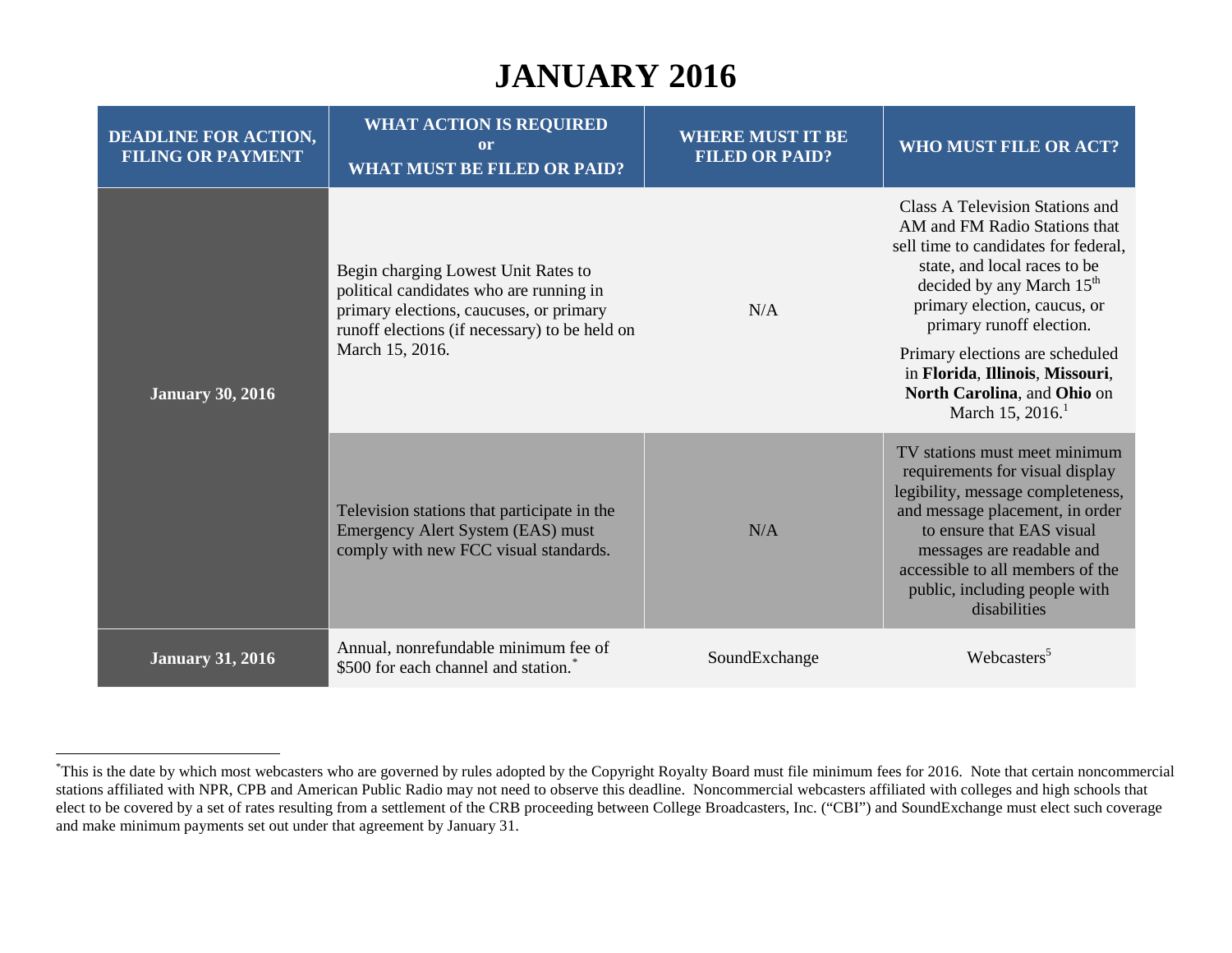| <b>DEADLINE FOR ACTION,</b><br><b>FILING OR PAYMENT</b> | <b>WHAT ACTION IS REQUIRED</b><br>$\mathbf{or}$<br><b>WHAT MUST BE FILED OR PAID?</b>                                         | <b>WHERE MUST IT BE</b><br><b>FILED OR PAID?</b> | WHO MUST FILE OR ACT?                                                                                                                                                                                                                                                                                             |
|---------------------------------------------------------|-------------------------------------------------------------------------------------------------------------------------------|--------------------------------------------------|-------------------------------------------------------------------------------------------------------------------------------------------------------------------------------------------------------------------------------------------------------------------------------------------------------------------|
| <b>February 1, 2016</b>                                 | Annual EEO Public File Reports must be<br>placed in stations' public inspection files.                                        | <b>Stations' Public Inspection File</b>          | <b>Commercial and Noncommercial</b><br>Full-Power and Class A<br>Television Stations and AM and<br>FM Radio Stations in Arkansas,<br>Kansas, Louisiana, Mississippi,<br>Nebraska, New Jersey, New<br>York, and Oklahoma that are<br>part of an Employment Unit <sup>6</sup> with<br>5 or more full-time employees |
|                                                         | Biennial Ownership Reports (FCC Form<br>323-E) must be filed and placed in<br>stations' public inspection files. <sup>4</sup> | FCC;<br><b>Stations' Public Inspection Files</b> | <b>Noncommercial Television</b><br>Stations in Kansas, Nebraska,<br>and Oklahoma; Noncommercial<br>AM and FM Radio Stations in<br>Arkansas, Louisiana,<br>Mississippi, New Jersey, and<br><b>New York</b>                                                                                                         |
|                                                         | Broadcast Mid-Term Report (FCC Form<br>397).                                                                                  | FCC; Stations' Public<br><b>Inspection Files</b> | Radio Station Employment Units <sup>6</sup><br>with 11 or more full-time<br>employees in Arkansas,<br>Louisiana, and Mississippi                                                                                                                                                                                  |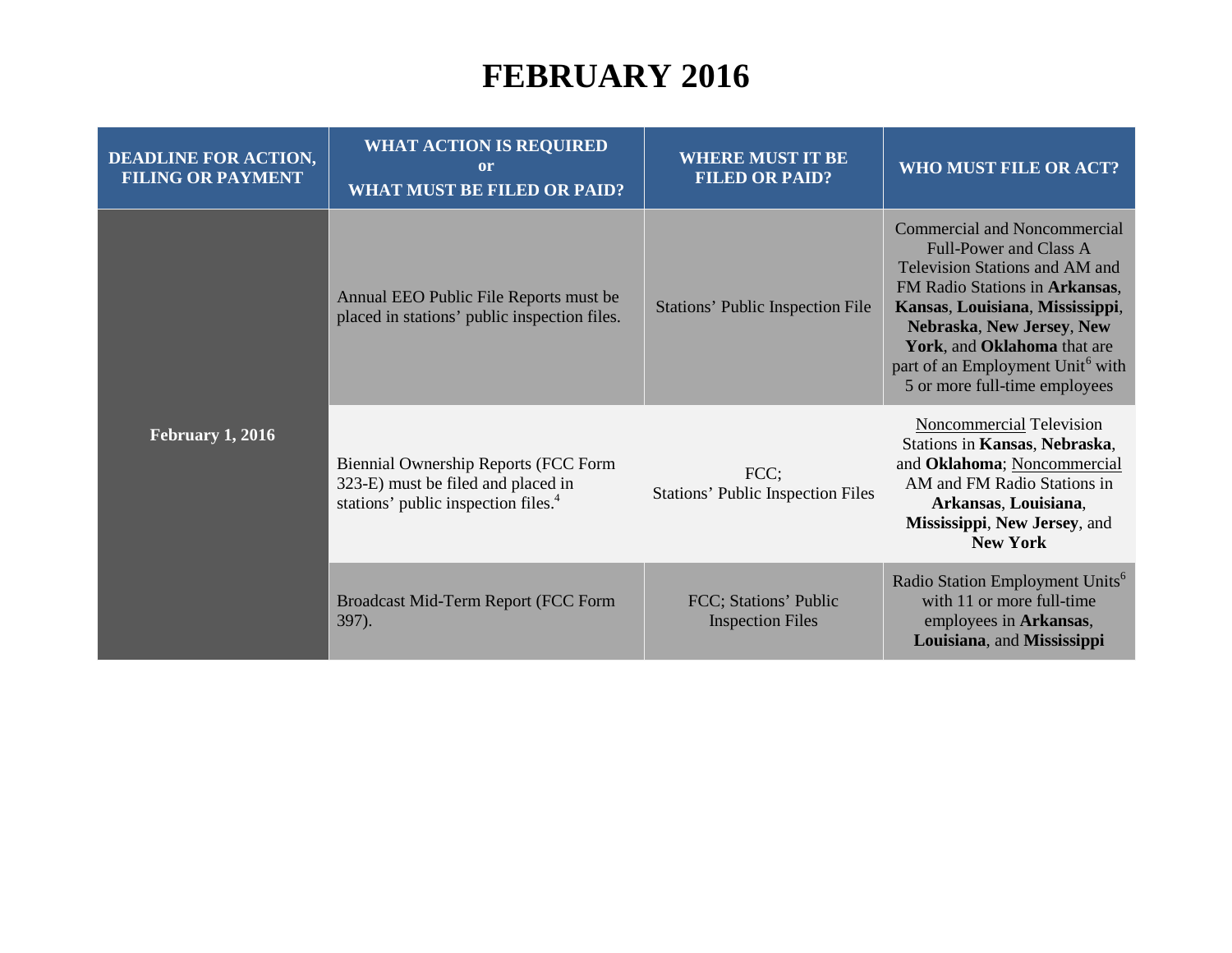| <b>DEADLINE FOR ACTION,</b><br><b>FILING OR PAYMENT</b> | <b>WHAT ACTION IS REQUIRED</b><br>or<br><b>WHAT MUST BE FILED OR PAID?</b>                                                                                                                    | <b>WHERE MUST IT BE</b><br><b>FILED OR PAID?</b> | <b>WHO MUST FILE OR ACT?</b>                                                                                                                                                                                                                                                                                                                                                                                                                                                   |
|---------------------------------------------------------|-----------------------------------------------------------------------------------------------------------------------------------------------------------------------------------------------|--------------------------------------------------|--------------------------------------------------------------------------------------------------------------------------------------------------------------------------------------------------------------------------------------------------------------------------------------------------------------------------------------------------------------------------------------------------------------------------------------------------------------------------------|
| February 6, 2016                                        | Begin charging Lowest Unit Rates to<br>political candidates who are running in<br>primary elections, caucuses, or primary<br>runoff elections (if necessary) to be held on<br>March 22, 2016. | N/A                                              | Commercial Full-Power and<br>Class A Television Stations and<br>AM and FM Radio Stations that<br>sell time to candidates for federal,<br>state, and local races to be<br>decided by any March $22nd$<br>primary election, caucus, or<br>primary runoff election.<br>A primary election is scheduled<br>in Arizona, caucuses are<br>scheduled in Utah and Idaho,<br>and a primary runoff election (if<br>necessary) is scheduled in<br>Arkansas on March 22, 2016. <sup>1</sup> |
| <b>February 10, 2016</b>                                | Begin charging Lowest Unit Rates to<br>political candidates who are running in<br>primary elections, caucuses, or primary<br>runoff elections (if necessary) to be held on<br>March 29, 2016. | N/A                                              | Commercial Full-Power and<br><b>Class A Television Stations and</b><br>AM and FM Radio Stations that<br>sell time to candidates for federal,<br>state, and local races to be<br>decided by any March 29 <sup>th</sup><br>primary election, caucus, or<br>primary runoff election.<br>Caucuses are scheduled in<br>Alaska, Hawaii, and<br><b>Washington</b> on March $26, 2016$ .                                                                                               |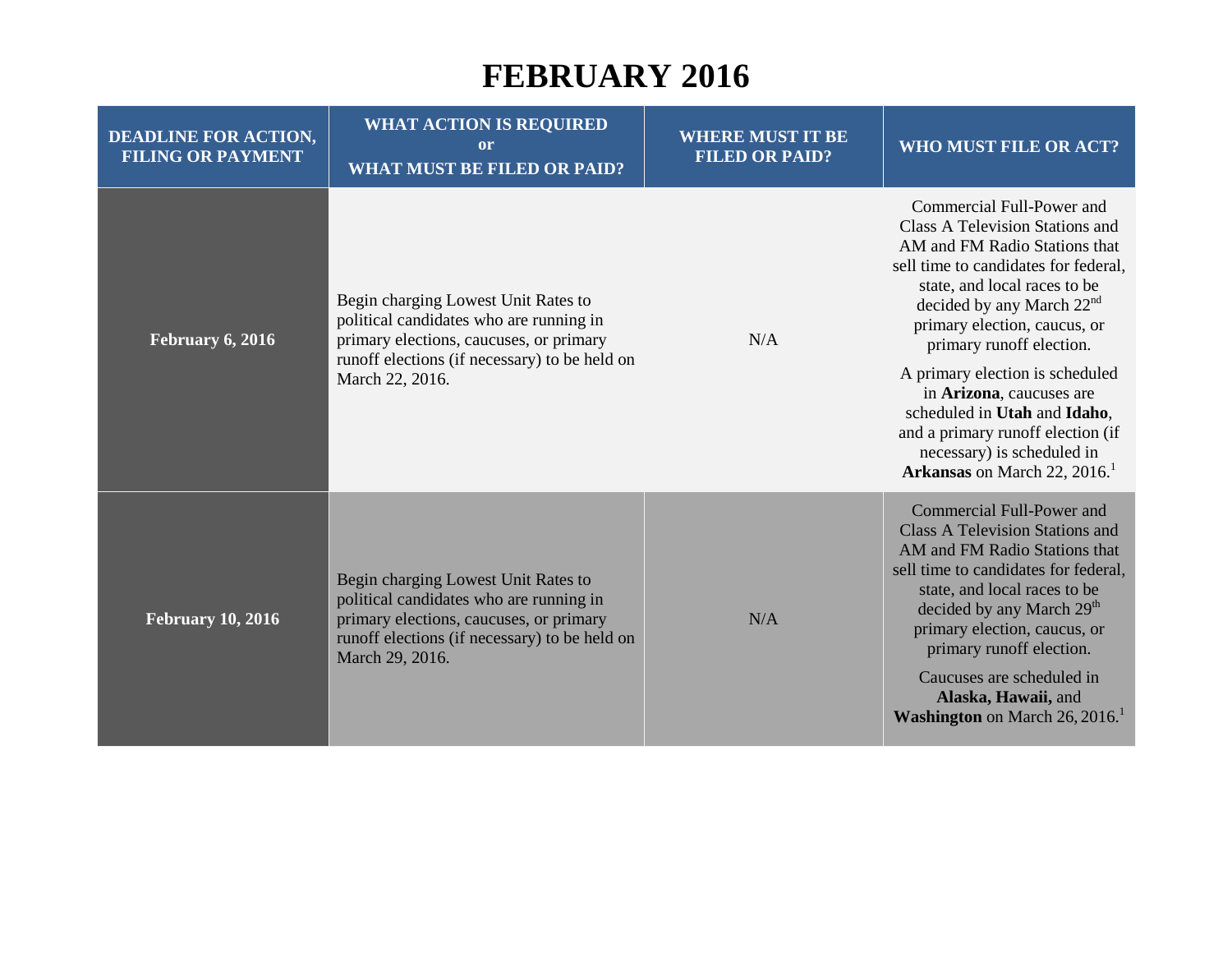| <b>DEADLINE FOR ACTION,</b><br><b>FILING OR PAYMENT</b> | <b>WHAT ACTION IS REQUIRED</b><br><sub>or</sub><br><b>WHAT MUST BE FILED OR PAID?</b>                                                                                                         | <b>WHERE MUST IT BE</b><br><b>FILED OR PAID?</b> | <b>WHO MUST FILE OR ACT?</b>                                                                                                                                                                                                                                                                              |
|---------------------------------------------------------|-----------------------------------------------------------------------------------------------------------------------------------------------------------------------------------------------|--------------------------------------------------|-----------------------------------------------------------------------------------------------------------------------------------------------------------------------------------------------------------------------------------------------------------------------------------------------------------|
| <b>February 13, 2016</b>                                | Begin charging Lowest Unit Rates to<br>political candidates who are running in<br>primary elections, caucuses, or primary<br>runoff elections (if necessary) to be held on<br>March 29, 2016. | N/A                                              | Commercial Full-Power and<br>Class A Television Stations and<br>AM and FM Radio Stations that<br>sell time to candidates for federal,<br>state, and local races to be<br>decided by any March 29 <sup>th</sup><br>primary election, caucus, or<br>primary runoff election.                                |
|                                                         |                                                                                                                                                                                               |                                                  | A primary runoff election (if<br>necessary) is scheduled in<br><b>Mississippi</b> on March 29, 2016.                                                                                                                                                                                                      |
| <b>February 14, 2016</b>                                | For songs streamed during the month<br>ending Dec. 31, 2015 —                                                                                                                                 |                                                  |                                                                                                                                                                                                                                                                                                           |
|                                                         | (1) Reports of Use containing<br>information about songs streamed;<br>and                                                                                                                     | SoundExchange                                    | Webcasters <sup>5</sup>                                                                                                                                                                                                                                                                                   |
|                                                         | (2) Monthly royalty fee                                                                                                                                                                       |                                                  |                                                                                                                                                                                                                                                                                                           |
| <b>February 20, 2016</b>                                | Begin charging Lowest Unit Rates to<br>political candidates who are running in<br>primary elections, caucuses, or primary<br>runoff elections (if necessary) to be held on<br>April 5, 2016.  | N/A                                              | Commercial Full-Power and<br><b>Class A Television Stations and</b><br>AM and FM Radio Stations that<br>sell time to candidates for federal,<br>state, and local races to be<br>decided by any April $5th$ primary<br>election, caucus, or primary<br>runoff election.<br>A primary election is scheduled |
|                                                         |                                                                                                                                                                                               |                                                  | in Wisconsin on April 5, 2016.                                                                                                                                                                                                                                                                            |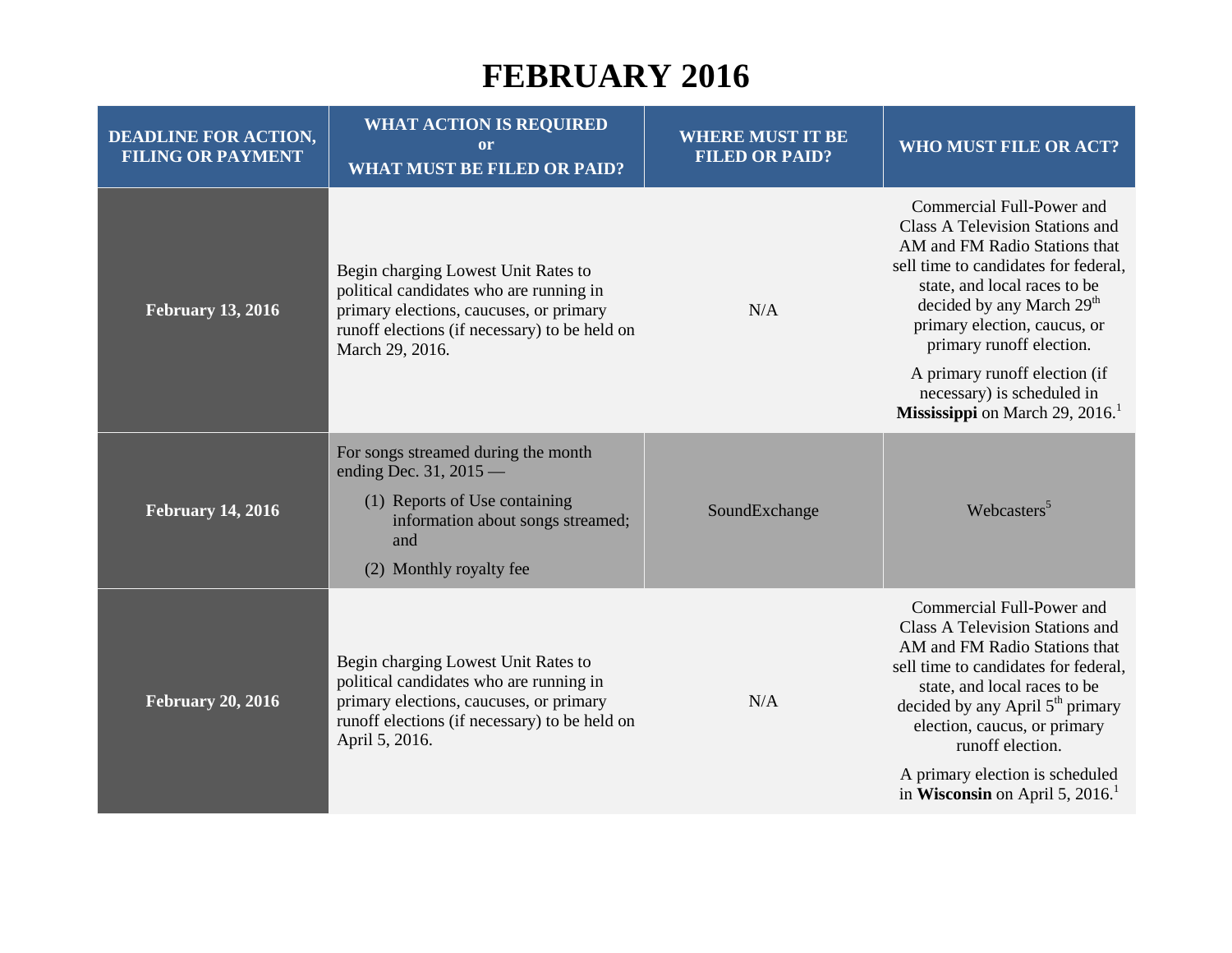| <b>DEADLINE FOR ACTION,</b><br><b>FILING OR PAYMENT</b> | <b>WHAT ACTION IS REQUIRED</b><br>or<br><b>WHAT MUST BE FILED OR PAID?</b>                                                                                                                    | <b>WHERE MUST IT BE</b><br><b>FILED OR PAID?</b> | WHO MUST FILE OR ACT?                                                                                                                                                                                                                                                                                                                                                             |
|---------------------------------------------------------|-----------------------------------------------------------------------------------------------------------------------------------------------------------------------------------------------|--------------------------------------------------|-----------------------------------------------------------------------------------------------------------------------------------------------------------------------------------------------------------------------------------------------------------------------------------------------------------------------------------------------------------------------------------|
| <b>February 24, 2016</b>                                | Begin charging Lowest Unit Rates to<br>political candidates who are running in<br>primary elections, caucuses, or primary<br>runoff elections (if necessary) to be held on<br>April 9, 2016.  | N/A                                              | Commercial Full-Power and<br><b>Class A Television Stations and</b><br>AM and FM Radio Stations that<br>sell time to candidates for federal,<br>state, and local races to be<br>decided by any April 9 <sup>th</sup> primary<br>election, caucus, or primary<br>runoff election.<br>A caucus is scheduled in<br><b>Wyoming</b> on April 9, 2016.                                  |
| <b>February 27, 2016</b>                                | Begin charging Lowest Unit Rates to<br>political candidates who are running in<br>primary elections, caucuses, or primary<br>runoff elections (if necessary) to be held on<br>April 12, 2016. | N/A                                              | Commercial Full-Power and<br>Class A Television Stations and<br>AM and FM Radio Stations that<br>sell time to candidates for federal,<br>state, and local races to be<br>decided by any April $12th$ primary<br>election, caucus, or primary<br>runoff election.<br>A primary runoff election (if<br>necessary) is scheduled in<br><b>Alabama</b> on April 12, 2016. <sup>1</sup> |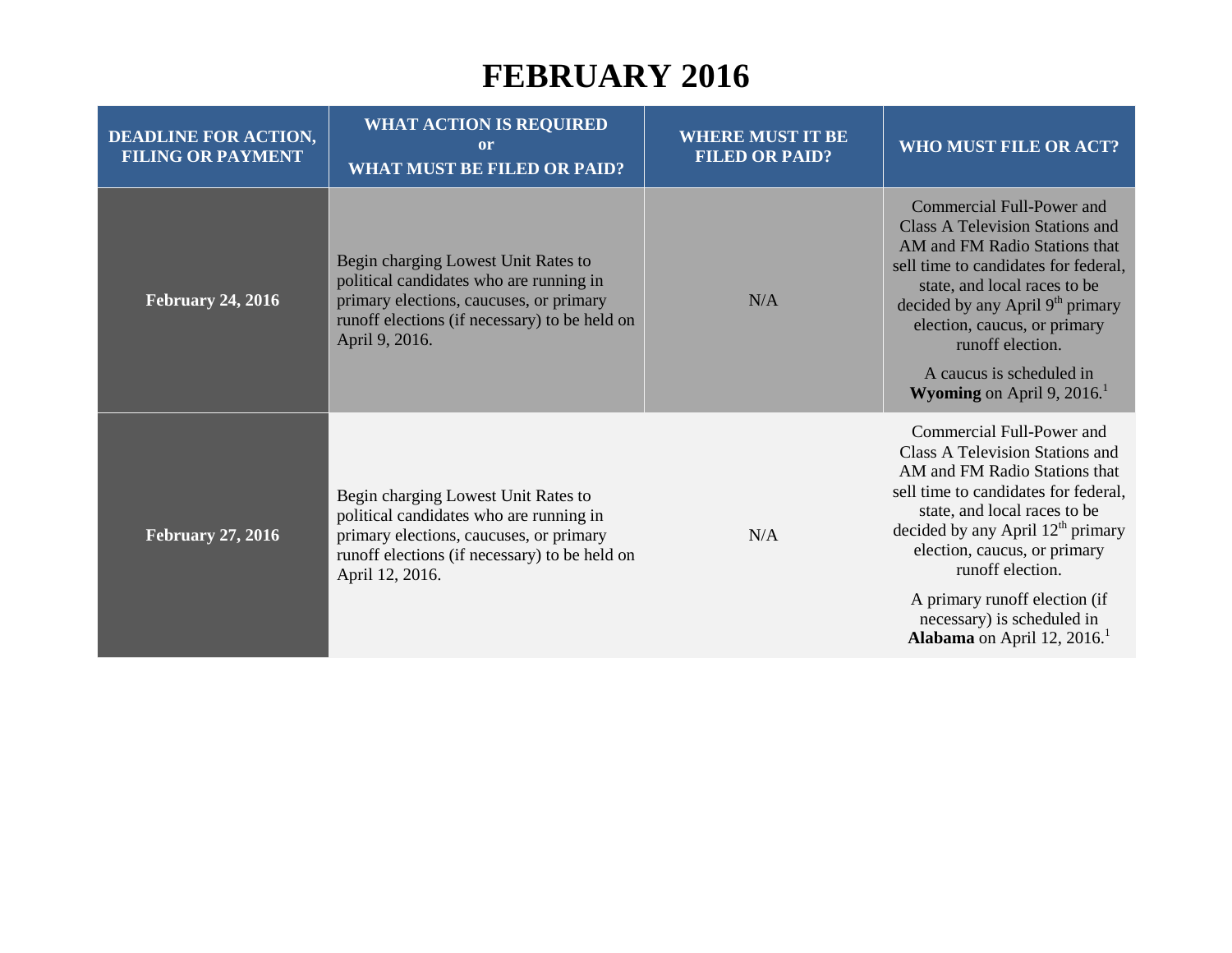# **MARCH 2016**

| <b>DEADLINE FOR ACTION,</b><br><b>FILING OR PAYMENT</b> | <b>WHAT ACTION IS REQUIRED</b><br><sub>or</sub><br><b>WHAT MUST BE FILED OR PAID?</b>                                                                                                         | <b>WHERE MUST IT BE FILED</b><br><b>OR PAID?</b> | WHO MUST FILE OR ACT?                                                                                                                                                                                                                                                                                                                                                                                                  |
|---------------------------------------------------------|-----------------------------------------------------------------------------------------------------------------------------------------------------------------------------------------------|--------------------------------------------------|------------------------------------------------------------------------------------------------------------------------------------------------------------------------------------------------------------------------------------------------------------------------------------------------------------------------------------------------------------------------------------------------------------------------|
| <b>March 5, 2016</b>                                    | Begin charging Lowest Unit Rates to<br>political candidates who are running in<br>primary elections, caucuses, or primary<br>runoff elections (if necessary) to be held<br>on April 19, 2016. | N/A                                              | Commercial Full-Power and<br><b>Class A Television Stations and</b><br>AM and FM Radio Stations that<br>sell time to candidates for federal,<br>state, and local races to be<br>decided by any April 19 <sup>th</sup> primary<br>election, caucus, or primary<br>runoff election.<br>A primary election is scheduled<br>in New York on April 19, 2016. <sup>1</sup>                                                    |
| <b>March 12, 2016</b>                                   | Begin charging Lowest Unit Rates to<br>political candidates who are running in<br>primary elections, caucuses, or primary<br>runoff elections (if necessary) to be held<br>on April 26, 2016. | N/A                                              | Commercial Full-Power and<br>Class A Television Stations and<br>AM and FM Radio Stations that<br>sell time to candidates for federal,<br>state, and local races to be<br>decided by any April $26th$ primary<br>election, caucus, or primary<br>runoff election.<br>Primary elections are scheduled<br>in Connecticut, Delaware,<br>Maryland, Pennsylvania, and<br><b>Rhode Island</b> on April 26, 2016. <sup>1</sup> |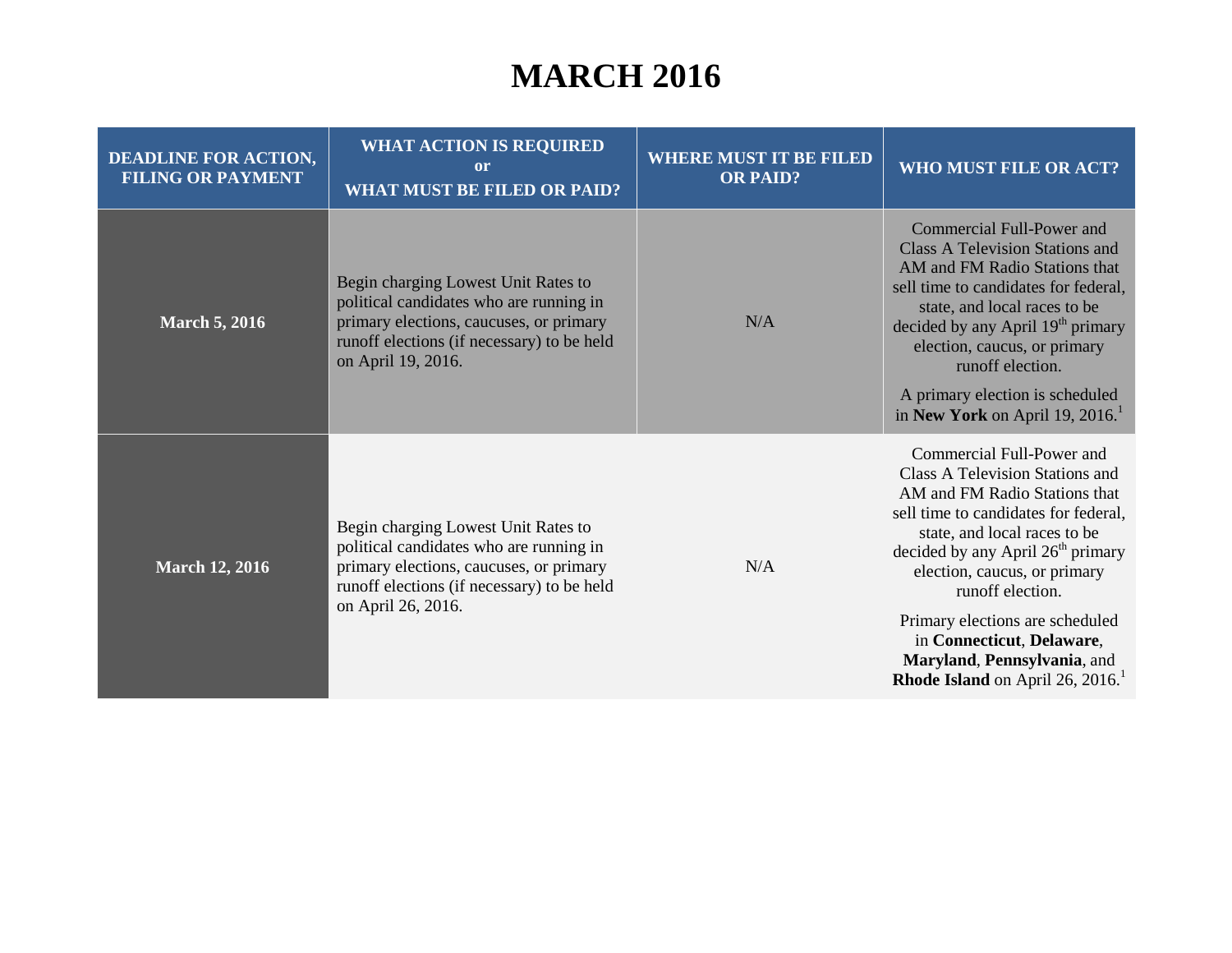#### **MARCH 2016**

| <b>DEADLINE FOR ACTION,</b><br><b>FILING OR PAYMENT</b> | <b>WHAT ACTION IS REQUIRED</b><br><b>or</b><br><b>WHAT MUST BE FILED OR PAID?</b>                                                                                                          | <b>WHERE MUST IT BE FILED</b><br><b>OR PAID?</b> | <b>WHO MUST FILE OR ACT?</b>                                                                                                                                                                                                                                                                                                                                                    |
|---------------------------------------------------------|--------------------------------------------------------------------------------------------------------------------------------------------------------------------------------------------|--------------------------------------------------|---------------------------------------------------------------------------------------------------------------------------------------------------------------------------------------------------------------------------------------------------------------------------------------------------------------------------------------------------------------------------------|
| <b>March 17, 2016</b>                                   | For songs streamed during the month<br>ending Jan. 31, 2016 —<br>(1) Reports of Use containing<br>information about songs<br>streamed; and<br>(2) Monthly royalty fee                      | SoundExchange                                    | Webcasters <sup>5</sup>                                                                                                                                                                                                                                                                                                                                                         |
| <b>March 19, 2016</b>                                   | Begin charging Lowest Unit Rates to<br>political candidates who are running in<br>primary elections, caucuses, or primary<br>runoff elections (if necessary) to be held<br>on May 3, 2016. | N/A                                              | Commercial Full-Power and<br>Class A Television Stations and<br>AM and FM Radio Stations that<br>sell time to candidates for federal,<br>state, and local races to be<br>decided by any May 3 <sup>rd</sup> primary<br>election, caucus, or primary<br>runoff election.<br>Primary elections are scheduled<br>in Indiana, North Carolina, and                                   |
| <b>March 21, 2016</b>                                   | Begin charging Lowest Unit Rates to<br>political candidates who are running in<br>primary elections, caucuses, or primary<br>runoff elections (if necessary) to be held<br>on May 5, 2016. | N/A                                              | Tennessee on May 3, 2016. <sup>1</sup><br>Commercial Full-Power and<br><b>Class A Television Stations and</b><br>AM and FM Radio Stations that<br>sell time to candidates for federal,<br>state, and local races to be<br>decided by any May $5th$ primary<br>election, caucus, or primary<br>runoff election.<br>A caucus is scheduled in Guam<br>on May 5, 2016. <sup>1</sup> |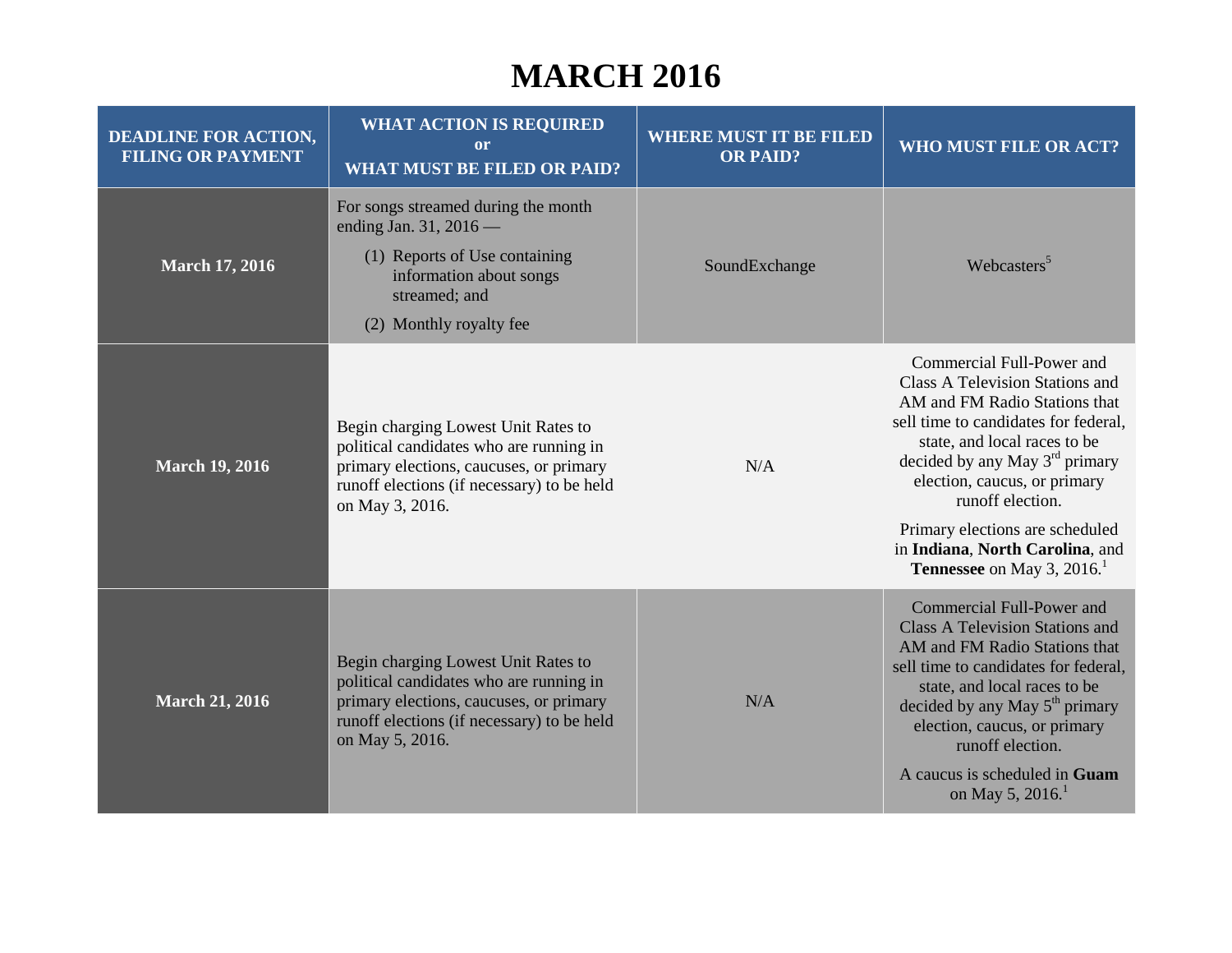#### **MARCH 2016**

| <b>DEADLINE FOR ACTION,</b><br><b>FILING OR PAYMENT</b> | <b>WHAT ACTION IS REQUIRED</b><br><sub>or</sub><br><b>WHAT MUST BE FILED OR PAID?</b>                                                                                                       | <b>WHERE MUST IT BE FILED</b><br><b>OR PAID?</b> | <b>WHO MUST FILE OR ACT?</b>                                                                                                                                                                                                                                                                                                                                           |
|---------------------------------------------------------|---------------------------------------------------------------------------------------------------------------------------------------------------------------------------------------------|--------------------------------------------------|------------------------------------------------------------------------------------------------------------------------------------------------------------------------------------------------------------------------------------------------------------------------------------------------------------------------------------------------------------------------|
| <b>March 26, 2016</b>                                   | Begin charging Lowest Unit Rates to<br>political candidates who are running in<br>primary elections, caucuses, or primary<br>runoff elections (if necessary) to be held<br>on May 10, 2016. | N/A                                              | Commercial Full-Power and<br>Class A Television Stations and<br>AM and FM Radio Stations that<br>sell time to candidates for federal,<br>state, and local races to be<br>decided by any May $10^{th}$ primary<br>election, caucus, or primary<br>runoff election.<br>Primary elections are scheduled<br>in Nebraska and West Virginia<br>on May 10, 2016. <sup>1</sup> |
| <b>March 29, 2016</b>                                   | Incentive Auction applicants must commit<br>to an opening price offer on preferred bid<br>option prior to 6:00 p.m. ET.                                                                     | <b>FCC</b>                                       | <b>All Television Stations</b><br>participating in the Incentive<br>Auction.                                                                                                                                                                                                                                                                                           |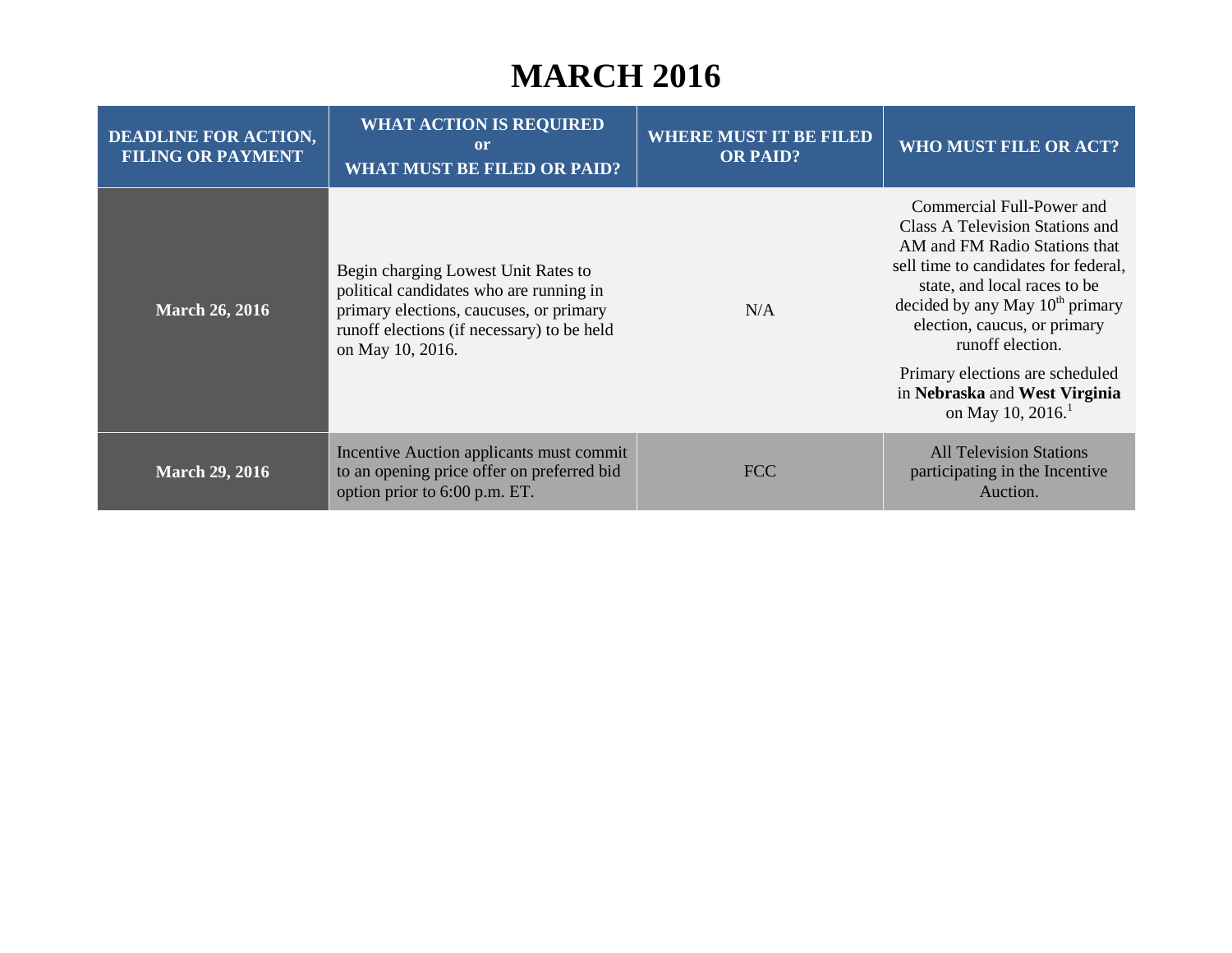| <b>DEADLINE FOR ACTION,</b><br><b>FILING OR PAYMENT</b> | <b>WHAT ACTION IS REQUIRED</b><br><sub>or</sub><br><b>WHAT MUST BE FILED OR PAID?</b>                                                | <b>WHERE MUST IT BE FILED</b><br><b>OR PAID?</b> | <b>WHO MUST FILE OR ACT?</b>                                                                                                                                                                                                                                                        |
|---------------------------------------------------------|--------------------------------------------------------------------------------------------------------------------------------------|--------------------------------------------------|-------------------------------------------------------------------------------------------------------------------------------------------------------------------------------------------------------------------------------------------------------------------------------------|
| <b>April 1, 2016</b>                                    | Broadcast Mid-Term Report (FCC Form<br>$397$ ).                                                                                      | FCC; Stations' Public Inspection<br>Files        | Radio Station Employment Units <sup>6</sup><br>with 11 or more full-time<br>employees in Indiana,<br><b>Kentucky, and Tennessee</b>                                                                                                                                                 |
|                                                         | Annual EEO Public File Reports must be<br>placed in stations' public inspection files.                                               | Stations' Public Inspection File                 | Commercial and Noncommercial<br>Full-Power and Class A<br>Television Stations and AM and<br>FM Radio Stations in Delaware,<br>Indiana, Kentucky,<br>Pennsylvania, Tennessee, and<br>Texas that are part of an<br>Employment Unit <sup>6</sup> with 5 or more<br>full-time employees |
|                                                         | <b>Biennial Ownership Reports (FCC Form</b><br>323-E) must be filed and placed in<br>stations' public inspection files. <sup>4</sup> | FCC;<br><b>Stations' Public Inspection Files</b> | Noncommercial Television<br><b>Stations in Texas;</b><br>Noncommercial AM and FM<br>Radio Stations in Delaware,<br>Indiana, Kentucky,<br>Pennsylvania, and Tennessee                                                                                                                |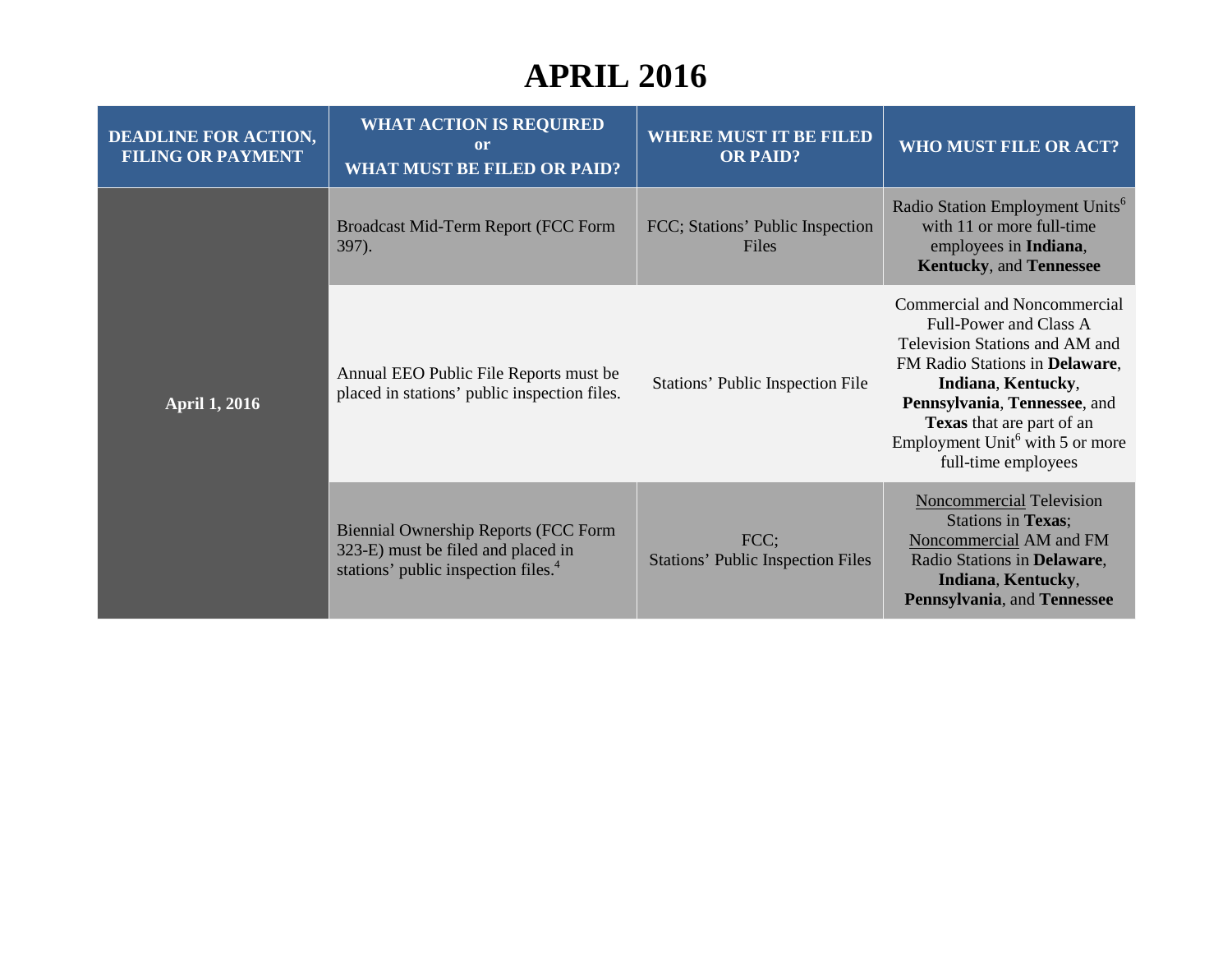| <b>DEADLINE FOR ACTION,</b><br><b>FILING OR PAYMENT</b> | <b>WHAT ACTION IS REQUIRED</b><br>or<br><b>WHAT MUST BE FILED OR PAID?</b>                                                                                                                  | <b>WHERE MUST IT BE FILED</b><br><b>OR PAID?</b> | WHO MUST FILE OR ACT?                                                                                                                                                                                                                                                                                                                                                                                                                       |
|---------------------------------------------------------|---------------------------------------------------------------------------------------------------------------------------------------------------------------------------------------------|--------------------------------------------------|---------------------------------------------------------------------------------------------------------------------------------------------------------------------------------------------------------------------------------------------------------------------------------------------------------------------------------------------------------------------------------------------------------------------------------------------|
| <b>April 2, 2016</b>                                    | Begin charging Lowest Unit Rates to<br>political candidates who are running in<br>primary elections, caucuses, or primary<br>runoff elections (if necessary) to be held<br>on May 17, 2016. | N/A                                              | Commercial Full-Power and<br><b>Class A Television Stations and</b><br>AM and FM Radio Stations that<br>sell time to candidates for federal,<br>state, and local races to be<br>decided by any May $17th$ primary<br>election, caucus, or primary<br>runoff election.<br>Primary elections are scheduled<br>in Oregon, Idaho, and Kentucky<br>on May 17, 2016. <sup>1</sup>                                                                 |
| <b>April 9, 2016</b>                                    | Begin charging Lowest Unit Rates to<br>political candidates who are running in<br>primary elections, caucuses, or primary<br>runoff elections (if necessary) to be held<br>on May 24, 2016. | N/A                                              | Commercial Full-Power and<br><b>Class A Television Stations and</b><br>AM and FM Radio Stations that<br>sell time to candidates for federal,<br>state, and local races to be<br>decided by any May 24 <sup>th</sup> primary<br>election, caucus, or primary<br>runoff election.<br>A primary election is scheduled<br>in Georgia, and a primary runoff<br>election (if necessary) is<br>scheduled in Texas on<br>May 24, 2016. <sup>1</sup> |
| <b>April 10, 2016</b>                                   | Records showing compliance with<br>commercial limits on Children's<br>Television Programming during Q1-2016<br>must be placed in stations' public<br>inspection files.                      | <b>Stations' Public Inspection Files</b>         | Commercial Full-Power and<br><b>Class A Television Stations</b>                                                                                                                                                                                                                                                                                                                                                                             |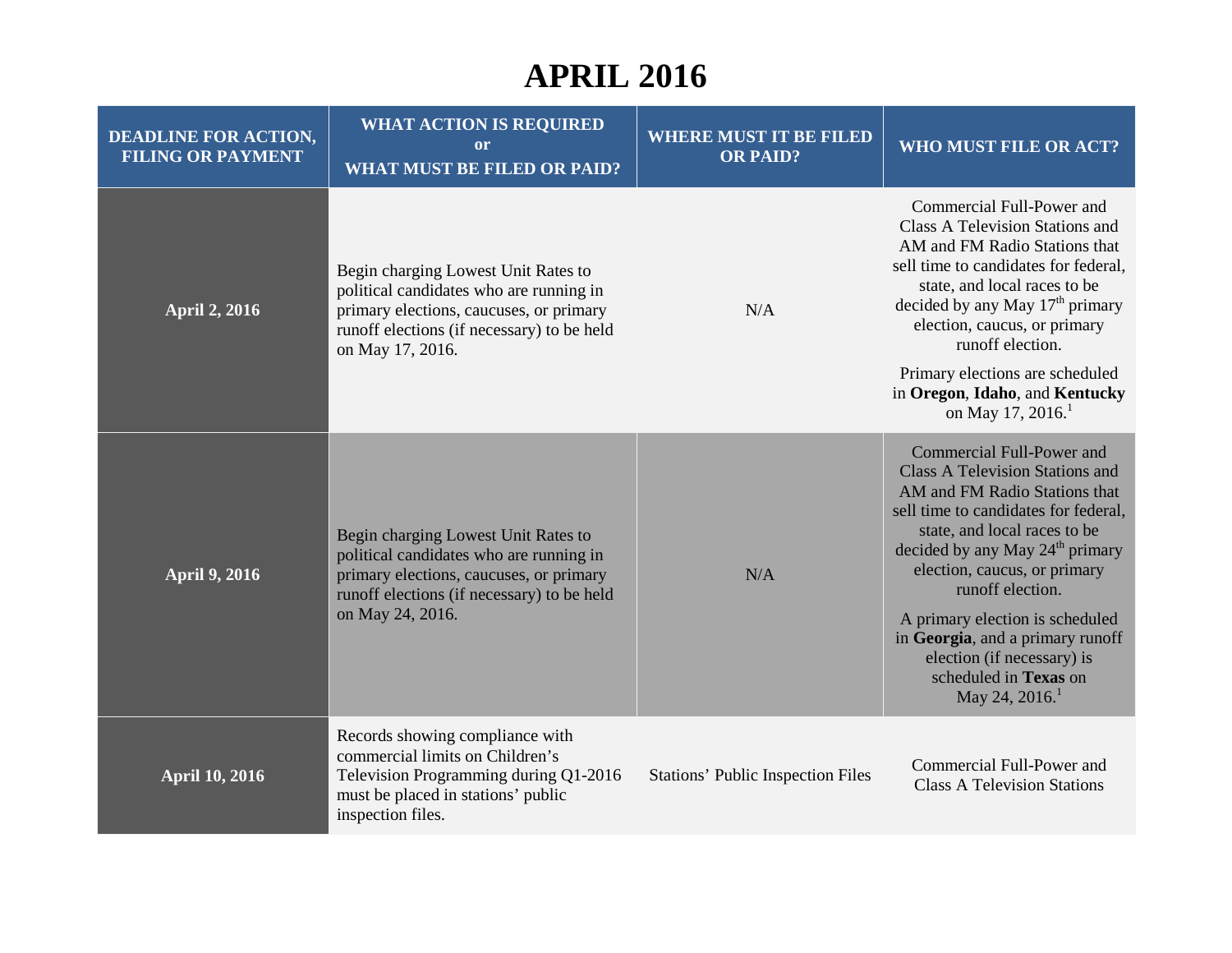| <b>DEADLINE FOR ACTION,</b><br><b>FILING OR PAYMENT</b> | <b>WHAT ACTION IS REQUIRED</b><br><sub>or</sub><br><b>WHAT MUST BE FILED OR PAID?</b>                                                                                   | <b>WHERE MUST IT BE FILED</b><br><b>OR PAID?</b> | WHO MUST FILE OR ACT?                                                                                                                                           |
|---------------------------------------------------------|-------------------------------------------------------------------------------------------------------------------------------------------------------------------------|--------------------------------------------------|-----------------------------------------------------------------------------------------------------------------------------------------------------------------|
|                                                         | Issues/Programs Lists for Q1-2016 must<br>be placed in stations' public inspection<br>files.                                                                            | <b>Stations' Public Inspection Files</b>         | <b>Commercial and Noncommercial</b><br>Full Power and Class A<br><b>Television Stations; Commercial</b><br>and Noncommercial AM and FM<br><b>Radio Stations</b> |
|                                                         | Documentation of Class A Television<br>Continuing Eligibility should be placed in<br>stations' public inspection files. <sup>2</sup>                                    | <b>Stations' Public Inspection Files</b>         | <b>Class A Television Stations</b>                                                                                                                              |
| <b>April 11, 2016</b>                                   | <b>Children's Television Programming</b><br>Reports (FCC Form 398) for Q1-2016<br>must be filed and placed in stations'<br>public inspection files. <sup>4</sup>        | FCC;<br><b>Stations' Public Inspection Files</b> | Commercial Full-Power and<br><b>Class A Television Stations</b>                                                                                                 |
| <b>April 14, 2016</b>                                   | For songs streamed during the month<br>ending Feb. 28, $2016$ —<br>(1) Reports of Use containing<br>information about songs<br>streamed; and<br>(2) Monthly royalty fee | SoundExchange                                    | Webcasters <sup>5</sup>                                                                                                                                         |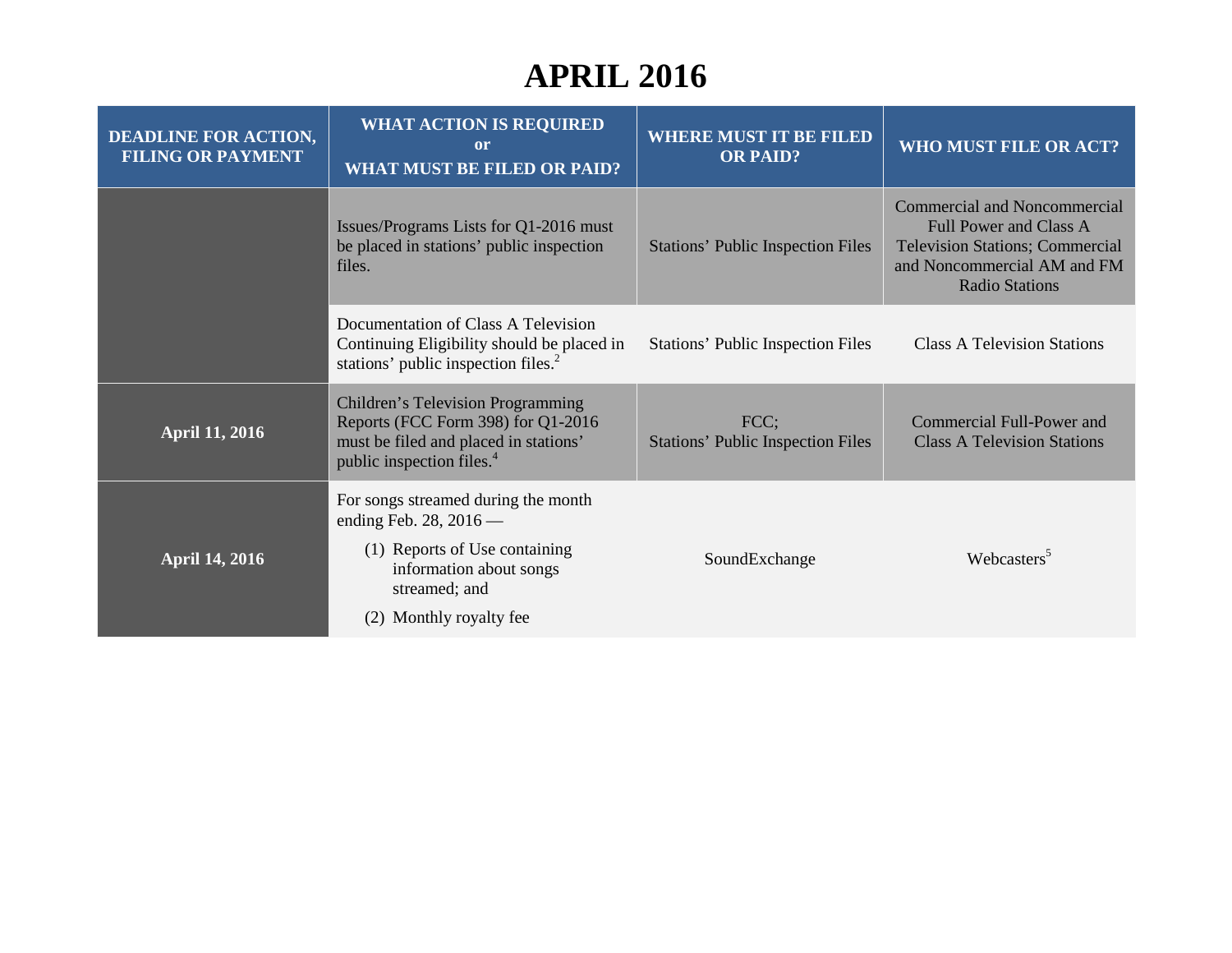| <b>DEADLINE FOR ACTION,</b><br><b>FILING OR PAYMENT</b> | <b>WHAT ACTION IS REQUIRED</b><br>or<br><b>WHAT MUST BE FILED OR PAID?</b>                                                                                                                  | <b>WHERE MUST IT BE FILED</b><br><b>OR PAID?</b> | WHO MUST FILE OR ACT?                                                                                                                                                                                                                                                                                                                                                                                            |
|---------------------------------------------------------|---------------------------------------------------------------------------------------------------------------------------------------------------------------------------------------------|--------------------------------------------------|------------------------------------------------------------------------------------------------------------------------------------------------------------------------------------------------------------------------------------------------------------------------------------------------------------------------------------------------------------------------------------------------------------------|
| <b>April 21, 2016</b>                                   | Begin charging Lowest Unit Rates to<br>political candidates who are running in<br>primary elections, caucuses, or primary<br>runoff elections (if necessary) to be held<br>on June 5, 2016. | N/A                                              | Commercial Full-Power and<br><b>Class A Television Stations and</b><br>AM and FM Radio Stations that<br>sell time to candidates for federal,<br>state, and local races to be<br>decided by any June $5th$ primary<br>election, caucus, or primary<br>runoff election.<br>A caucus is scheduled in the U.S.<br>Virgin Islands on June 5, $2016$ <sup>1</sup>                                                      |
| <b>April 23, 2016</b>                                   | Begin charging Lowest Unit Rates to<br>political candidates who are running in<br>primary elections, caucuses, or primary<br>runoff elections (if necessary) to be held<br>on June 7, 2016. | N/A                                              | Commercial Full-Power and<br><b>Class A Television Stations and</b><br>AM and FM Radio Stations that<br>sell time to candidates for federal,<br>state, and local races to be<br>decided by any June $7th$ primary<br>election, caucus, or primary<br>runoff election.<br>Primary elections are scheduled<br>in California, Iowa, Montana,<br>New Jersey, New Mexico, and<br><b>South Dakota</b> on June 7, 2016. |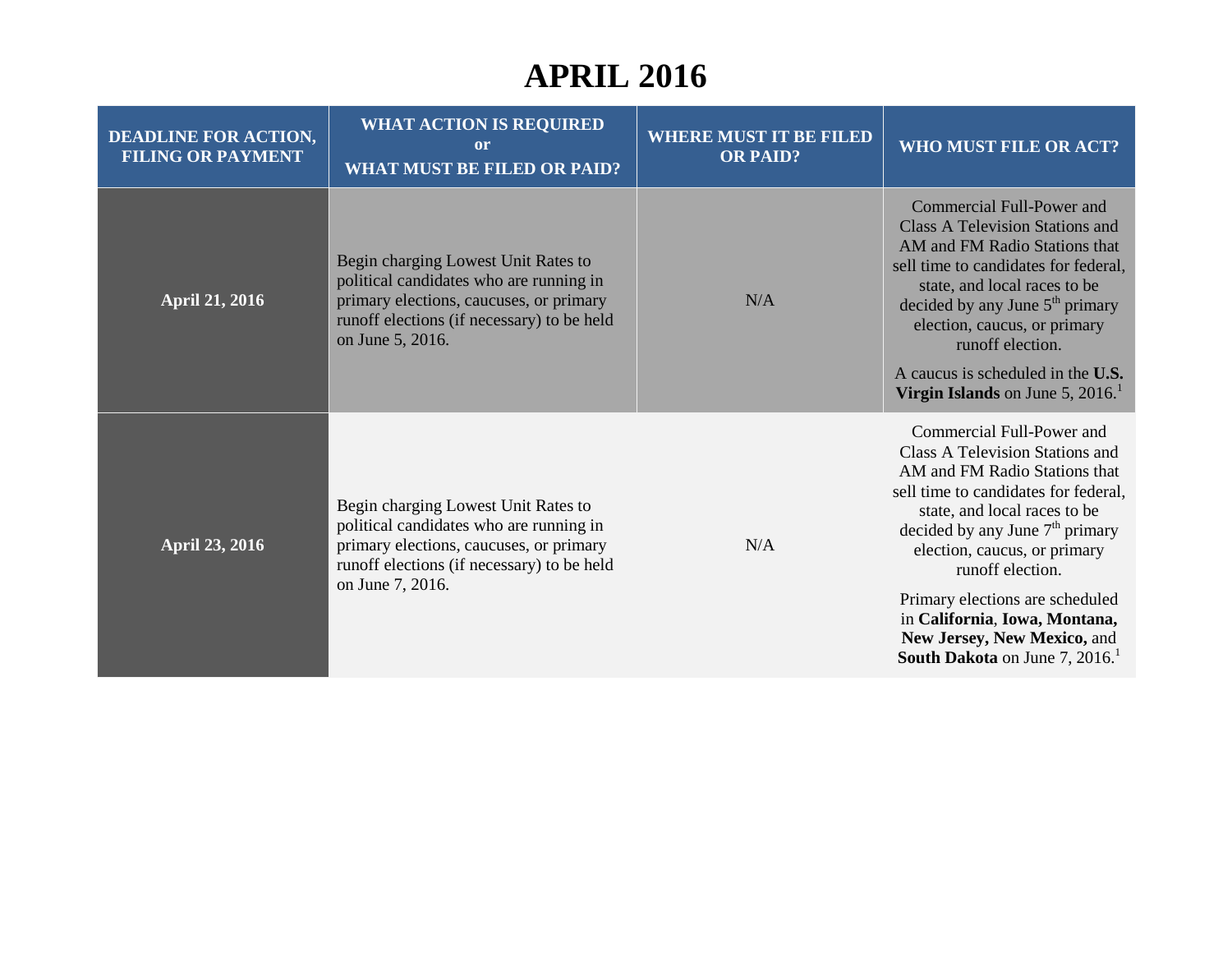| <b>DEADLINE FOR ACTION,</b><br><b>FILING OR PAYMENT</b> | <b>WHAT ACTION IS REQUIRED</b><br>or<br><b>WHAT MUST BE FILED OR PAID?</b>                                                                                                                   | <b>WHERE MUST IT BE FILED</b><br><b>OR PAID?</b> | <b>WHO MUST FILE OR ACT?</b>                                                                                                                                                                                                                                                                                                                                                                                                  |
|---------------------------------------------------------|----------------------------------------------------------------------------------------------------------------------------------------------------------------------------------------------|--------------------------------------------------|-------------------------------------------------------------------------------------------------------------------------------------------------------------------------------------------------------------------------------------------------------------------------------------------------------------------------------------------------------------------------------------------------------------------------------|
| <b>April 30, 2016</b>                                   | Begin charging Lowest Unit Rates to<br>political candidates who are running in<br>primary elections, caucuses, or primary<br>runoff elections (if necessary) to be held<br>on June 14, 2016. | N/A                                              | Commercial Full-Power and<br>Class A Television Stations and<br>AM and FM Radio Stations that<br>sell time to candidates for federal,<br>state, and local races to be<br>decided by any June $14th$ primary<br>election, caucus, or primary<br>runoff election.<br>Primary elections are scheduled<br>in Maine, Nevada, North<br>Dakota, South Carolina,<br>Virginia and the District of<br><b>Columbia</b> on June 14, 2016. |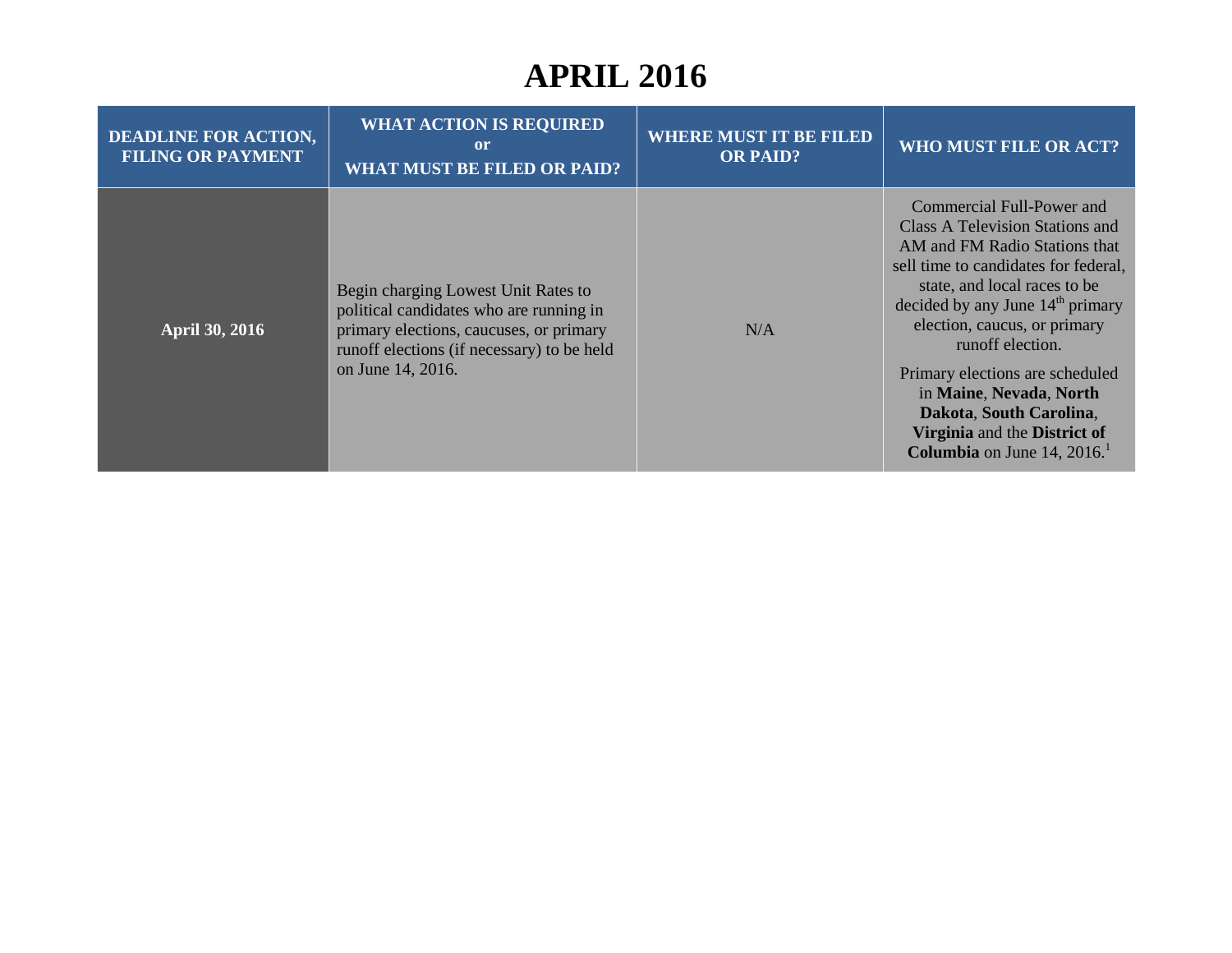#### **MAY 2016**

| <b>DEADLINE FOR ACTION,</b><br><b>FILING OR PAYMENT</b> | <b>WHAT ACTION IS REQUIRED</b><br>or<br><b>WHAT MUST BE FILED OR PAID?</b>                                                                                                                   | <b>WHERE MUST IT BE FILED</b><br><b>OR PAID?</b> | <b>WHO MUST FILE OR ACT?</b>                                                                                                                                                                                                                                                                                                                                                                                                                            |
|---------------------------------------------------------|----------------------------------------------------------------------------------------------------------------------------------------------------------------------------------------------|--------------------------------------------------|---------------------------------------------------------------------------------------------------------------------------------------------------------------------------------------------------------------------------------------------------------------------------------------------------------------------------------------------------------------------------------------------------------------------------------------------------------|
| May 7, 2016                                             | Begin charging Lowest Unit Rates to<br>political candidates who are running in<br>primary elections, caucuses, or primary<br>runoff elections (if necessary) to be held<br>on June 21, 2016. | N/A                                              | Commercial Full-Power and<br><b>Class A Television Stations and</b><br>AM and FM Radio Stations that<br>sell time to candidates for federal,<br>state, and local races to be<br>decided by any June 21 <sup>st</sup> primary<br>election, caucus, or primary<br>runoff election.                                                                                                                                                                        |
|                                                         |                                                                                                                                                                                              |                                                  | A primary runoff election (if<br>necessary) is scheduled in North<br><b>Carolina</b> on June 21, 2016.                                                                                                                                                                                                                                                                                                                                                  |
| May 14, 2016                                            | Begin charging Lowest Unit Rates to<br>political candidates who are running in<br>primary elections, caucuses, or primary<br>runoff elections (if necessary) to be held<br>on June 28, 2016. | N/A                                              | Commercial Full-Power and<br><b>Class A Television Stations and</b><br>AM and FM Radio Stations that<br>sell time to candidates for federal,<br>state, and local races to be<br>decided by any June $28th$ primary<br>election, caucus, or primary<br>runoff election.<br>Primary elections are scheduled<br>in Colorado, Oklahoma, and<br>Utah, and a primary runoff<br>election (if necessary) is<br>scheduled in South Carolina on<br>June 28, 2016. |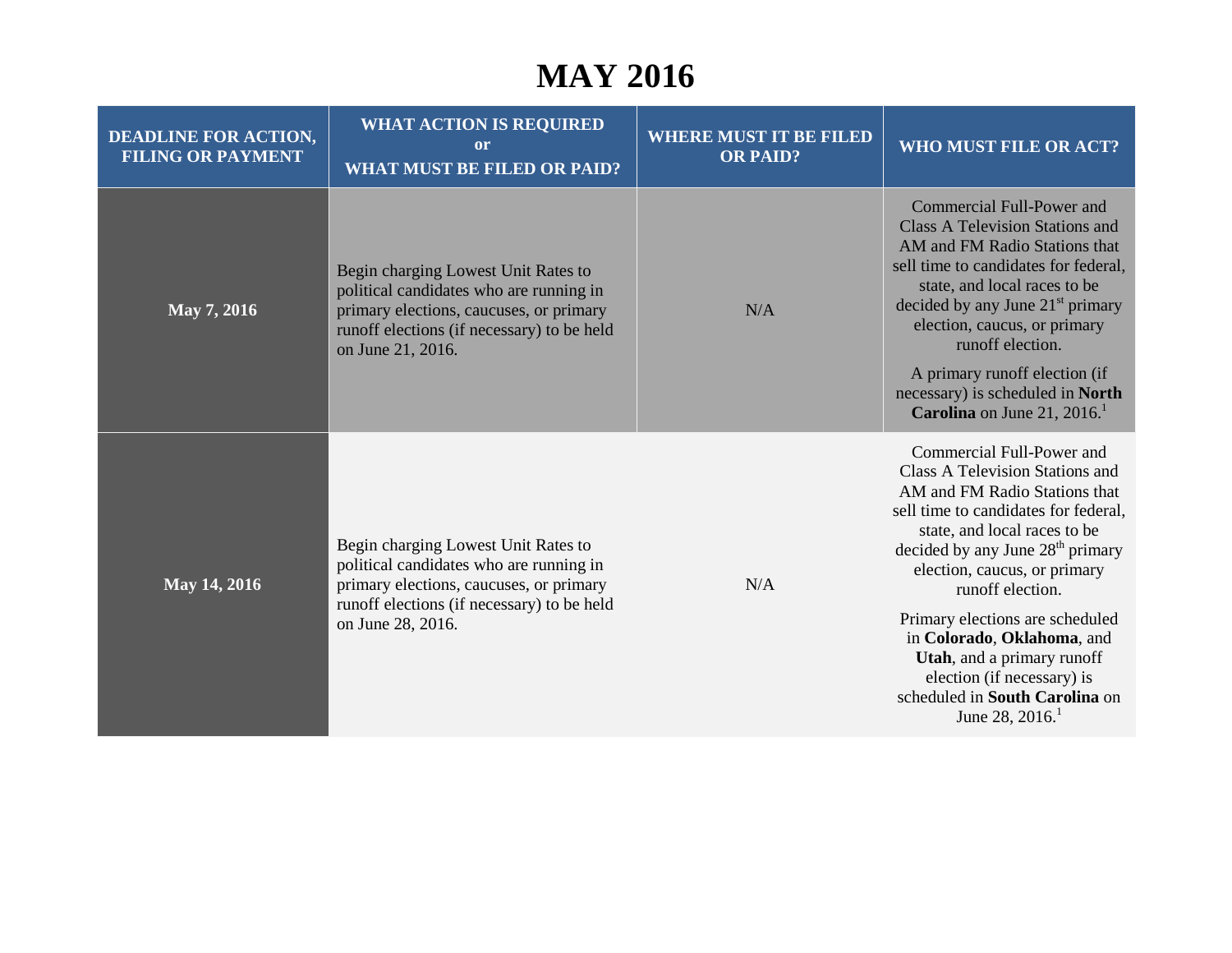#### **MAY 2016**

| <b>DEADLINE FOR ACTION,</b><br><b>FILING OR PAYMENT</b> | <b>WHAT ACTION IS REQUIRED</b><br>or<br><b>WHAT MUST BE FILED OR PAID?</b>                           | <b>WHERE MUST IT BE FILED</b><br><b>OR PAID?</b> | WHO MUST FILE OR ACT?   |
|---------------------------------------------------------|------------------------------------------------------------------------------------------------------|--------------------------------------------------|-------------------------|
|                                                         | For songs streamed during the month<br>ending Mar. 31, $2016$ —                                      |                                                  |                         |
| May 15, 2016                                            | (1) Reports of Use containing<br>information about songs<br>streamed; and<br>(2) Monthly royalty fee | SoundExchange                                    | Webcasters <sup>3</sup> |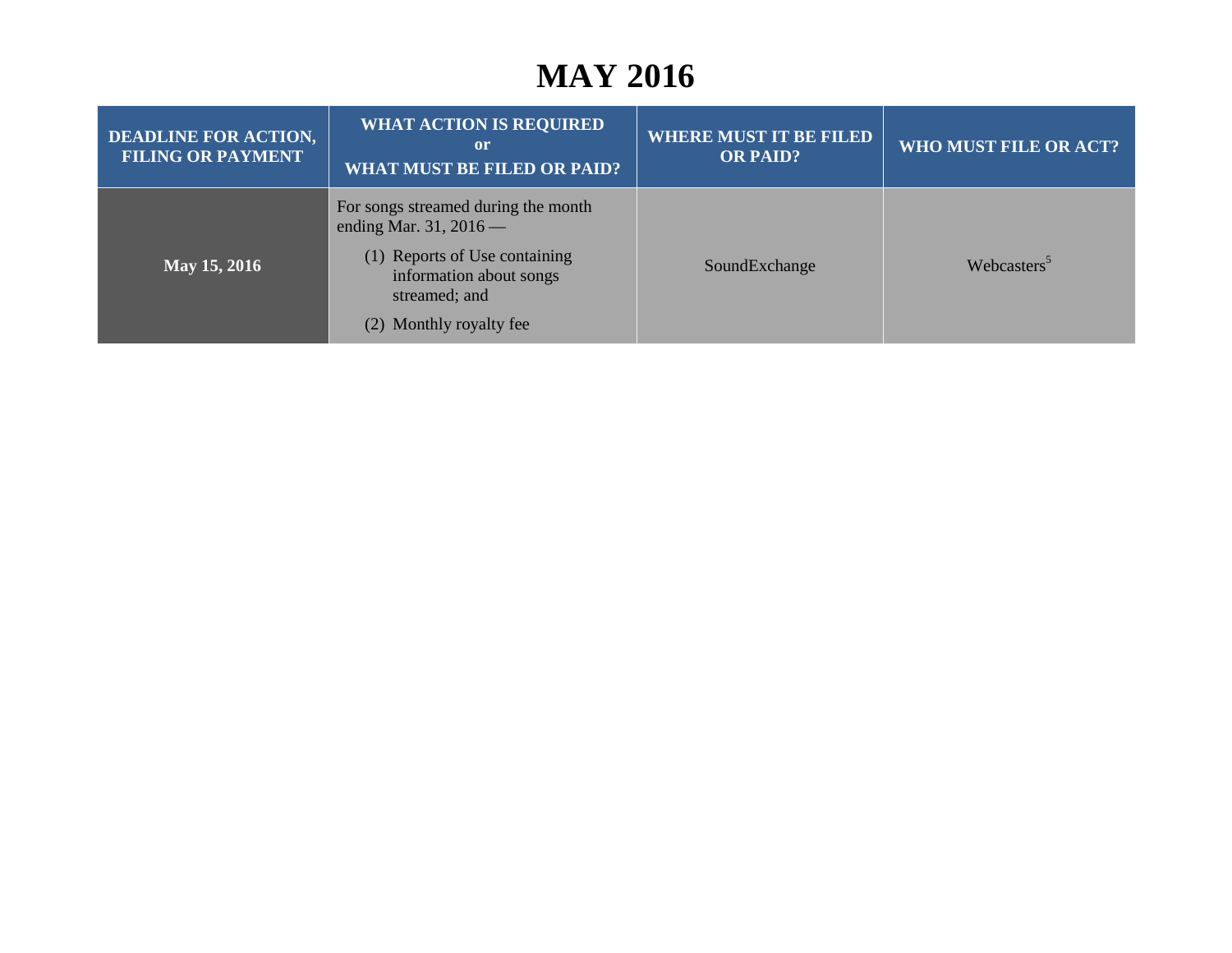| <b>DEADLINE FOR ACTION,</b><br><b>FILING OR PAYMENT</b> | <b>WHAT ACTION IS REQUIRED</b><br><b>or</b><br><b>WHAT MUST BE FILED OR PAID?</b>                                                    | <b>WHERE MUST IT BE FILED</b><br><b>OR PAID?</b> | WHO MUST FILE OR ACT?                                                                                                                                                                                                                                                                                                                                                      |
|---------------------------------------------------------|--------------------------------------------------------------------------------------------------------------------------------------|--------------------------------------------------|----------------------------------------------------------------------------------------------------------------------------------------------------------------------------------------------------------------------------------------------------------------------------------------------------------------------------------------------------------------------------|
| <b>June 1, 2016</b>                                     | Annual EEO Public File Reports must be<br>placed in stations' public inspection files.                                               | <b>Stations' Public Inspection File</b>          | <b>Commercial and Noncommercial</b><br><b>Full-Power and Class A</b><br>Television Stations and AM and<br>FM Radio Stations in Arizona,<br>Idaho, Maryland, Michigan,<br>Nevada, New Mexico, Ohio,<br>Utah, Virginia, West Virginia,<br>Wyoming, and the District of<br>Columbia that are part of an<br>Employment Unit <sup>6</sup> with 5 or more<br>full-time employees |
|                                                         | <b>Biennial Ownership Reports (FCC Form</b><br>323-E) must be filed and placed in<br>stations' public inspection files. <sup>4</sup> | FCC; Stations' Public Inspection<br>Files        | <b>Noncommercial Television</b><br>Stations in Arizona, Idaho,<br>Maryland, Nevada, New<br>Mexico, Utah, Virginia, West<br>Virginia, Wyoming, and the<br><b>District of Columbia;</b><br>Noncommercial AM and FM<br>Radio Stations in Ohio and<br><b>Michigan</b>                                                                                                          |
|                                                         | Broadcast Mid-Term Report (FCC Form<br>$397)$ . <sup>4</sup>                                                                         | FCC; Stations' Public Inspection<br>Files        | Radio Station Employment Units <sup>6</sup><br>with 11 or more full-time<br>employees in Michigan and<br><b>Ohio</b> ; Television Employment<br>Units with five or more full-time<br>employees in Maryland,<br>Virginia, West Virginia and the<br>District of Columbia <sup>7</sup>                                                                                        |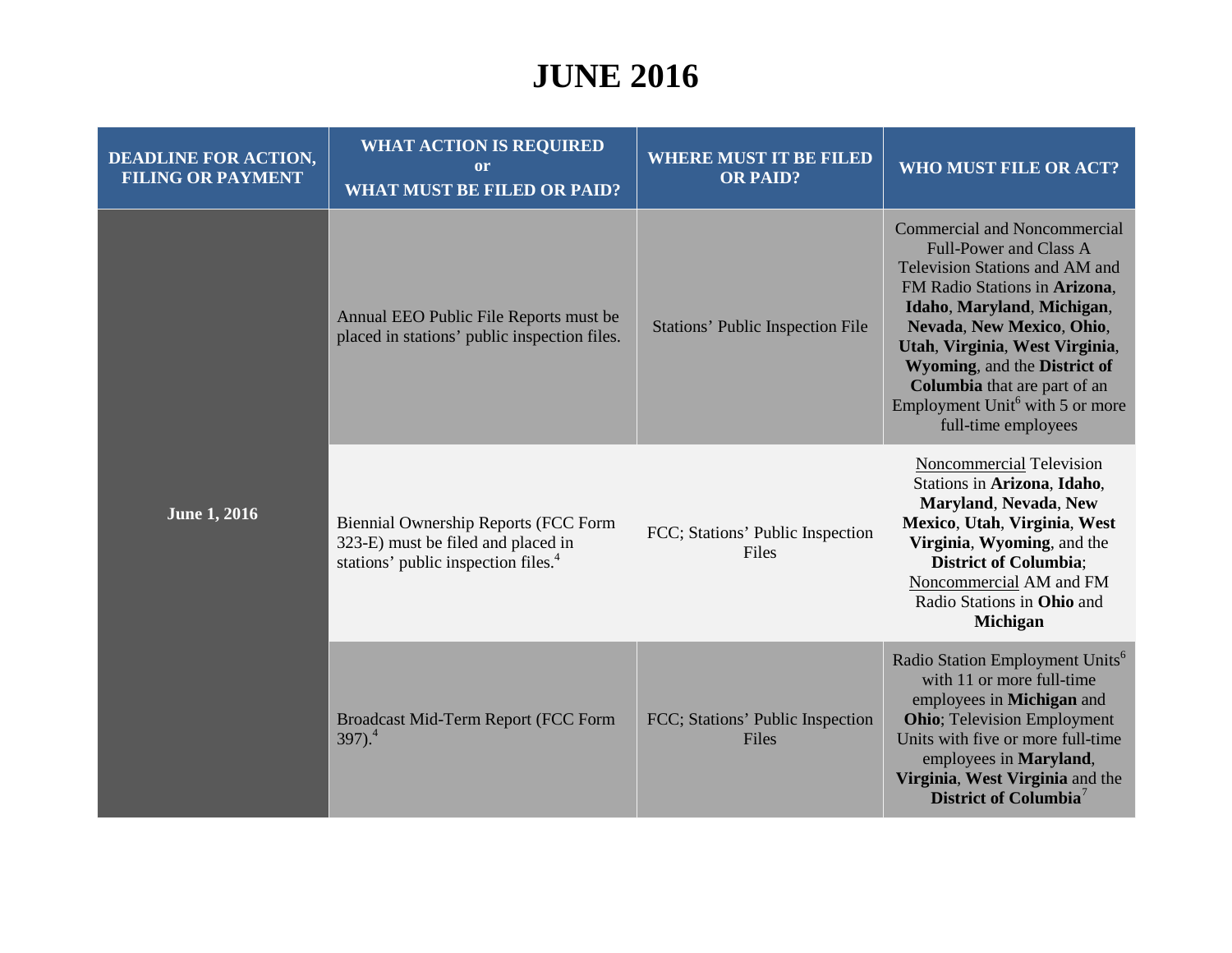| <b>DEADLINE FOR ACTION,</b><br><b>FILING OR PAYMENT</b> | <b>WHAT ACTION IS REQUIRED</b><br><sub>or</sub><br><b>WHAT MUST BE FILED OR PAID?</b>                                                                                                         | <b>WHERE MUST IT BE FILED</b><br><b>OR PAID?</b> | WHO MUST FILE OR ACT?                                                                                                                                                                                                                                                                                                                                                                             |
|---------------------------------------------------------|-----------------------------------------------------------------------------------------------------------------------------------------------------------------------------------------------|--------------------------------------------------|---------------------------------------------------------------------------------------------------------------------------------------------------------------------------------------------------------------------------------------------------------------------------------------------------------------------------------------------------------------------------------------------------|
| <b>June 11, 2016</b>                                    | Begin charging Lowest Unit Rates to<br>political candidates who are running in<br>primary elections, caucuses, or primary<br>runoff elections (if necessary) to be held<br>on July 26, 2016.  | N/A                                              | Commercial Full-Power and<br>Class A Television Stations and<br>AM and FM Radio Stations that<br>sell time to candidates for federal,<br>state, and local races to be<br>decided by any July 26 <sup>th</sup> primary<br>election, caucus, or primary<br>runoff election.                                                                                                                         |
|                                                         |                                                                                                                                                                                               |                                                  | A primary runoff election (if<br>necessary) is scheduled in<br><b>Georgia</b> on July 26, 2016.                                                                                                                                                                                                                                                                                                   |
|                                                         | For songs streamed during the month<br>ending Apr. 30, 2016 -                                                                                                                                 |                                                  |                                                                                                                                                                                                                                                                                                                                                                                                   |
| <b>June 14, 2016</b>                                    | (1) Reports of Use containing<br>information about songs<br>streamed; and                                                                                                                     | SoundExchange                                    | Webcasters <sup>5</sup>                                                                                                                                                                                                                                                                                                                                                                           |
|                                                         | (2) Monthly royalty fee                                                                                                                                                                       |                                                  |                                                                                                                                                                                                                                                                                                                                                                                                   |
| <b>June 18, 2016</b>                                    | Begin charging Lowest Unit Rates to<br>political candidates who are running in<br>primary elections, caucuses, or primary<br>runoff elections (if necessary) to be held<br>on August 2, 2016. | N/A                                              | Commercial Full-Power and<br><b>Class A Television Stations and</b><br>AM and FM Radio Stations that<br>sell time to candidates for federal,<br>state, and local races to be<br>decided by any August $2nd$<br>primary election, caucus, or<br>primary runoff election.<br>Primary elections are scheduled<br>in Kansas, Michigan, Missouri,<br>and Washington on August 2,<br>2016. <sup>1</sup> |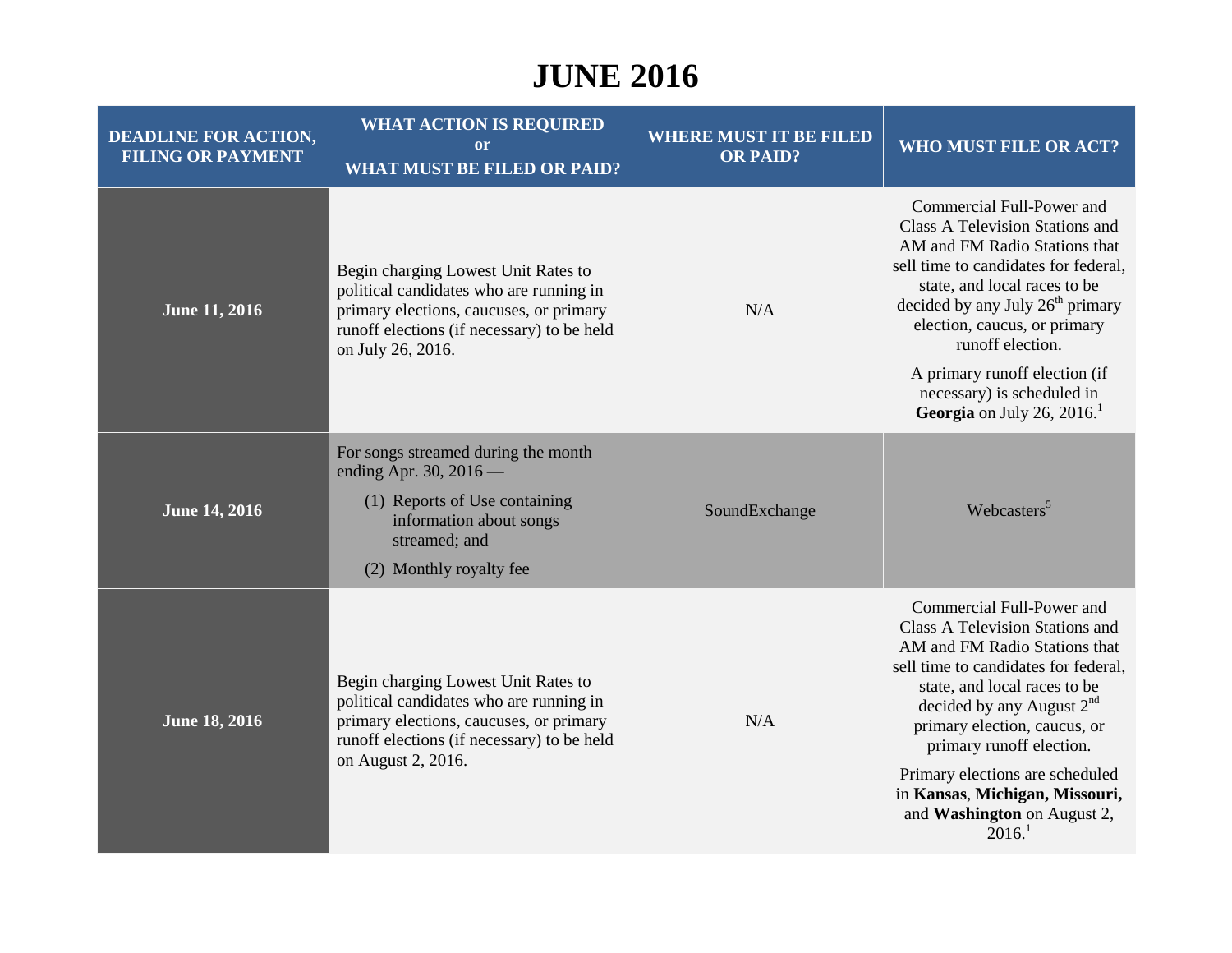| <b>DEADLINE FOR ACTION,</b><br><b>FILING OR PAYMENT</b> | <b>WHAT ACTION IS REQUIRED</b><br><b>or</b><br><b>WHAT MUST BE FILED OR PAID?</b>                                                                                                             | <b>WHERE MUST IT BE FILED</b><br><b>OR PAID?</b> | WHO MUST FILE OR ACT?                                                                                                                                                                                                                                                                                                                                                |
|---------------------------------------------------------|-----------------------------------------------------------------------------------------------------------------------------------------------------------------------------------------------|--------------------------------------------------|----------------------------------------------------------------------------------------------------------------------------------------------------------------------------------------------------------------------------------------------------------------------------------------------------------------------------------------------------------------------|
| <b>June 20, 2016</b>                                    | Begin charging Lowest Unit Rates to<br>political candidates who are running in<br>primary elections, caucuses, or primary<br>runoff elections (if necessary) to be held<br>on August 4, 2016. | N/A                                              | Commercial Full-Power and<br>Class A Television Stations and<br>AM and FM Radio Stations that<br>sell time to candidates for federal,<br>state, and local races to be<br>decided by any August 4 <sup>th</sup><br>primary election, caucus, or<br>primary runoff election.<br>Primary elections are scheduled<br>in <b>Tennessee</b> on August 4, 2016. <sup>1</sup> |
| <b>June 22, 2016</b>                                    | Begin charging Lowest Unit Rates to<br>political candidates who are running in<br>primary elections, caucuses, or primary<br>runoff elections (if necessary) to be held<br>on August 6, 2016. | N/A                                              | Commercial Full-Power and<br>Class A Television Stations and<br>AM and FM Radio Stations that<br>sell time to candidates for federal,<br>state, and local races to be<br>decided by any August $6th$<br>primary election, caucus, or<br>primary runoff election.<br>A primary election is scheduled<br>in the U.S. Virgin Islands on<br>August 6, $20161$            |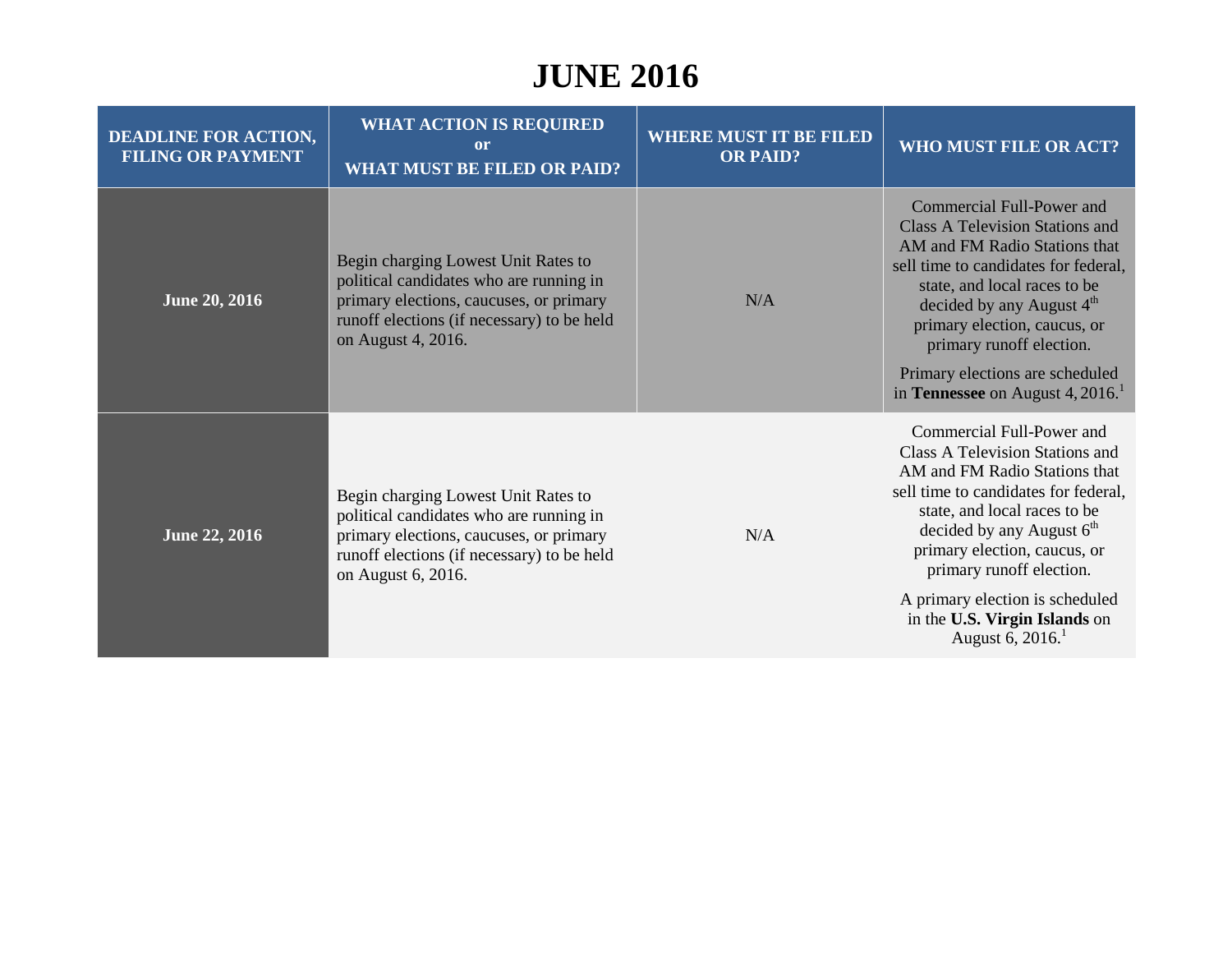| <b>DEADLINE FOR ACTION,</b><br><b>FILING OR PAYMENT</b> | <b>WHAT ACTION IS REQUIRED</b><br>or<br><b>WHAT MUST BE FILED OR PAID?</b>                                                                                                                     | <b>WHERE MUST IT BE FILED</b><br><b>OR PAID?</b> | <b>WHO MUST FILE OR ACT?</b>                                                                                                                                                                                                                                                                                                                       |
|---------------------------------------------------------|------------------------------------------------------------------------------------------------------------------------------------------------------------------------------------------------|--------------------------------------------------|----------------------------------------------------------------------------------------------------------------------------------------------------------------------------------------------------------------------------------------------------------------------------------------------------------------------------------------------------|
| <b>June 29, 2016</b>                                    | Begin charging Lowest Unit Rates to<br>political candidates who are running in<br>primary elections, caucuses, or primary<br>runoff elections (if necessary) to be held<br>on August 13, 2016. | N/A                                              | Commercial Full-Power and<br>Class A Television Stations and<br>AM and FM Radio Stations that<br>sell time to candidates for federal,<br>state, and local races to be<br>decided by any August $13th$<br>primary election, caucus, or<br>primary runoff election.<br>A primary election is scheduled<br>in Hawaii on August 13, 2016. <sup>1</sup> |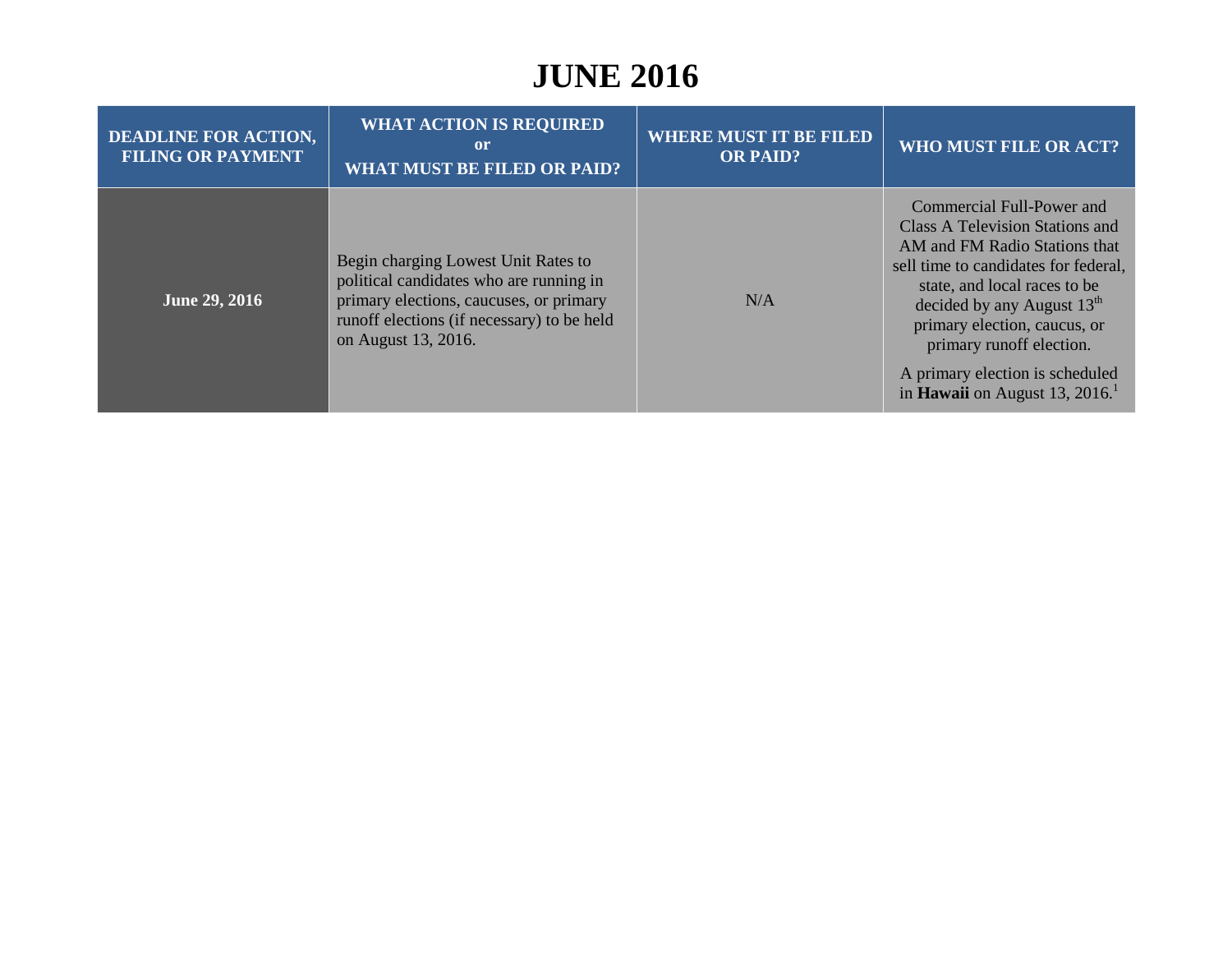| <b>DEADLINE FOR ACTION,</b><br><b>FILING OR PAYMENT</b> | <b>WHAT ACTION IS REQUIRED</b><br><sub>or</sub><br><b>WHAT MUST BE FILED OR PAID?</b>                                                                                                          | <b>WHERE MUST IT BE FILED</b><br><b>OR PAID?</b> | WHO MUST FILE OR ACT?                                                                                                                                                                                                                                                                                                                                 |
|---------------------------------------------------------|------------------------------------------------------------------------------------------------------------------------------------------------------------------------------------------------|--------------------------------------------------|-------------------------------------------------------------------------------------------------------------------------------------------------------------------------------------------------------------------------------------------------------------------------------------------------------------------------------------------------------|
| <b>July 2, 2016</b>                                     | Begin charging Lowest Unit Rates to<br>political candidates who are running in<br>primary elections, caucuses, or primary<br>runoff elections (if necessary) to be held<br>on August 16, 2016. | N/A                                              | Commercial Full-Power and<br><b>Class A Television Stations and</b><br>AM and FM Radio Stations that<br>sell time to candidates for federal,<br>state, and local races to be<br>decided by any August 16 <sup>th</sup><br>primary election, caucus, or<br>primary runoff election.<br>Primary elections are scheduled<br>in Alaska and Wyoming, and a |
|                                                         |                                                                                                                                                                                                |                                                  | primary runoff election (if<br>necessary) is scheduled in South<br><b>Dakota</b> on August 16, 2016.                                                                                                                                                                                                                                                  |
| <b>July 9, 2016</b>                                     | Begin charging Lowest Unit Rates to<br>political candidates who are running in<br>primary elections, caucuses, or primary<br>runoff elections (if necessary) to be held<br>on August 23, 2016. | N/A                                              | Commercial Full-Power and<br><b>Class A Television Stations and</b><br>AM and FM Radio Stations that<br>sell time to candidates for federal,<br>state, and local races to be<br>decided by any August $23rd$<br>primary election, caucus, or<br>primary runoff election.                                                                              |
|                                                         |                                                                                                                                                                                                |                                                  | A primary runoff election (if<br>necessary) is scheduled in<br><b>Oklahoma</b> on August 23, 2016. <sup>1</sup>                                                                                                                                                                                                                                       |
| <b>July 10, 2016</b>                                    | Records showing compliance with<br>commercial limits on Children's<br>Television Programming during Q2-2016<br>must be placed in stations' public<br>inspection files.                         | <b>Stations' Public Inspection Files</b>         | <b>Commercial Full-Power and</b><br><b>Class A Television Stations</b>                                                                                                                                                                                                                                                                                |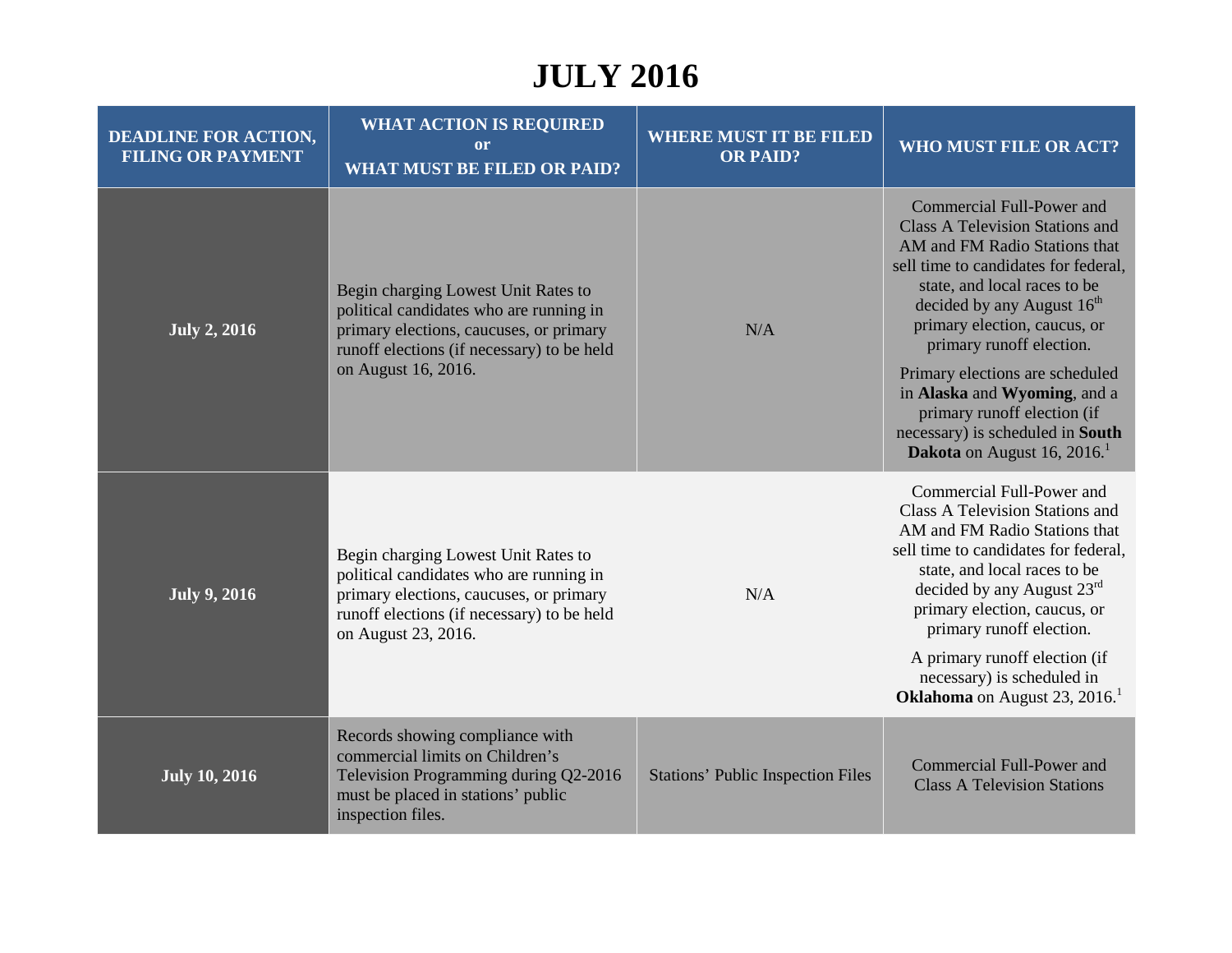| <b>DEADLINE FOR ACTION,</b><br><b>FILING OR PAYMENT</b> | <b>WHAT ACTION IS REQUIRED</b><br>or<br><b>WHAT MUST BE FILED OR PAID?</b>                                                                                                                     | <b>WHERE MUST IT BE FILED</b><br><b>OR PAID?</b> | WHO MUST FILE OR ACT?                                                                                                                                                                                                                                                                                                                           |
|---------------------------------------------------------|------------------------------------------------------------------------------------------------------------------------------------------------------------------------------------------------|--------------------------------------------------|-------------------------------------------------------------------------------------------------------------------------------------------------------------------------------------------------------------------------------------------------------------------------------------------------------------------------------------------------|
|                                                         | Issues/Programs Lists for Q2-2016 must<br>be placed in stations' public inspection<br>files.                                                                                                   | <b>Stations' Public Inspection Files</b>         | <b>Commercial and Noncommercial</b><br>Full Power and Class A<br><b>Television Stations; Commercial</b><br>and Noncommercial AM and FM<br><b>Radio Stations</b>                                                                                                                                                                                 |
|                                                         | Documentation of Class A Television<br>Continuing Eligibility should be placed in<br>stations' public inspection files. <sup>2</sup>                                                           | <b>Stations' Public Inspection Files</b>         | <b>Class A Television Stations</b>                                                                                                                                                                                                                                                                                                              |
| <b>July 11, 2016</b>                                    | Children's Television Programming<br>Reports (FCC Form 398) for Q2-2016<br>must be filed and placed in stations'<br>public inspection files. <sup>4</sup>                                      | FCC;<br><b>Stations' Public Inspection Files</b> | Commercial Full-Power and<br><b>Class A Television Stations</b>                                                                                                                                                                                                                                                                                 |
| <b>July 13, 2016</b>                                    | Begin charging Lowest Unit Rates to<br>political candidates who are running in<br>primary elections, caucuses, or primary<br>runoff elections (if necessary) to be held<br>on August 27, 2016. | N/A                                              | Commercial Full-Power and<br><b>Class A Television Stations and</b><br>AM and FM Radio Stations that<br>sell time to candidates for federal,<br>state, and local races to be<br>decided by any August $27th$<br>primary election, caucus, or<br>primary runoff election.<br>A primary election is scheduled<br>in Guam on August 27, 2016. $^1$ |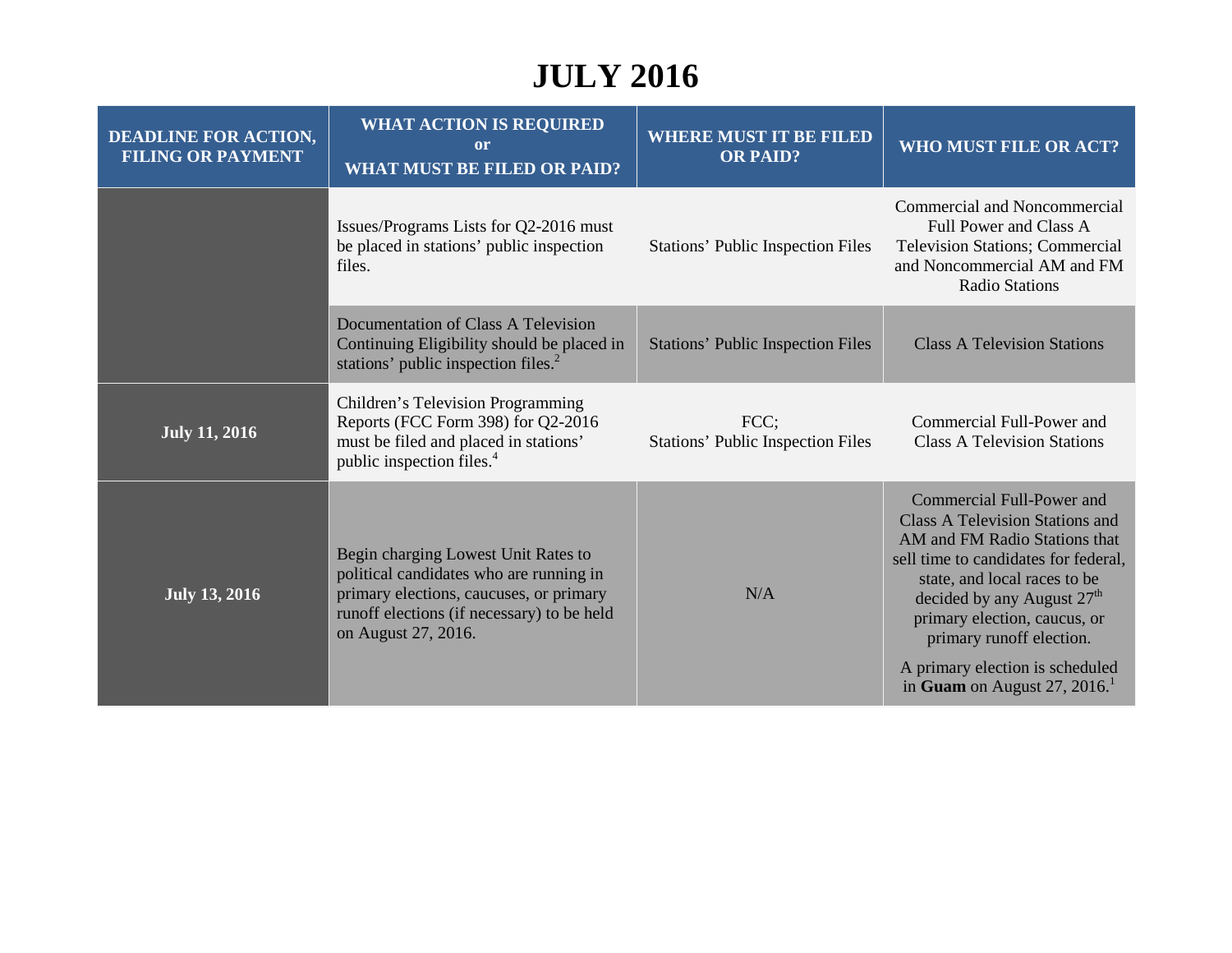| <b>DEADLINE FOR ACTION,</b><br><b>FILING OR PAYMENT</b> | <b>WHAT ACTION IS REQUIRED</b><br>or<br><b>WHAT MUST BE FILED OR PAID?</b>                                                                                                                     | <b>WHERE MUST IT BE FILED</b><br><b>OR PAID?</b> | <b>WHO MUST FILE OR ACT?</b>                                                                                                                                                                                                                                                                                                                                                 |
|---------------------------------------------------------|------------------------------------------------------------------------------------------------------------------------------------------------------------------------------------------------|--------------------------------------------------|------------------------------------------------------------------------------------------------------------------------------------------------------------------------------------------------------------------------------------------------------------------------------------------------------------------------------------------------------------------------------|
| <b>July 15, 2016</b>                                    | For songs streamed during the month<br>ending May 31, 2016 -<br>(1) Reports of Use containing<br>information about songs<br>streamed; and<br>(2) Monthly royalty fee                           | SoundExchange                                    | Webcasters <sup>5</sup>                                                                                                                                                                                                                                                                                                                                                      |
| <b>July 16, 2016</b>                                    | Begin charging Lowest Unit Rates to<br>political candidates who are running in<br>primary elections, caucuses, or primary<br>runoff elections (if necessary) to be held<br>on August 30, 2016. | N/A                                              | Commercial Full-Power and<br>Class A Television Stations and<br>AM and FM Radio Stations that<br>sell time to candidates for federal,<br>state, and local races to be<br>decided by any August 30 <sup>th</sup><br>primary election, caucus, or<br>primary runoff election.<br>Primary elections are scheduled<br>in Arizona and Florida on<br>August 30, 2016. <sup>1</sup> |
| <b>July 28, 2016</b>                                    | End of window for Class C and D AM<br>station licensees to file applications to<br>relocate FM translators as much as 250<br>miles to serve their AM stations.                                 | <b>FCC</b>                                       | Class C and D AM stations                                                                                                                                                                                                                                                                                                                                                    |
| July 29, $2016^8$                                       | Requests to receive compensation for<br>retransmissions of over-the-air television<br>signals by cable and satellite systems.                                                                  | <b>Copyright Royalty Board</b>                   | Eligible Television Stations <sup>9</sup>                                                                                                                                                                                                                                                                                                                                    |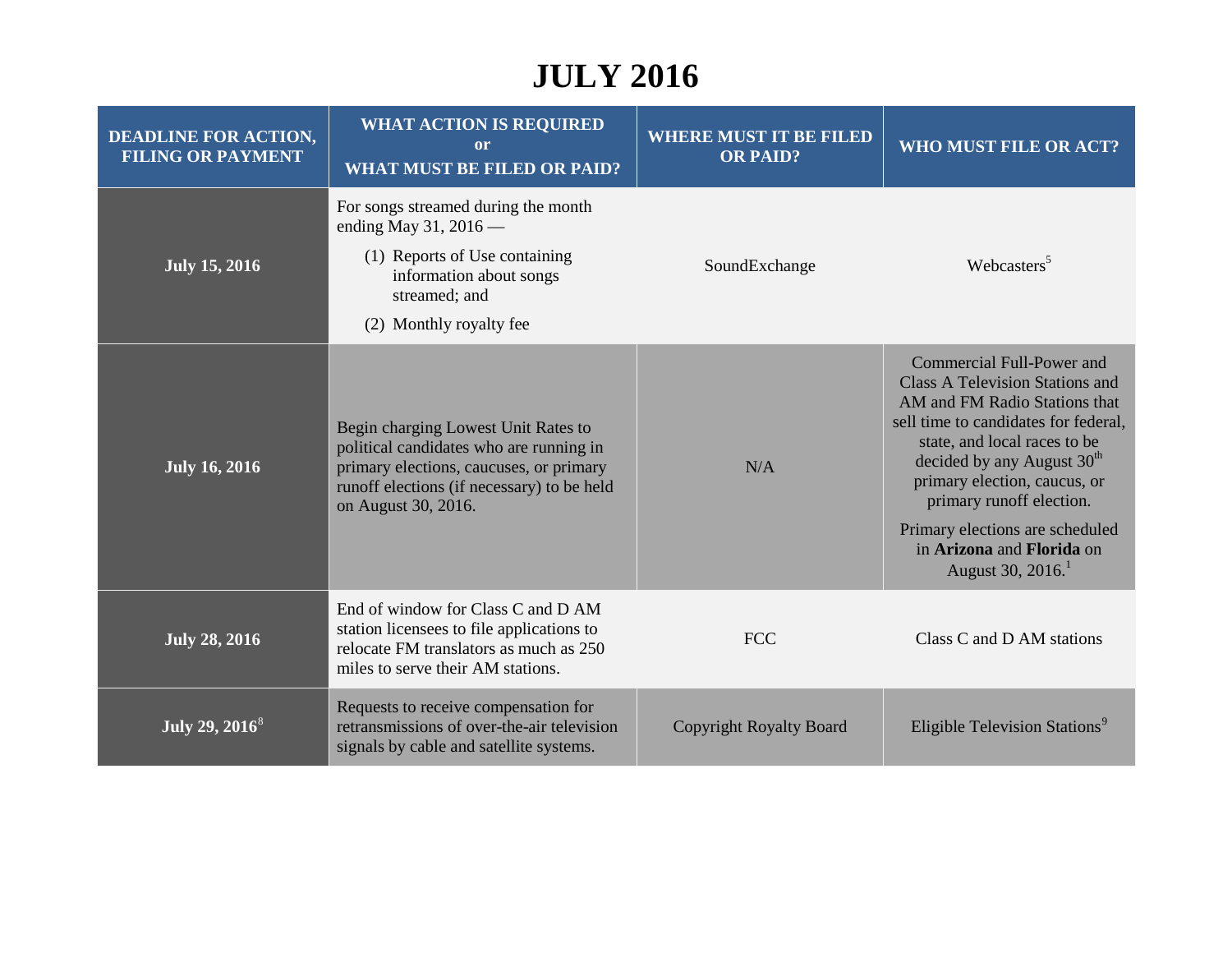| <b>DEADLINE FOR ACTION,</b><br><b>FILING OR PAYMENT</b> | <b>WHAT ACTION IS REQUIRED</b><br>or<br><b>WHAT MUST BE FILED OR PAID?</b>                                                                                                                        | <b>WHERE MUST IT BE FILED</b><br><b>OR PAID?</b> | WHO MUST FILE OR ACT?                                                                                                                                                                                                                                                                                                                                                                                                         |
|---------------------------------------------------------|---------------------------------------------------------------------------------------------------------------------------------------------------------------------------------------------------|--------------------------------------------------|-------------------------------------------------------------------------------------------------------------------------------------------------------------------------------------------------------------------------------------------------------------------------------------------------------------------------------------------------------------------------------------------------------------------------------|
|                                                         | Beginning of window for AM station<br>licensees to file to relocate FM translators<br>as much as 250 miles to serve their AM<br>stations.                                                         | <b>FCC</b>                                       | Class A and B AM stations, and<br>any Class C or D stations which<br>did not file in earlier translator<br>filing window.                                                                                                                                                                                                                                                                                                     |
| <b>July 30, 2016</b>                                    | Begin charging Lowest Unit Rates to<br>political candidates who are running in<br>primary elections, caucuses, or primary<br>runoff elections (if necessary) to be held<br>on September 13, 2016. | N/A                                              | Commercial Full-Power and<br><b>Class A Television Stations and</b><br>AM and FM Radio Stations that<br>sell time to candidates for federal,<br>state, and local races to be<br>decided by any September 13 <sup>th</sup><br>primary election, caucus, or<br>primary runoff election.<br>Primary elections are scheduled<br>in Delaware, New Hampshire,<br>New York, and Rhode Island on<br>September 13, $2016$ <sup>1</sup> |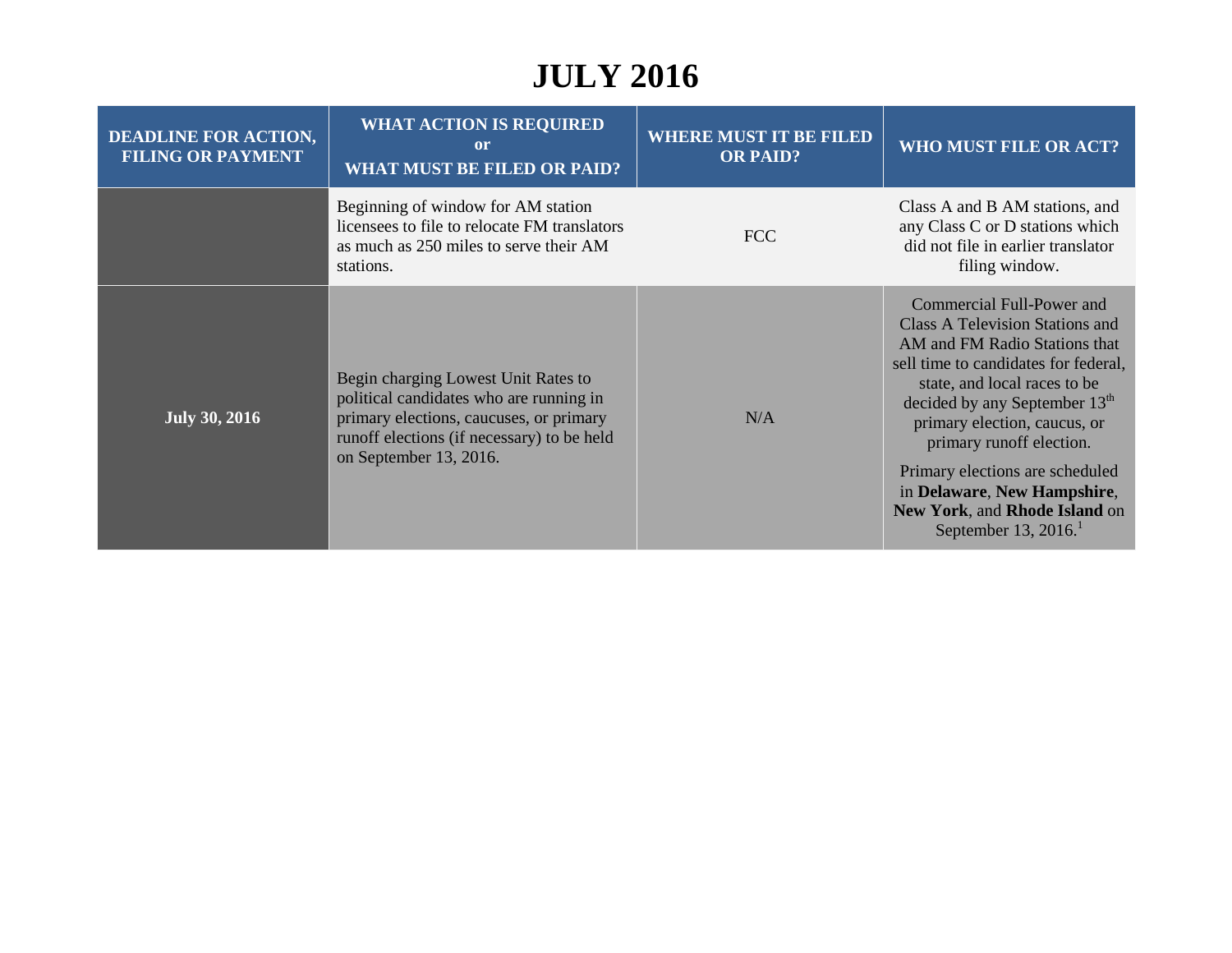# **AUGUST 2016**

| <b>DEADLINE FOR ACTION,</b><br><b>FILING OR PAYMENT</b> | <b>WHAT ACTION IS REQUIRED</b><br><sub>or</sub><br><b>WHAT MUST BE FILED OR PAID?</b>                                                | <b>WHERE MUST IT BE FILED</b><br><b>OR PAID?</b> | WHO MUST FILE OR ACT?                                                                                                                                                                                                                                                                                 |
|---------------------------------------------------------|--------------------------------------------------------------------------------------------------------------------------------------|--------------------------------------------------|-------------------------------------------------------------------------------------------------------------------------------------------------------------------------------------------------------------------------------------------------------------------------------------------------------|
| <b>August 1, 2016</b>                                   | Annual EEO Public File Reports must be<br>placed in stations' public inspection files.                                               | <b>Stations' Public Inspection File</b>          | <b>Commercial and Noncommercial</b><br><b>Full-Power and Class A</b><br>Television Stations and AM and<br>FM Radio Stations in California,<br>Illinois, North Carolina, South<br>Carolina, and Wisconsin that are<br>part of an Employment Unit <sup>6</sup> with<br>five or more full-time employees |
|                                                         | <b>Biennial Ownership Reports (FCC Form</b><br>323-E) must be filed and placed in<br>stations' public inspection files. <sup>4</sup> | FCC; Stations' Public Inspection<br>Files        | Noncommercial Television<br><b>Stations in California, North</b><br>Carolina, and South Carolina;<br>Noncommercial AM and FM<br>Radio Stations in Illinois and<br><b>Wisconsin</b>                                                                                                                    |
|                                                         | Broadcast Mid-Term Report (FCC Form<br>$397)$ <sup>4</sup>                                                                           | FCC; Stations' Public Inspection<br>Files        | Radio Station Employment Units <sup>6</sup><br>with 11 or more full-time<br>employees in <b>Illinois</b> and<br><b>Wisconsin</b> ; Television<br>Employment Units with five or<br>more full-time employees in<br><b>North Carolina and South</b><br>Carolina <sup>7</sup>                             |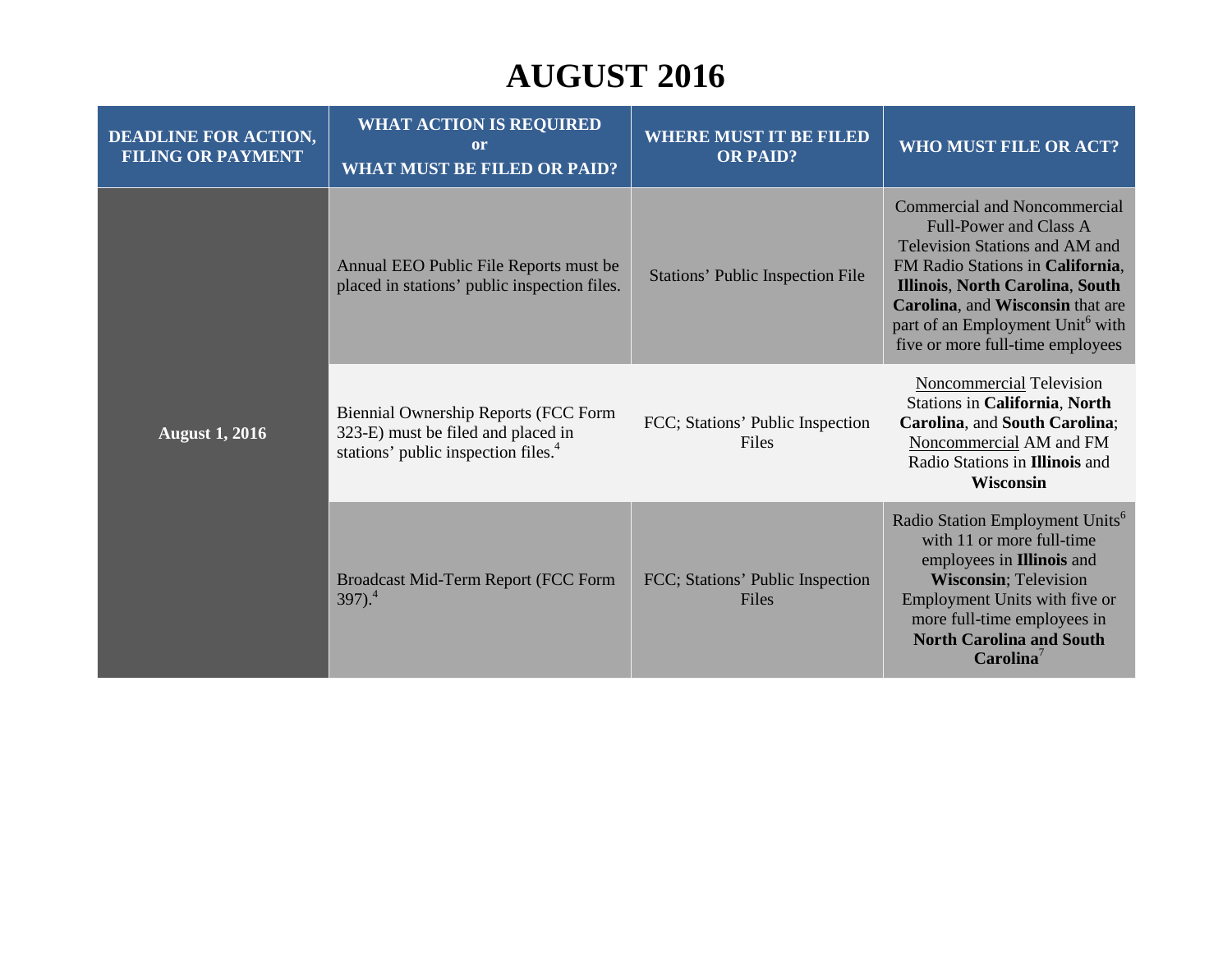# **AUGUST 2016**

| <b>DEADLINE FOR ACTION,</b><br><b>FILING OR PAYMENT</b> | <b>WHAT ACTION IS REQUIRED</b><br>$\mathbf{or}$<br><b>WHAT MUST BE FILED OR PAID?</b>                                                                                                             | <b>WHERE MUST IT BE FILED</b><br><b>OR PAID?</b> | WHO MUST FILE OR ACT?                                                                                                                                                                                                                                                                                                                                               |
|---------------------------------------------------------|---------------------------------------------------------------------------------------------------------------------------------------------------------------------------------------------------|--------------------------------------------------|---------------------------------------------------------------------------------------------------------------------------------------------------------------------------------------------------------------------------------------------------------------------------------------------------------------------------------------------------------------------|
| <b>August 6, 2016</b>                                   | Begin charging Lowest Unit Rates to<br>political candidates who are running in<br>primary elections, caucuses, or primary<br>runoff elections (if necessary) to be held<br>on September 20, 2016. | N/A                                              | Commercial Full-Power and<br>Class A Television Stations and<br>AM and FM Radio Stations that<br>sell time to candidates for federal,<br>state, and local races to be<br>decided by any September $20th$<br>primary election, caucus, or<br>primary runoff election.<br>A primary election is scheduled<br>in Massachusetts on<br>September 20, $2016$ <sup>1</sup> |
| <b>August 14, 2016</b>                                  | For songs streamed during the month<br>ending June 30, $2016$ —<br>(1) Reports of Use containing<br>information about songs<br>streamed; and<br>Monthly royalty fee<br>(2)                        | SoundExchange                                    | Webcasters <sup>5</sup>                                                                                                                                                                                                                                                                                                                                             |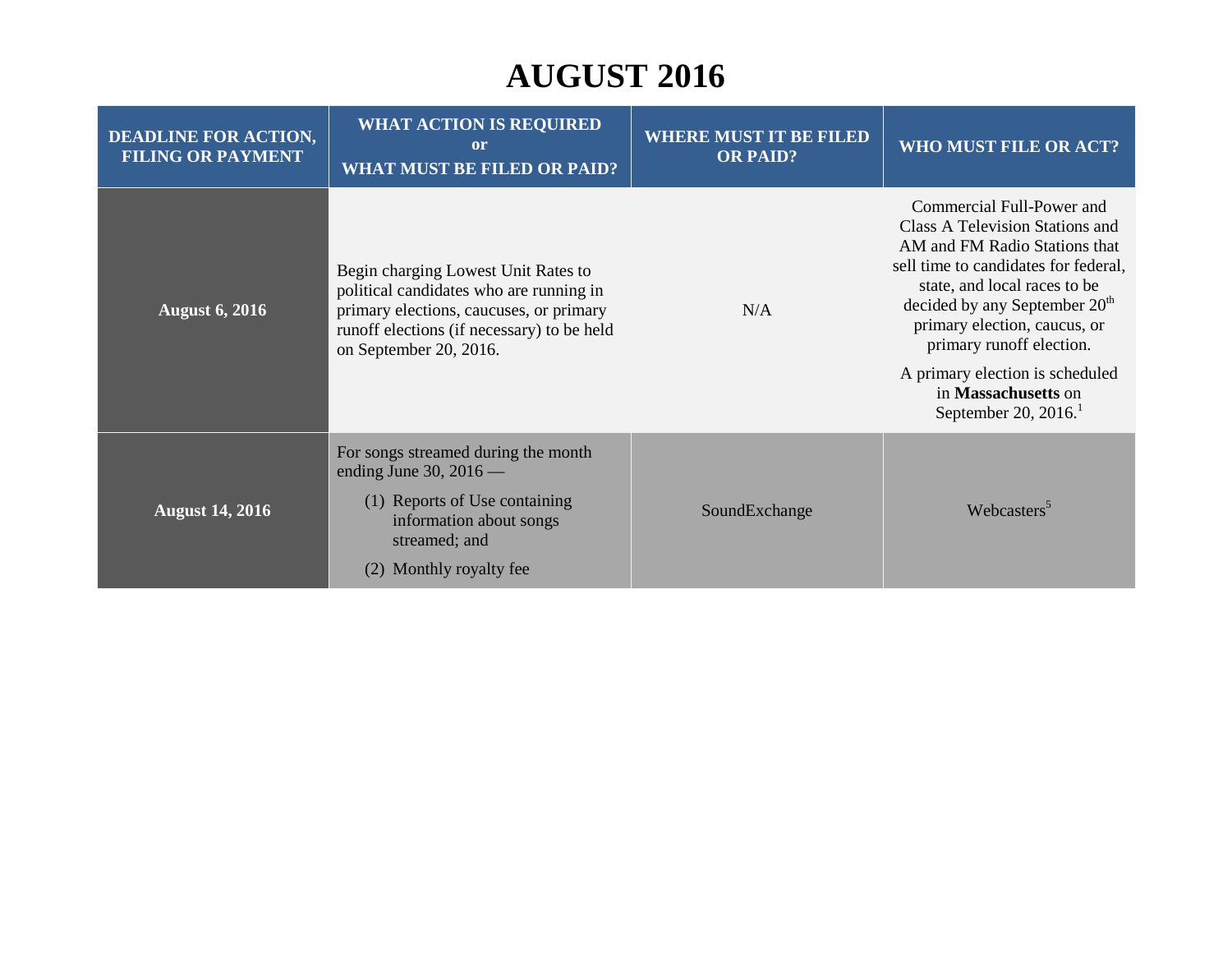#### **SEPTEMBER 2016**

| <b>DEADLINE FOR ACTION,</b><br><b>FILING OR PAYMENT</b> | <b>WHAT ACTION IS REQUIRED</b><br>or<br><b>WHAT MUST BE FILED OR PAID?</b>                                                             | <b>WHERE MUST IT BE FILED</b><br><b>OR PAID?</b> | <b>WHO MUST FILE OR ACT?</b>                                                                                                                                                                                                       |
|---------------------------------------------------------|----------------------------------------------------------------------------------------------------------------------------------------|--------------------------------------------------|------------------------------------------------------------------------------------------------------------------------------------------------------------------------------------------------------------------------------------|
| September 2016<br>$(\mathbf{day} \mathbf{TBD})^{10}$    | Annual FCC Regulatory Fees must be<br>paid.                                                                                            | <b>FCC</b>                                       | Commercial Full-Power and<br><b>Class A Television Stations, TV</b><br>Translators, TV Boosters, and<br><b>LPTV Stations; Commercial AM</b><br>and FM Radio Stations, FM<br><b>Translators, and FM Boosters</b>                    |
| September 9, 2016                                       | Begin charging Lowest Unit Rates to<br>political candidates who are running in<br>general elections to be held on November<br>8, 2016. | N/A                                              | Commercial Full-Power and<br>Class A Television Stations and<br>AM and FM Radio Stations that<br>sell time to candidates for federal,<br>state, and local races to be<br>decided by a November 8 <sup>th</sup><br>general election |
|                                                         |                                                                                                                                        |                                                  | General elections are scheduled in<br>all states on November 8, $20161$                                                                                                                                                            |
|                                                         | For songs streamed during the month<br>ending July 31, 2016 $-$                                                                        |                                                  |                                                                                                                                                                                                                                    |
| September 14, 2016                                      | (1) Reports of Use containing<br>information about songs<br>streamed; and                                                              | SoundExchange                                    | Webcasters <sup>5</sup>                                                                                                                                                                                                            |
|                                                         | (2) Monthly royalty fee                                                                                                                |                                                  |                                                                                                                                                                                                                                    |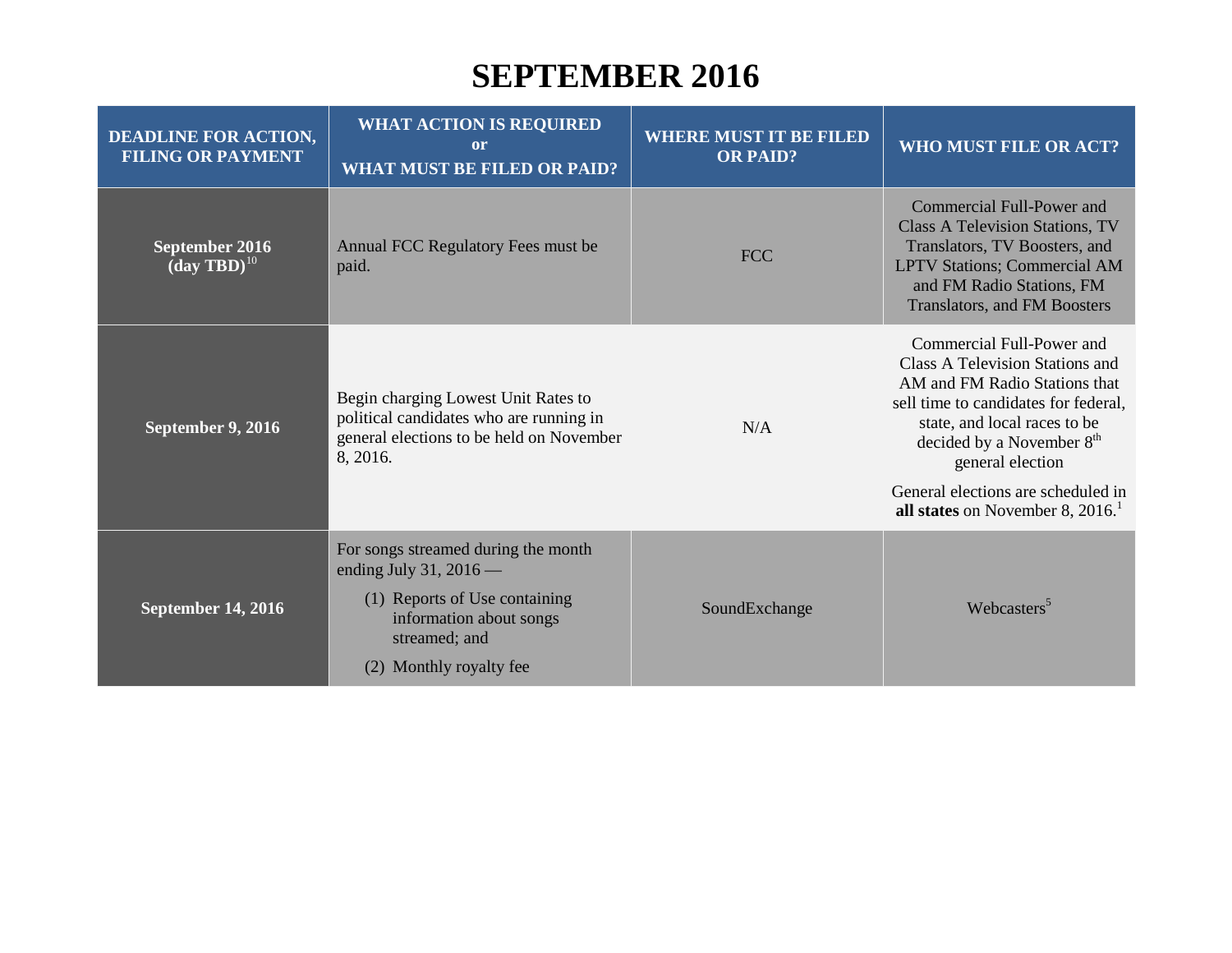#### **SEPTEMBER 2016**

| <b>DEADLINE FOR ACTION,</b><br><b>FILING OR PAYMENT</b> | <b>WHAT ACTION IS REQUIRED</b><br>or<br><b>WHAT MUST BE FILED OR PAID?</b>                                                                                   | <b>WHERE MUST IT BE FILED</b><br><b>OR PAID?</b> | <b>WHO MUST FILE OR ACT?</b>                                                                                                                                                                                                                                                                                                                                              |
|---------------------------------------------------------|--------------------------------------------------------------------------------------------------------------------------------------------------------------|--------------------------------------------------|---------------------------------------------------------------------------------------------------------------------------------------------------------------------------------------------------------------------------------------------------------------------------------------------------------------------------------------------------------------------------|
| <b>September 22, 2016</b>                               | Begin charging Lowest Unit Rates to<br>political candidates who are running in<br>general runoff elections (if necessary) to<br>be held on November 6, 2016. | N/A                                              | Commercial Full-Power and<br>Class A Television Stations and<br>AM and FM Radio Stations that<br>sell time to candidates for federal,<br>state, and local races to be<br>decided by any November $6th$<br>general runoff election.<br>A general runoff election (if<br>necessary) is scheduled in the<br><b>U.S. Virgin Islands</b> on<br>November 6, $2016$ <sup>1</sup> |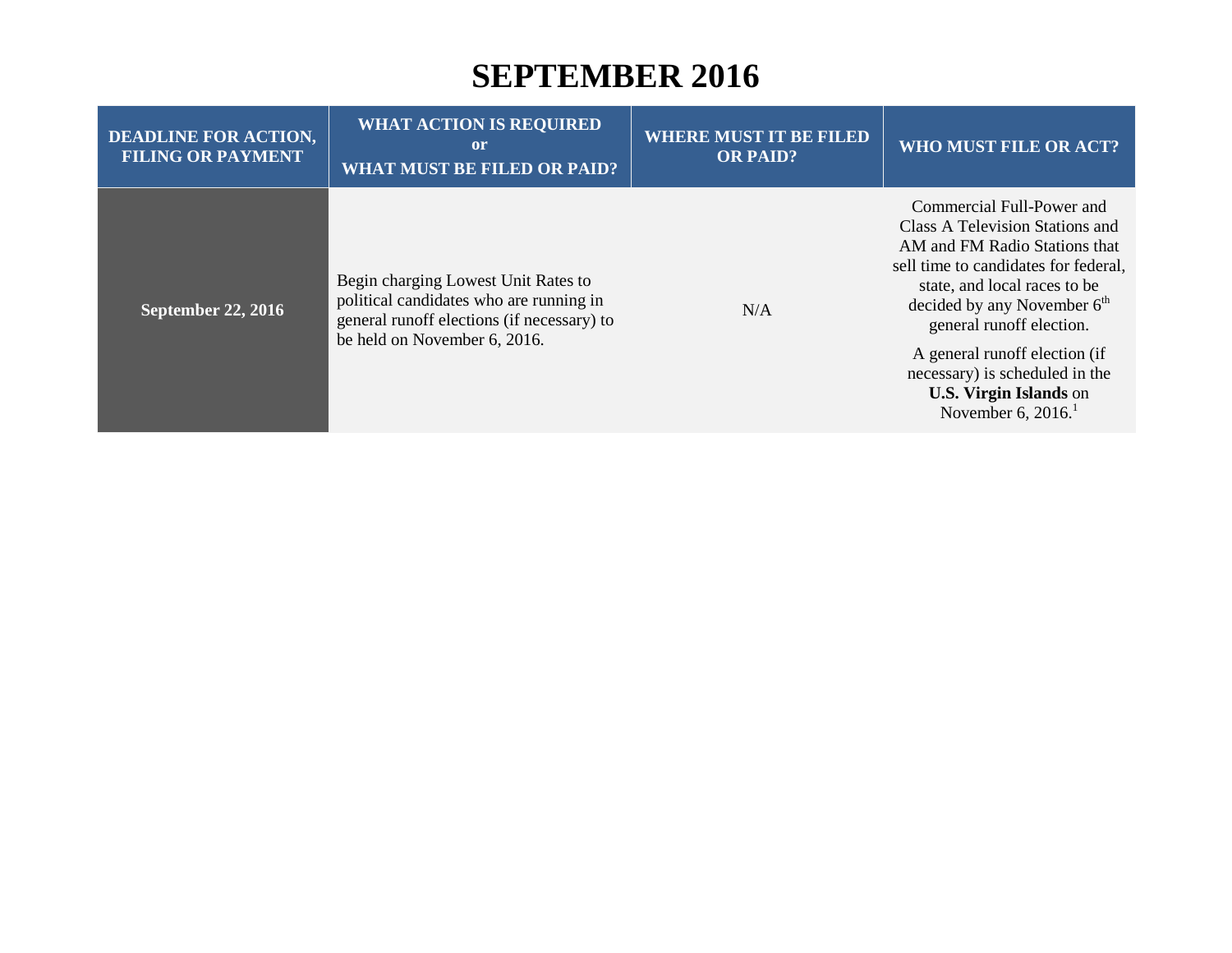#### **OCTOBER 2016**

| <b>DEADLINE FOR ACTION,</b><br><b>FILING OR PAYMENT</b> | <b>WHAT ACTION IS REQUIRED</b><br>or<br><b>WHAT MUST BE FILED OR PAID?</b>                                                           | <b>WHERE MUST IT BE FILED</b><br><b>OR PAID?</b> | WHO MUST FILE OR ACT?                                                                                                                                                                                                                                                                                                                                                                                       |
|---------------------------------------------------------|--------------------------------------------------------------------------------------------------------------------------------------|--------------------------------------------------|-------------------------------------------------------------------------------------------------------------------------------------------------------------------------------------------------------------------------------------------------------------------------------------------------------------------------------------------------------------------------------------------------------------|
| <b>October 1, 2016</b>                                  | Annual EEO Public File Reports must be<br>placed in stations' public inspection files.                                               | <b>Stations' Public Inspection File</b>          | <b>Commercial and Noncommercial</b><br><b>Full-Power and Class A</b><br>Television Stations and AM and<br>FM Radio Stations in Alaska,<br>Florida, Hawaii, Iowa,<br>Missouri, Oregon, Washington,<br>American Samoa, Guam, the<br>Mariana Islands, Puerto Rico,<br>Saipan, and the Virgin Islands<br>that are part of an Employment<br>Unit <sup><math>6</math></sup> with 5 or more full-time<br>employees |
|                                                         | Broadcast Mid-Term Report (FCC Form<br>$397)$ <sup>4</sup>                                                                           | FCC; Stations' Public Inspection<br>Files        | Radio Station Employment Units <sup>6</sup><br>with 11 or more full-time<br>employees in <b>Iowa</b> and <b>Missouri</b> ;<br><b>Television Employment Units</b><br>with five or more full-time<br>employees in Florida, Puerto<br><b>Rico</b> , and the Virgin Islands <sup>7</sup>                                                                                                                        |
| October 3, $2016^3$                                     | <b>Biennial Ownership Reports (FCC Form</b><br>323-E) must be filed and placed in<br>stations' public inspection files. <sup>4</sup> | FCC; Stations' Public Inspection<br>Files        | Noncommercial Television<br>Stations in Alaska, Florida,<br>Hawaii, Oregon, Washington,<br>American Samoa, Guam, the<br>Mariana Islands, Puerto Rico,<br>Saipan, and the Virgin Islands;<br>Noncommercial AM and FM<br>Radio Stations in <b>Iowa</b> and<br><b>Missouri</b>                                                                                                                                 |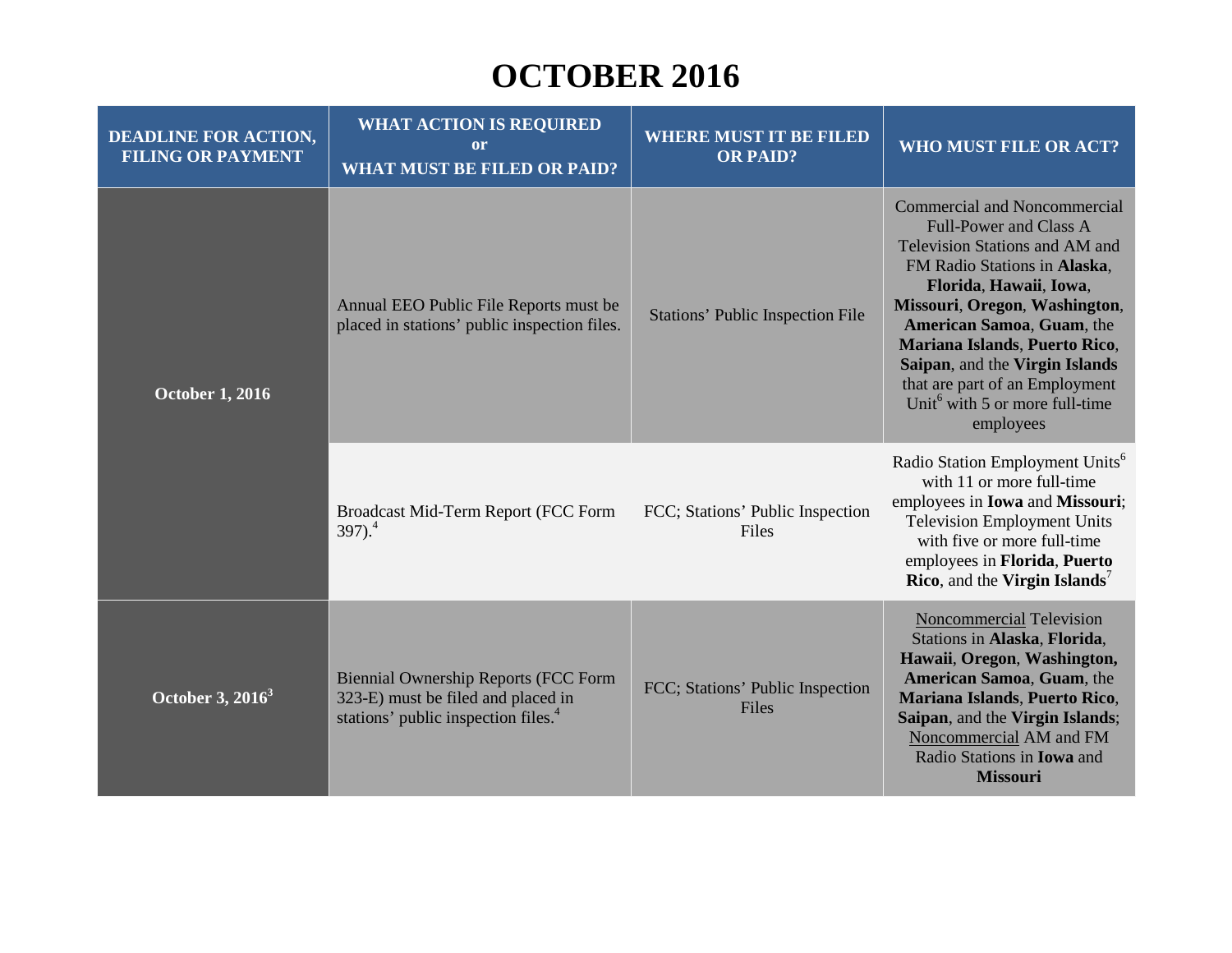# **OCTOBER 2016**

| <b>DEADLINE FOR ACTION,</b><br><b>FILING OR PAYMENT</b> | <b>WHAT ACTION IS REQUIRED</b><br>or<br><b>WHAT MUST BE FILED OR PAID?</b>                                                                                              | <b>WHERE MUST IT BE FILED</b><br><b>OR PAID?</b> | <b>WHO MUST FILE OR ACT?</b>                                                                                                                                           |
|---------------------------------------------------------|-------------------------------------------------------------------------------------------------------------------------------------------------------------------------|--------------------------------------------------|------------------------------------------------------------------------------------------------------------------------------------------------------------------------|
| <b>October 10, 2016</b>                                 | Records showing compliance with<br>commercial limits on Children's<br>Television Programming during Q3-2016<br>must be placed in stations' public<br>inspection files.  | <b>Stations' Public Inspection Files</b>         | Commercial Full-Power and<br><b>Class A Television Stations</b>                                                                                                        |
|                                                         | Issues/Programs Lists for Q3-2016 must<br>be placed in stations' public inspection<br>files.                                                                            | <b>Stations' Public Inspection Files</b>         | <b>Commercial and Noncommercial</b><br><b>Full Power and Class A</b><br><b>Television Stations; Commercial</b><br>and Noncommercial AM and FM<br><b>Radio Stations</b> |
|                                                         | Documentation of Class A Television<br>Continuing Eligibility should be placed<br>in stations' public inspection files. <sup>2</sup>                                    | <b>Stations' Public Inspection Files</b>         | <b>Class A Television Stations</b>                                                                                                                                     |
| October 11, 2016 <sup>*</sup>                           | <b>Children's Television Programming</b><br>Reports (FCC Form 398) for Q3-2016<br>must be filed and placed in stations'<br>public inspection files. <sup>4</sup>        | FCC:<br><b>Stations' Public Inspection Files</b> | Commercial Full-Power and<br><b>Class A Television Stations</b>                                                                                                        |
| <b>October 15, 2016</b>                                 | For songs streamed during the month<br>ending Aug. $31, 2016$ —<br>(1) Reports of Use containing<br>information about songs<br>streamed; and<br>(2) Monthly royalty fee | SoundExchange                                    | Webcasters <sup>5</sup>                                                                                                                                                |

\* Columbus Day is October 10 so these obligations extend to the next business day.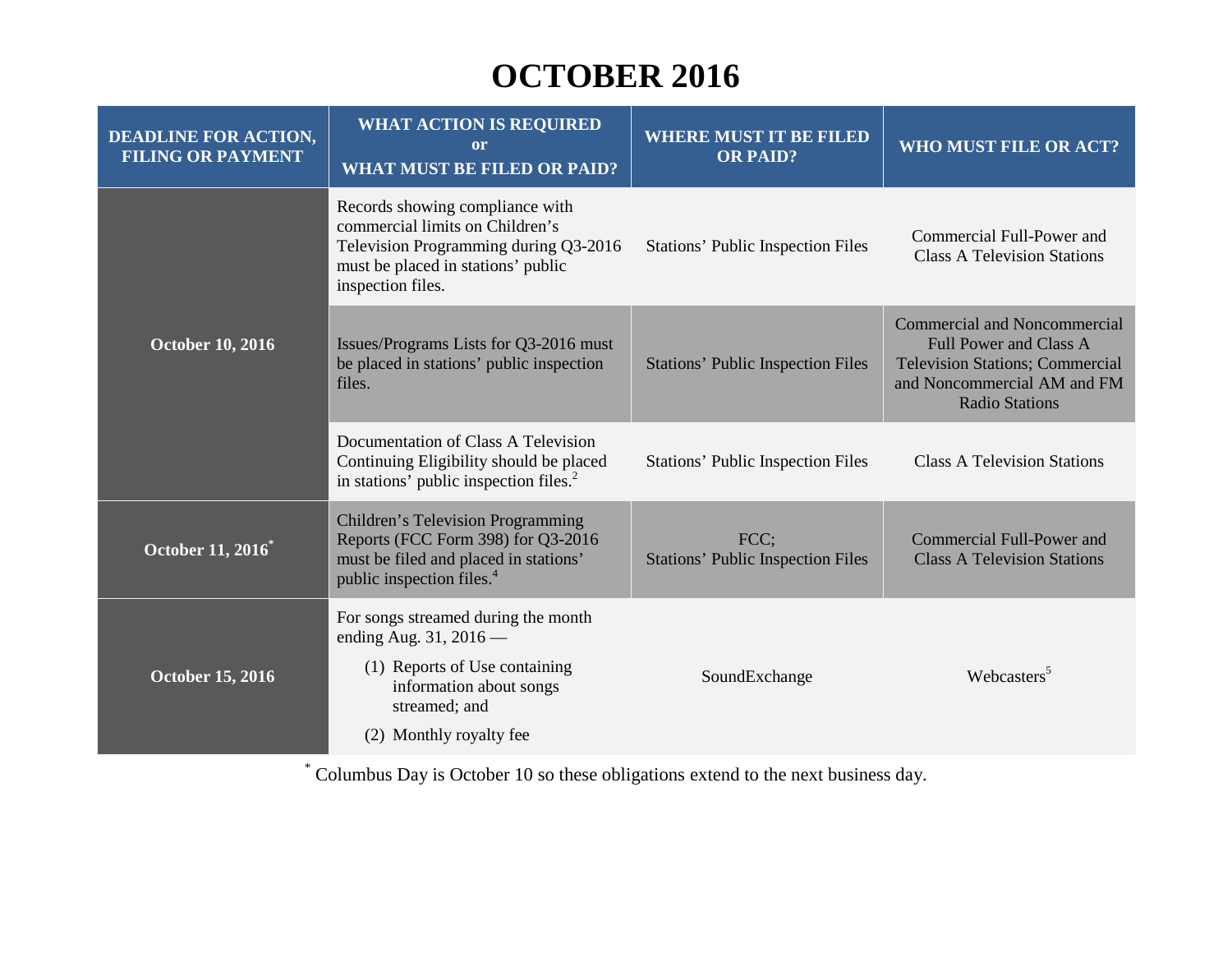#### **NOVEMBER 2016**

| <b>DEADLINE FOR ACTION,</b><br><b>FILING OR PAYMENT</b> | <b>WHAT ACTION IS REQUIRED</b><br>or<br><b>WHAT MUST BE FILED OR PAID?</b>                                                                                               | <b>WHERE MUST IT BE FILED</b><br><b>OR PAID?</b> | WHO MUST FILE OR ACT?   |
|---------------------------------------------------------|--------------------------------------------------------------------------------------------------------------------------------------------------------------------------|--------------------------------------------------|-------------------------|
| <b>November 14, 2016</b>                                | For songs streamed during the month<br>ending Sept. 30, $2016$ —<br>(1) Reports of Use containing<br>information about songs<br>streamed; and<br>(2) Monthly royalty fee | SoundExchange                                    | Webcasters <sup>5</sup> |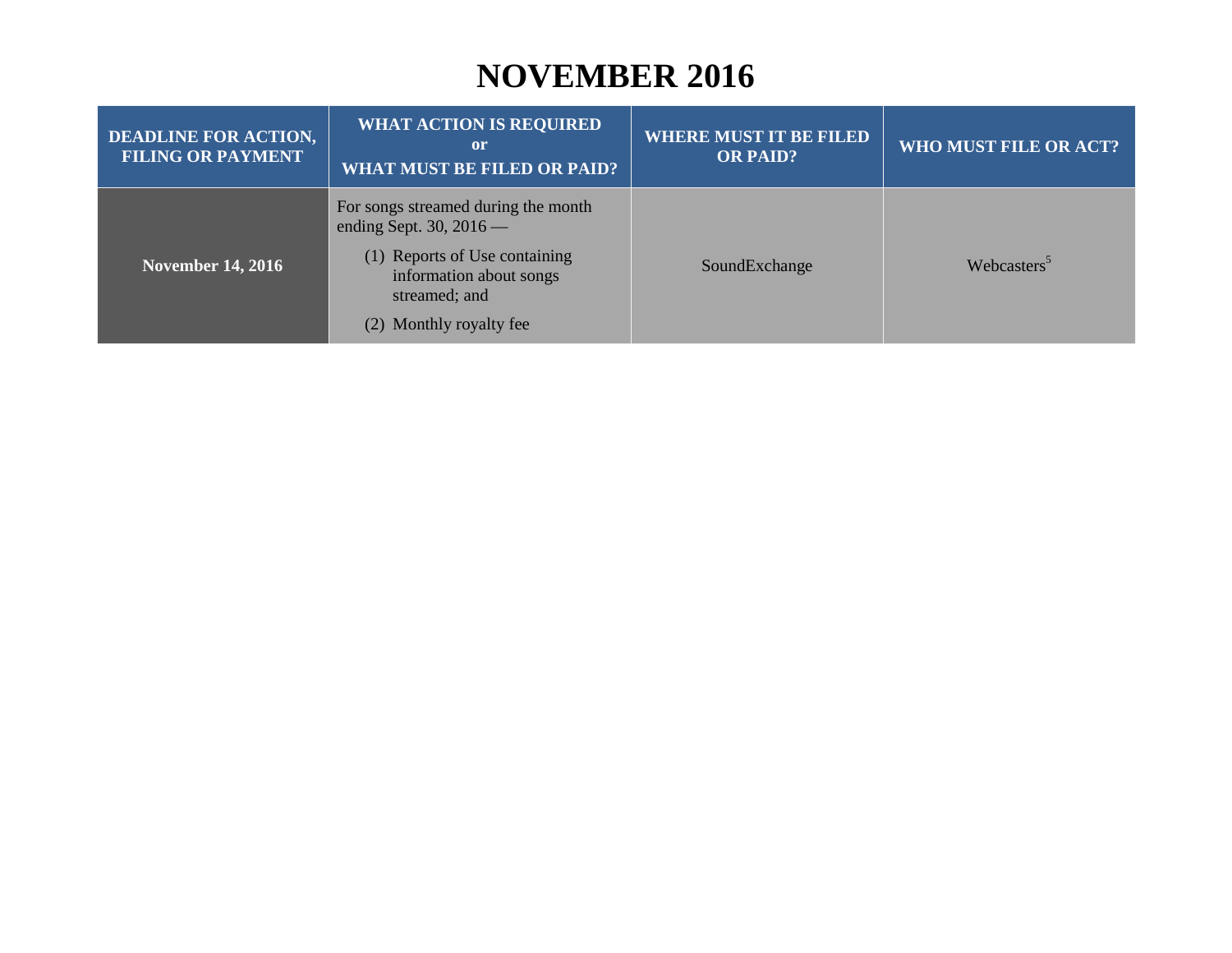#### **DECEMBER 2016**

| <b>DEADLINE FOR ACTION,</b><br><b>FILING OR PAYMENT</b> | <b>WHAT ACTION IS REQUIRED</b><br><sub>or</sub><br><b>WHAT MUST BE FILED OR PAID?</b>  | <b>WHERE MUST IT BE FILED</b><br><b>OR PAID?</b> | <b>WHO MUST FILE OR ACT?</b>                                                                                                                                                                                                                                                                                                                                                         |
|---------------------------------------------------------|----------------------------------------------------------------------------------------|--------------------------------------------------|--------------------------------------------------------------------------------------------------------------------------------------------------------------------------------------------------------------------------------------------------------------------------------------------------------------------------------------------------------------------------------------|
| <b>December 1, 2016</b>                                 | Broadcast Mid-Term Report (FCC Form<br>$397)$ <sup>4</sup>                             | FCC; Stations' Public Inspection<br>Files        | Radio Station Employment Units <sup>6</sup><br>with 11 or more full-time<br>employees in Colorado,<br>Minnesota, Montana, North<br>Dakota, and South Dakota;<br><b>Television Employment Units</b><br>with five or more full-time<br>employees in Alabama and<br>Georgia <sup>'</sup>                                                                                                |
|                                                         | Annual EEO Public File Reports must be<br>placed in stations' public inspection files. | Stations' Public Inspection File                 | Commercial and Noncommercial<br>Full-Power and Class A<br>Television Stations and AM and<br>FM Radio Stations in Alabama,<br>Colorado, Connecticut,<br>Georgia, Maine, Massachusetts,<br>Minnesota, Montana, New<br>Hampshire, North Dakota,<br>Rhode Island, South Dakota,<br>and Vermont that are part of an<br>Employment Unit <sup>6</sup> with 5 or more<br>full-time employees |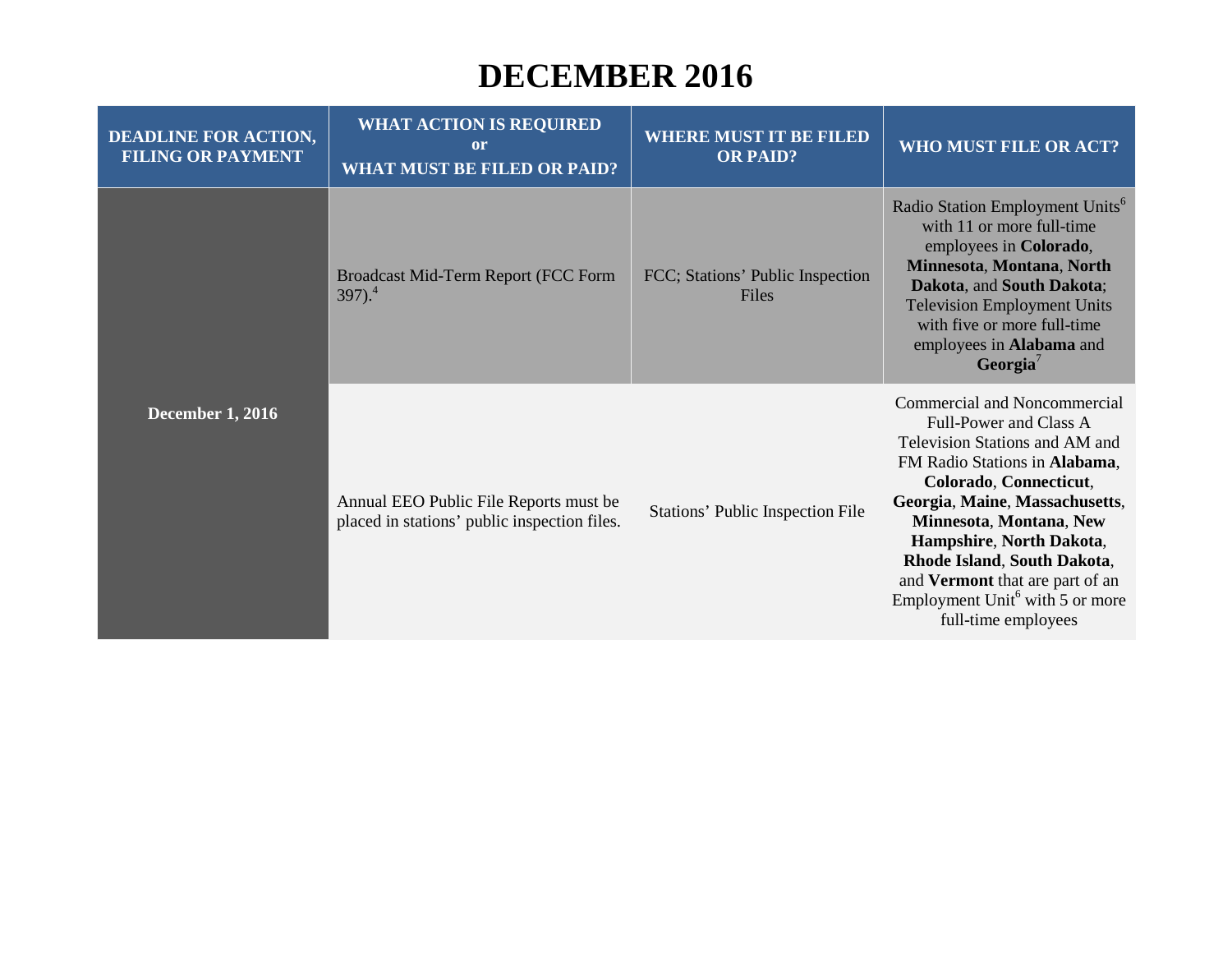#### **DECEMBER 2016**

| <b>DEADLINE FOR ACTION,</b><br><b>FILING OR PAYMENT</b> | <b>WHAT ACTION IS REQUIRED</b><br>or<br><b>WHAT MUST BE FILED OR PAID?</b>                                                                                                 | <b>WHERE MUST IT BE FILED</b><br><b>OR PAID?</b> | WHO MUST FILE OR ACT?                                                                                                                                                                                                                                                                      |
|---------------------------------------------------------|----------------------------------------------------------------------------------------------------------------------------------------------------------------------------|--------------------------------------------------|--------------------------------------------------------------------------------------------------------------------------------------------------------------------------------------------------------------------------------------------------------------------------------------------|
| <b>December 1, 2016</b>                                 | <b>Biennial Ownership Reports (FCC Form</b><br>323-E) must be filed and placed in<br>stations' public inspection files. <sup>4</sup>                                       | FCC; Stations' Public Inspection<br><b>Files</b> | <b>Noncommercial Television</b><br>Stations in Alabama,<br>Connecticut, Georgia, Maine,<br><b>Massachusetts, New</b><br>Hampshire, Rhode Island, and<br>Vermont; Noncommercial AM<br>and FM Radio Stations in<br>Colorado, Minnesota, Montana,<br>North Dakota, and South<br><b>Dakota</b> |
|                                                         | Annual DTV Ancillary/Supplementary<br>Services Report (former FCC Form 317,<br>now known as FCC Form 2100,<br>Schedule G) must be filed.                                   | <b>FCC</b>                                       | <b>Commercial and Noncommercial</b><br>Full-Power and Digital Class A<br>Television Stations, Digital TV<br>Translators, and Digital LPTV<br>Stations <sup>11</sup>                                                                                                                        |
| <b>December 15, 2016</b>                                | For songs streamed during the month<br>ending Oct. 31, 2016 $-$<br>(1) Reports of Use containing<br>information about songs<br>streamed; and<br>Monthly royalty fee<br>(2) | SoundExchange                                    | Webcasters <sup>5</sup>                                                                                                                                                                                                                                                                    |